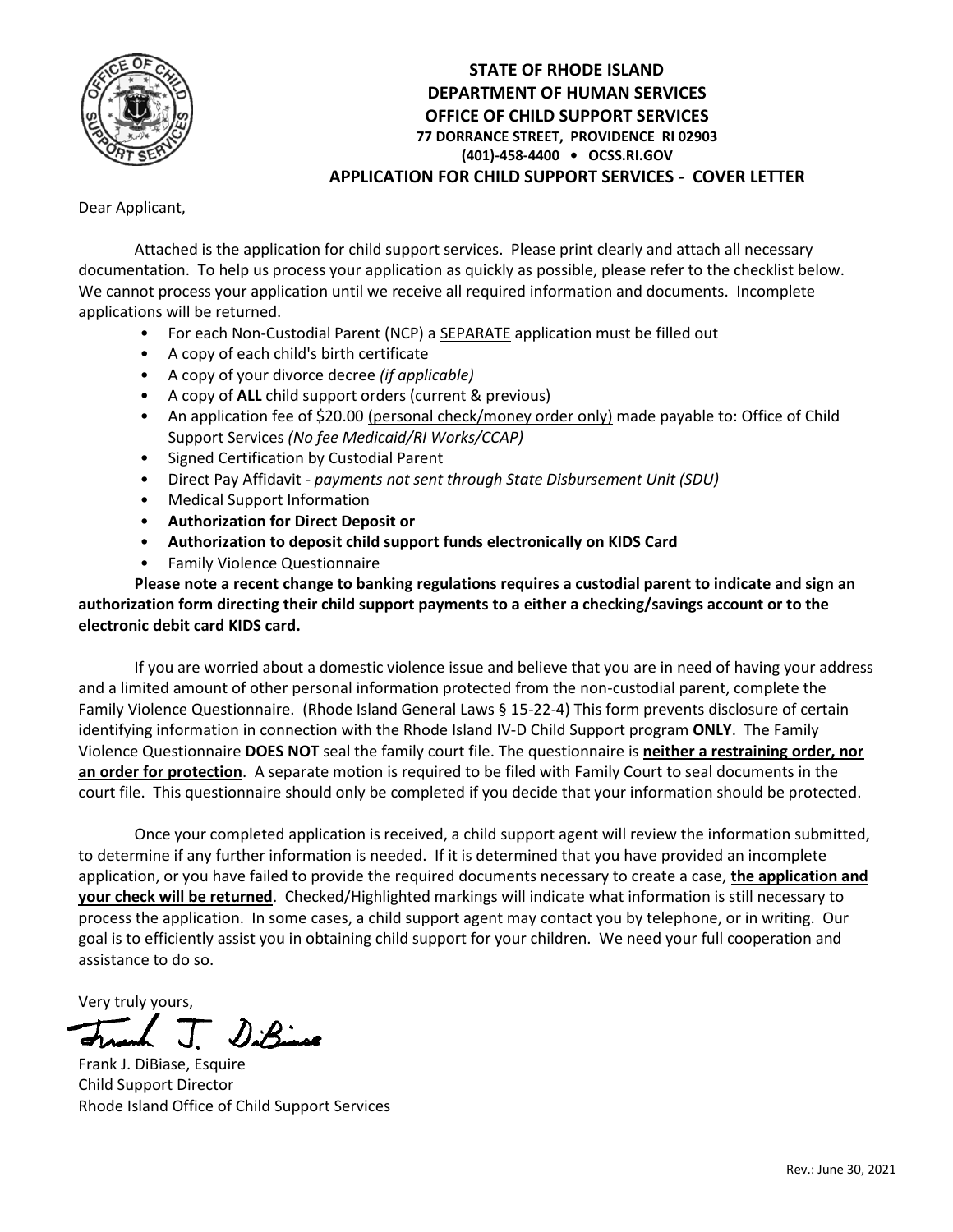

# **STATE OF RHODE ISLAND DEPARTMENT OF HUMAN SERVICES OFFICE OF CHILD SUPPORT SERVICES 77 DORRANCE STREET, PROVIDENCE RI 02903 (401)-458-4400 • [OCSS.RI.GOV](http://www.cse.ri.gov/) SOLICITUD PARA SERVICIOS DE MANUTENCIÓN DE MENORES**

Estimado solicitante,

Adjunta la solicitud de servicios de manutención de Menores. Por favor escriba claramente y adjuntar toda la documentación necesaria. Para ayudar a procesar su solicitud lo más rápido posible, por favor refiérase a la lista a continuación. No podemos procesar su solicitud hasta que recibamos la información y documentación requerida. Se devolverán las solicitudes incompletas.

- Para cada padre sin custodia (NCP) una solicitud por separado debe ser llenada
- Una copia del certificado de nacimiento de cada niño
- Una copia de su certificado de divorcio *(si aplica)*
- Una copia de **todas** las órdenes de manutención de niños (actual y anterior)
- Una cuota de \$20.00 para solicitud (cheque personal / giro postal) a nombre de: Oficina de Servicios de Mantenimiento de Menores *(sin cargo de Medicaid / RI Works / CCAP)*
- certificación firmada por la custodia de Padres
- Declaración jurada de pago directo *pagos no se envía a través de la Unidad Estatal de Desembolso (SDU)*
- Información de asistencia médica
- Cuestionario de Violencia Familiar

Si usted está preocupado por un problema de violencia doméstica y cree que está en necesidad de contar con que su dirección y su información personal protegida del padre sin custodia, favor de completar el Cuestionario de Violencia Familiar. (Rhode Island Leyes Generales § 15-22-4) Esta forma evita la divulgación de cierta información de identificación en relación con el programa de Rhode Island IV-D Programa de Mantenimiento de Menores **solamente**. Él Cuestionario de Violencia Familiar **NO** sella el expediente de la corte familiar. El cuestionario no es **una orden de restricción, ni una orden de protección**. Es necesaria una moción aparte para ser presentado ante la Corte de Familia para sellar documentos en el expediente judicial. Este cuestionario sólo debe ser completado si usted decide que su información debe ser protegida.

No hay necesidad de preguntar sobre el estado de su solicitud. Usted recibirá una "carta de bienvenida" poco después de recibir su solicitud completa. Sin embargo, si se determina que usted ha proporcionado una solicitud incompleta, o que haya fallado en proveer los documentos requeridos necesarios para crear un caso, serán devueltos la aplicación y su cheque. Casillas marcadas indicaran qué su información todavía es necesaria para tramitar la solicitud. En algunos casos, un agente encargado de su caso sé pondrá en contacto con usted por teléfono, o por escrito. Nuestro objetivo es ayudarle de manera eficiente en la obtención de la manutención de Menores. Necesitamos su cooperación y asistencia completa para hacerlo.

Muy atentamente,

(J. DiBine

Frank J. DiBiase, Esquire Directora de Manutención de Menores La Oficina de Manutención De Menores De Rhode Island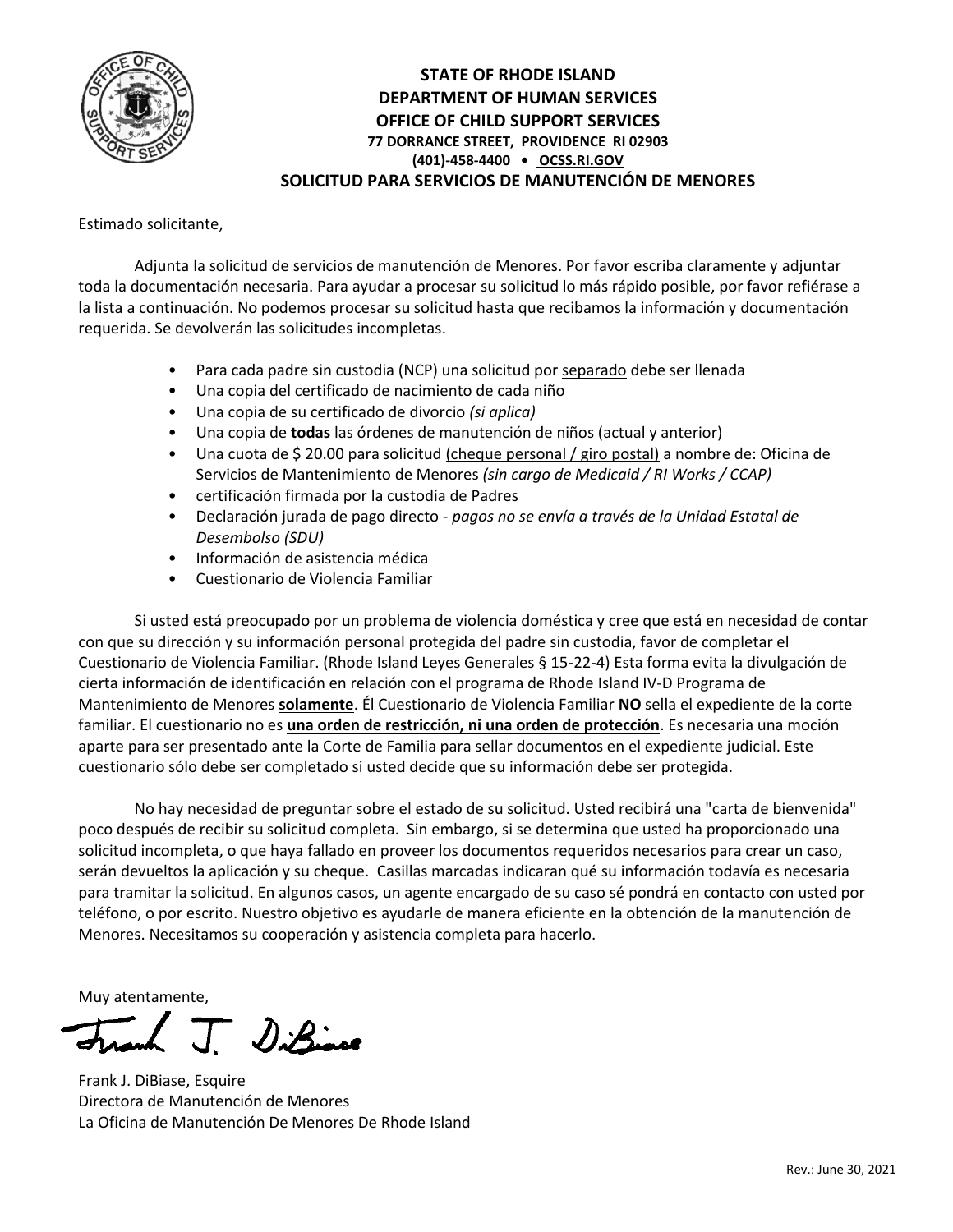

# **STATE OF RHODE ISLAND DEPARTMENT OF HUMAN SERVICES OFFICE OF CHILD SUPPORT SERVICES 77 DORRANCE STREET, PROVIDENCE RI 02903 (401)-458-4400 • [OCSS.RI.GOV](http://www.cse.ri.gov/) SOLICITUD PARA SERVICIOS DE MANUTENCIÓN DE MENORES APPLICATION CHECKLIST**

Before submitting you application to The Office of Child Support Services, please confirm, that all of the following answers are completed to the best of your ability, and that all required documents are included with your application.

A child support representative will review the application when it is received and if it is determined that you have provided an incomplete application, or you have failed to provide the required documents necessary to process your case, **the application and your check will be returned**.

Review the list below for the required information and documentation.

If you are receiving the application back once it was submitted, the check marked section(s) is the information that is needed to open a case. Please complete, and then return to The Office of Child Support Services, along with your \$ 20.00 check.

In some cases a child support agent may contact you by telephone, or in writing.

THE APPLICATION PRINTED, ACCURATELY AND COMPLETELY *(APPLICATION WILL BE RETURNED WITH ANY INCOMPLETE INFORMATION HIGHLIGHTED)*

| REQUIRED/IMPORTANT DOCUMENT CHECKLIST                                                                                                           |
|-------------------------------------------------------------------------------------------------------------------------------------------------|
|                                                                                                                                                 |
| FOR EACH NON-CUSTODIAL PARENT (NCP) A SEPARATE APPLICATION MUST BE FILLED OUT                                                                   |
| A COPY OF EACH CHILD'S BIRTH CERTIFICATE                                                                                                        |
| A COPY OF YOUR DIVORCE DECREE (IF APPLICABLE)                                                                                                   |
| A COPY OF ALL CHILD SUPPORT ORDERS (CURRENT & PREVIOUS)                                                                                         |
| AN APPLICATION FEE OF \$20.00 (PERSONAL CHECK/MONEY ORDER ONLY) MADE PAYABLE TO:<br>OFFICE OF CHILD SUPPORT SERVICES (NO FEE SNAP/RI WORKS/CCAP |
| <b>CERTIFICATION BY CUSTODIAL PARENT</b>                                                                                                        |
| DIRECT PAY AFFIDAVIT - PAYMENTS NOT SENT THROUGH STATE DISBURSEMENT UNIT (SDU)                                                                  |
| MEDICAL SUPPORT INFORMATION                                                                                                                     |
| <b>FAMILY VIOLENCE QUESTIONNAIRE</b>                                                                                                            |
|                                                                                                                                                 |
|                                                                                                                                                 |
|                                                                                                                                                 |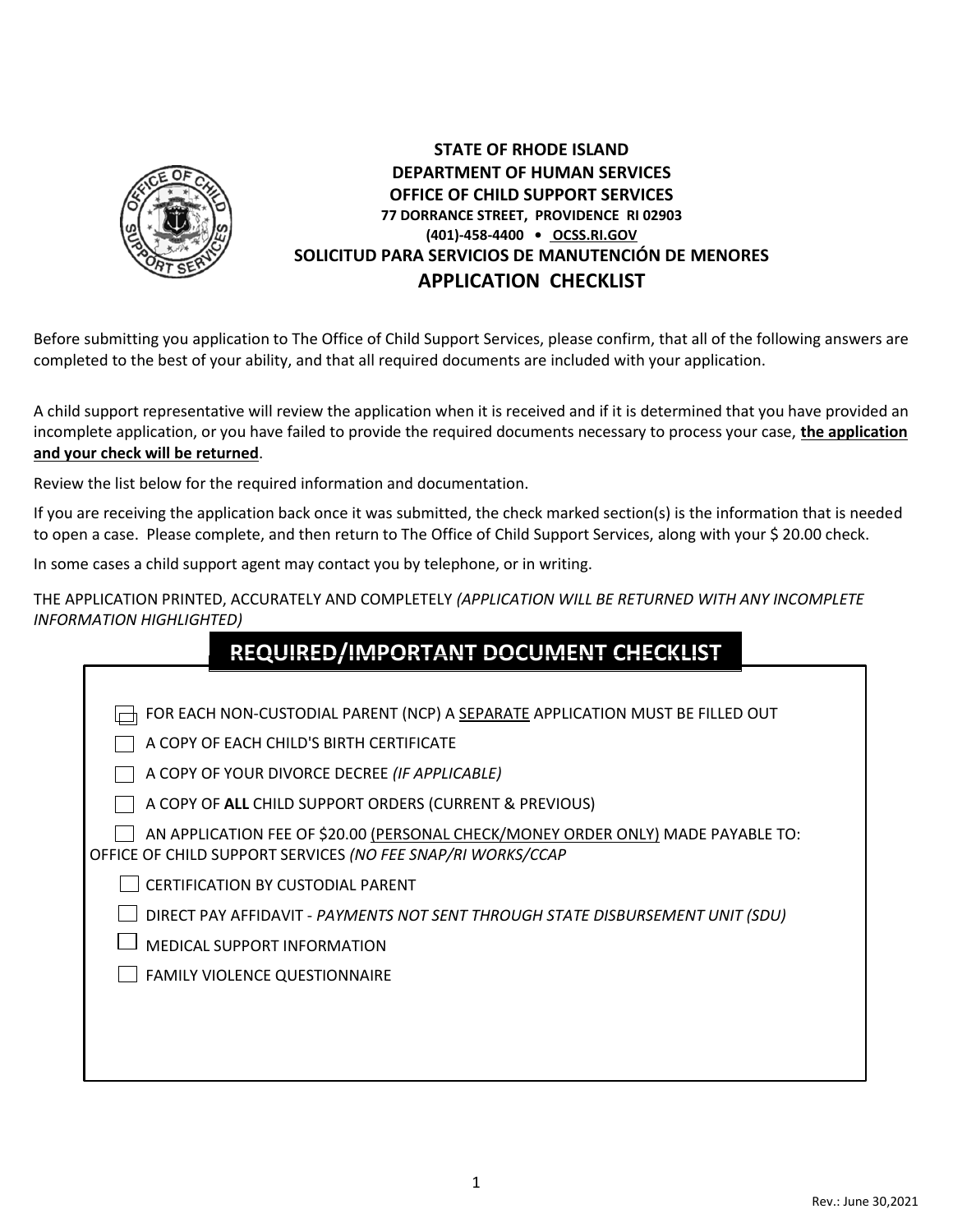

**STATE OF RHODE ISLAND DEPARTMENT OF HUMAN SERVICES OFFICE OF CHILD SUPPORT SERVICES 77 DORRANCE STREET, PROVIDENCE RI 02903 (401)-458-4400 • [OCSS.RI.GOV](http://www.cse.ri.gov/) APPLICATION CHECKLIST**

| If you are missing information or documents are still needed, this form will be<br>returned to you indicating any missing materials by a Child Support Representative.                                                         |
|--------------------------------------------------------------------------------------------------------------------------------------------------------------------------------------------------------------------------------|
| THE CHECK MARKED/HIGHLIGHTED SECTION(S) INDICATES THE INFORMATION THAT IS NEEDED TO OPEN A CASE.<br>PLEASE COMPLETE AND RETURN TO THE OFFICE OF CHILD SUPPORT SERVICES, ALONG WITH YOUR \$ 20.00 CHECK.                        |
| IN SOME CASES A CHILD SUPPORT AGENT MAY CONTACT YOU BY TELEPHONE, IN WRITING OR BY E-MAIL.                                                                                                                                     |
| SECTIONS OF APPLICATION WERE LEFT INCOMPLETE, ILLEGIBLE OR NECESSARY DOCUMENTS ARE MISSING (SEE<br>HIGHLIGHTED MARKINGS)                                                                                                       |
| A SEPARATE APPLICATION WAS NOT USED FOR EACH NON-CUSTODIAL PARENT (NCP)                                                                                                                                                        |
| COPY OF CHILD/CHILDREN'S BIRTH CERTIFICATE WAS NOT INCLUDED                                                                                                                                                                    |
| COPY OF DIVORCE DECREE WAS NOT INCLUDED (ONLY IF APPLICABLE)                                                                                                                                                                   |
| COPY OFF ALL CHILD SUPPORT ORDER(S) WAS NOT INCLUDED (CURRENT & PREVIOUS)                                                                                                                                                      |
| APPLICATION FEE OF \$20.00 (PERSONAL CHECK/MONEY ORDER) MADE PAYABLE TO OFFICE OF CHILD SUPPORT<br>SERVICES WAS NOT SUBMITTED . NO FEE: MEDICAID/RI WORKS/CCAP                                                                 |
| <b>MEDICAL SUPPORT INFORMATION INCOMPLETE</b>                                                                                                                                                                                  |
| DIRECT PAY AFFIDAVIT - PAYMENTS <b>NOT</b> SENT THROUGH A STATE DISBURSEMENT UNIT (SDU)<br>INCOMPLETE/DIRECT PAY AFFIDAVIT CERTIFICATION INCOMPLETE                                                                            |
| <b>CERTIFICATION BY CUSTODIAL PARENT NOT SIGNED</b>                                                                                                                                                                            |
| FAMILY VIOLENCE QUESTIONNAIRE INCOMPLETE                                                                                                                                                                                       |
| OTHER REASONS APPLICATION IS BEING RETURNED:                                                                                                                                                                                   |
|                                                                                                                                                                                                                                |
|                                                                                                                                                                                                                                |
| DATE APPLICATION RECEIVED: The contract of the contract of the contract of the contract of the contract of the                                                                                                                 |
| DATE APPLICATION RETURNED TO CP: the state of the state of the state of the state of the state of the state of the state of the state of the state of the state of the state of the state of the state of the state of the sta |
|                                                                                                                                                                                                                                |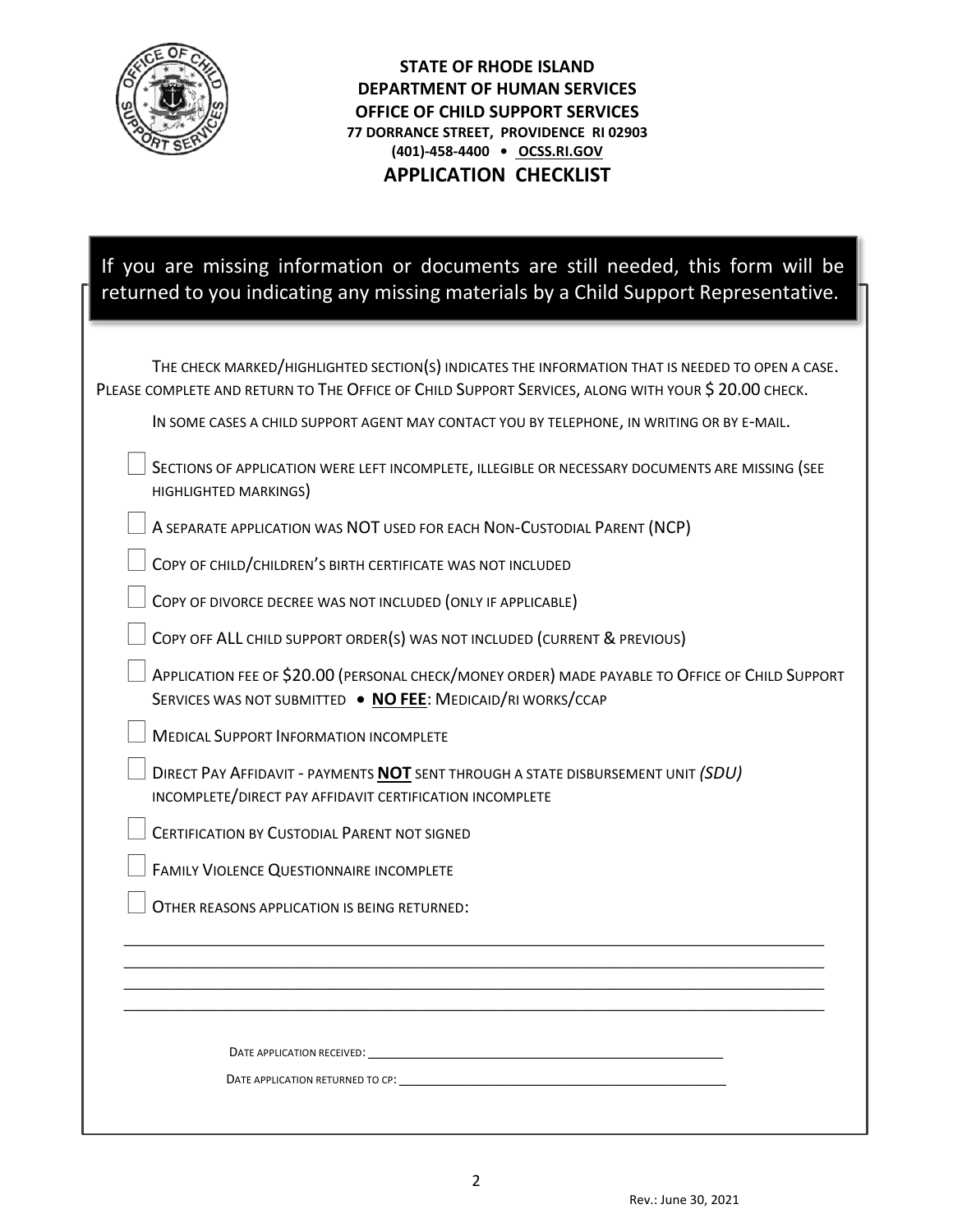|                                                                                                                                                                                                                                                                                                                                                                                                                                                                       | <b>SECTION A - CUSTODIAL PARENT (CP)/PARTY INFORMATION</b><br>SECCIÓN A - INFORMACIÓN DEL PROGENITOR QUE TIENE LA CUSTODIA O GUARDA LEGAL (CP) |                                                             |                                     |                                                                    |                |
|-----------------------------------------------------------------------------------------------------------------------------------------------------------------------------------------------------------------------------------------------------------------------------------------------------------------------------------------------------------------------------------------------------------------------------------------------------------------------|------------------------------------------------------------------------------------------------------------------------------------------------|-------------------------------------------------------------|-------------------------------------|--------------------------------------------------------------------|----------------|
| REMEMBER: PLEASE PRINT YOUR RESPONSES CLEARLY. RECUERDE: POR FAVOR ESCRIBA CLARAMENTE EN LETRA DE MOLDE                                                                                                                                                                                                                                                                                                                                                               |                                                                                                                                                |                                                             |                                     |                                                                    |                |
| * IF ANY INFORMATION IS UNKNOWN, PLEASE PRINT "UNKNOWN" IN THE BOX.<br>* SI ALGUNA INFORMACIÓN NO SE SABE, POR FAVOR ESCRIBA "NO SE SABE" EN LA CASILLA CORRESPONDIENTE                                                                                                                                                                                                                                                                                               |                                                                                                                                                |                                                             |                                     |                                                                    |                |
| <b>CP NAME:</b>                                                                                                                                                                                                                                                                                                                                                                                                                                                       |                                                                                                                                                |                                                             |                                     | <b>MALE</b><br>$\Box$<br>$\mathbf{I}$                              | <b>FEMALE</b>  |
| <b>NOMBRE DEL CP</b>                                                                                                                                                                                                                                                                                                                                                                                                                                                  |                                                                                                                                                |                                                             |                                     | <b>HOMBRE</b>                                                      | <b>MUJER</b>   |
| CP ALIAS: (IF APPLICABLE)<br>OTROS NOMBRES QUE EL CP USA (SI APLICA)                                                                                                                                                                                                                                                                                                                                                                                                  |                                                                                                                                                |                                                             | SSN#<br># DE SEGURO SOCIAL:         |                                                                    |                |
| <b>CP ADDRESS:</b><br>DOMICILIO DEL CP:                                                                                                                                                                                                                                                                                                                                                                                                                               |                                                                                                                                                |                                                             |                                     |                                                                    |                |
|                                                                                                                                                                                                                                                                                                                                                                                                                                                                       |                                                                                                                                                | <b>STREET / CALLE</b>                                       |                                     |                                                                    |                |
|                                                                                                                                                                                                                                                                                                                                                                                                                                                                       | CITY/STATE/ZIP / CIUDAD/ESTADO/CÓDIGO POSTAL                                                                                                   |                                                             |                                     | <b>COUNTRY</b> / PAÍS                                              |                |
| <b>IS THIS ADDRESS CURRENT?</b> / ¿ES ESTE EL DOMICILIO ACTUAL?                                                                                                                                                                                                                                                                                                                                                                                                       |                                                                                                                                                |                                                             |                                     | $\Box$ YES / SÍ                                                    | $\Box$ NO / NO |
| MAILING ADDRESS: (IF DIFFERENT THAN ABOVE)<br>DIRECCIÓN POSTAL (SI ES DIFERENTE A LA ANTERIOR)                                                                                                                                                                                                                                                                                                                                                                        |                                                                                                                                                |                                                             |                                     |                                                                    |                |
| <b>HOME PHONE:</b><br>TELÉFONO EN CASA                                                                                                                                                                                                                                                                                                                                                                                                                                | <b>CELL PHONE:</b><br>TELÉFONO CELULAR                                                                                                         |                                                             | EMAIL:<br><b>CORREO ELECTRÓNICO</b> |                                                                    |                |
| DOB:<br><b>FECHA DE NACIMIENTO</b>                                                                                                                                                                                                                                                                                                                                                                                                                                    | <b>CP BIRTHPLACE:</b><br>LUGAR DE NACIMIENTO DEL CP                                                                                            |                                                             |                                     | <b>MAIDEN/FORMER NAME(S):</b><br>NOMBRE(S) DE SOLTERA/ANTERIOR(ES) |                |
| CP ETHNICITY:<br>ÉTNIA DEL CP                                                                                                                                                                                                                                                                                                                                                                                                                                         |                                                                                                                                                | <b>PRIMARY LANGUAGE:</b><br><b>IDIOMA NATAL</b>             |                                     |                                                                    |                |
| <b>CURRENT CP EMPLOYER NAME:</b><br>NOMBRE DEL PATRONO ACTUAL DEL CP                                                                                                                                                                                                                                                                                                                                                                                                  |                                                                                                                                                |                                                             |                                     | <b>WORK PHONE:</b><br>TELÉFONO EN EL TRABAJO                       |                |
| CP EMPLOYER ADDRESS:<br>DIRECCIÓN DEL PATRONO DEL CP                                                                                                                                                                                                                                                                                                                                                                                                                  |                                                                                                                                                | <b>STREET / CALLE</b>                                       |                                     |                                                                    |                |
|                                                                                                                                                                                                                                                                                                                                                                                                                                                                       |                                                                                                                                                |                                                             |                                     |                                                                    |                |
|                                                                                                                                                                                                                                                                                                                                                                                                                                                                       | CITY/STATE/ZIP / CIUDAD/ESTADO/CÓDIGO POSTAL                                                                                                   |                                                             | <b>COUNTRY</b> / PAÍS               |                                                                    |                |
| DO YOU RECEIVE RI WORKS, STATE MEDICAL, OR CCAP?<br>¿RECIBE RI WORKS, SEGURO DEL ESTADO O CCAP?<br>IF THE ANSWER IS YES, CHECK THE TYPE(S) OF ASSISTANCE YOU RECEIVE(ED). /SI SU RESPUESTA ES SÍ, INDIQUE EL/LOS TIPO(S) DE<br>AYUDA QUE RECIBE/RECIBIÓ                                                                                                                                                                                                               |                                                                                                                                                |                                                             |                                     | $\Box$ YES / SÍ                                                    | $\Box$ NO / NO |
|                                                                                                                                                                                                                                                                                                                                                                                                                                                                       | $\Box$ RI WORKS / RI WORKS                                                                                                                     | $\Box$ STATE MEDICAID / MEDICAID ESTATAL $\Box$ CCAP / CCAP |                                     |                                                                    |                |
| ISLAND STATE LAW PRESUMES THAT THE SPOUSE IS THE LEGAL PARENT OF THAT CHILD. IF A DIVORCE DECREE OR COURT ORDER EXCLUDES THE<br>SPOUSE/FORMER SPOUSE AS THE PARENT OF ANY CHILD(REN) LISTED BELOW, A COPY OF THAT COURT ORDER EXCLUDING THE SPOUSE/FORMER<br>SPOUSE AS THE PARENT MUST BE ATTACHED.                                                                                                                                                                   | IF A CHILD IS BORN DURING THE TIME A WOMAN IS MARRIED OR WITHIN 300 DAYS OF THE TERMINATION OF THE MARRIAGE, RHODE                             |                                                             |                                     |                                                                    |                |
| SI UN NIÑO NACE DURANTE EL TIEMPO QUE UNA MUJER ESTÁ CASADA O DENTRO DE LOS 300 DÍAS DE LA TERMINACIÓN DEL MATRIMONIO, LA<br>LEY ESTATAL DE RHODE ISLAND PRESUME QUE EL CÓNYUGE ES EL PADRE LEGAL DE ESE NIÑO. SI UN DECRETO DE DIVORCIO U ORDEN JUDICIAL<br>EXCLUYE AL CÓNYUGE/ EX CÓNYUGE COMO EL PADRE DE CUALQUIER NIÑO (S) QUE SE ENUMERAN A CONTINUACIÓN, SE DEBE ADJUNTAR UNA<br>COPIA DE ESA ORDEN JUDICIAL QUE EXCLUYA AL CÓNYUGE/ EX CÓNYUGE COMO EL PADRE. |                                                                                                                                                |                                                             |                                     |                                                                    |                |
| WAS THE MOTHER MARRIED TO ANYONE AT THE TIME OF THE BIRTH OF THE CHILD?<br>¿ESTABA CASADA LA MADRE CUANDO NACIÓ EL NIÑO?                                                                                                                                                                                                                                                                                                                                              |                                                                                                                                                |                                                             |                                     | $\Box$ YES / SÍ                                                    | $\Box$ NO / NO |
| <b>LOCATION OF THE MARRIAGE:</b><br>LUGAR EN DONDE OCURRIÓ EL MATRIMONIO                                                                                                                                                                                                                                                                                                                                                                                              |                                                                                                                                                | <b>NAME OF SPOUSE:</b><br>NOMBRE DEL CÓNYUGE                |                                     |                                                                    |                |
| DATE OF THAT MARRIAGE (IF APPLICABLE):<br>FECHA DEL MATRIMONIO (SI ES APLICABLE)                                                                                                                                                                                                                                                                                                                                                                                      |                                                                                                                                                |                                                             |                                     |                                                                    |                |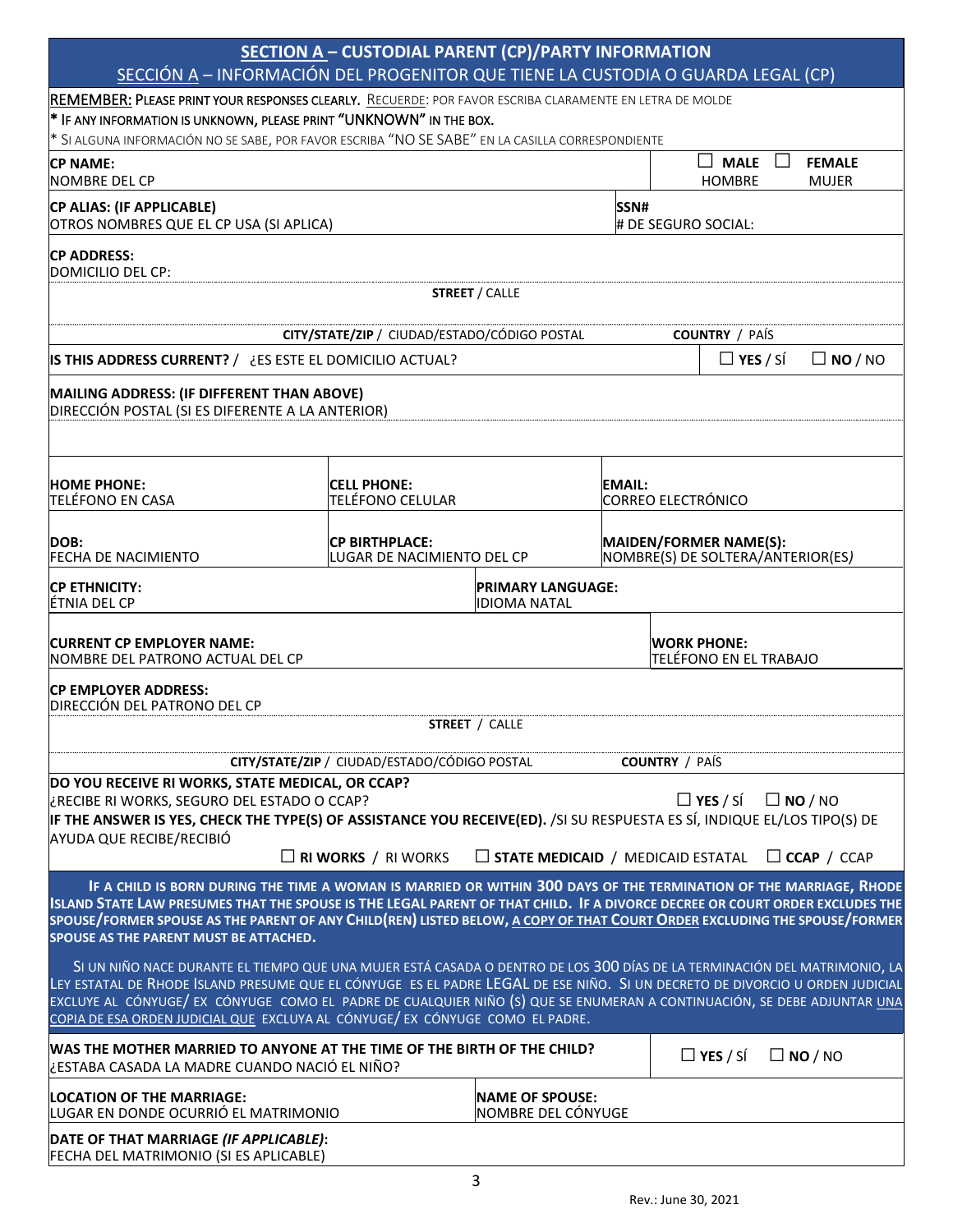| CIVIL UNION: DATE, & LOCATION (IF APPLICABLE):<br>UNIÓN LIBRE: FECHA Y LUGAR (SI ES APLICABLE)                                              |                                                                                                                                                                                                         |
|---------------------------------------------------------------------------------------------------------------------------------------------|---------------------------------------------------------------------------------------------------------------------------------------------------------------------------------------------------------|
| <b>STATE OF LAST SHARED ADDRESS:</b><br>ESTADO EN EL QUE COMPARTIERON DOMICILIO POR ÚLTIMA VEZ:                                             |                                                                                                                                                                                                         |
| DATE AND LOCATION OF DIVORCE/SEPARATION/ANNULMENT:                                                                                          |                                                                                                                                                                                                         |
| FECHA Y LUGAR DEL DIVORCIO/SEPARACIÓN/ANULACIÓN                                                                                             |                                                                                                                                                                                                         |
| WHAT IS YOUR RELATIONSHIP TO THE NON-CUSTODIAL PARENT?<br>¿CUÁL ES SU PARENTESCO CON EL PROGENITOR QUE NO TIENE LA CUSTODIA O GUARDA LEGAL? |                                                                                                                                                                                                         |
|                                                                                                                                             | $\Box$ NEVER MARRIED/PARTY TO CIVIL UNION / NUNCA CASADO(A)/PAREJA EN UNIÓN LIBRE                                                                                                                       |
| $\Box$ SEPARATED / SEPARADO(A)                                                                                                              | □ CURRENTLY MARRIED/PARTY TO CIVIL UNION / CASADO(A) ACTUALMENTE/PAREJA EN UNIÓN LIBRE                                                                                                                  |
| $\Box$ DIVORCED / DIVORCIADO(A)                                                                                                             |                                                                                                                                                                                                         |
| $\Box$ PARENTAGE ORDER ATTACHED / ORDEN DE PATERNIDAD ADJUNTA                                                                               |                                                                                                                                                                                                         |
| $\Box$ OTHER<br>/ OTRO                                                                                                                      |                                                                                                                                                                                                         |
| <b>ATTACHED TO THE APPLICATION.</b>                                                                                                         | REQUIRED: THE APPLICATION WILL BE CONSIDERED INCOMPLETE, UNLESS A COPY OF YOUR DIVORCE DECREE IS                                                                                                        |
|                                                                                                                                             | REQUERIDO: LA SOLICITUD SE CONSIDERARÁ INCOMPLETA A MENOS DE QUE SE LE ADJUNTE UNA COPIA DE SU DECRETO                                                                                                  |
| DE DIVORCIO.                                                                                                                                |                                                                                                                                                                                                         |
|                                                                                                                                             | IF SEPARATED, HAS A PRIVATE ATTORNEY STARTED DIVORCE PROCEEDINGS AND/OR IS A COURT DATE CURRENTLY PENDING?                                                                                              |
| JUDICIAL?                                                                                                                                   | SI ESTÁ SEPARADO(A), ¿HA UN ABOGADO PRIVADO COMENZADO EL PROCESO DE DIVORCIO Y/O ESTÁ PENDIENTE UNA DIENCIA<br>$\Box$ YES / SÍ $\Box$ NO / NO                                                           |
| CIVIL ACTION FILE NUMBER/DOCKET NUMBER / NÚMERO DE EXPEDIENTE DE LA DEMANDA CIVIL/NÚMERO DE ARCHIVO:                                        |                                                                                                                                                                                                         |
|                                                                                                                                             |                                                                                                                                                                                                         |
| <b>ATTORNEY NAME:</b><br>NOMBRE DEL ABOGADO                                                                                                 |                                                                                                                                                                                                         |
| <b>ATTORNEY ADDRESS:</b>                                                                                                                    |                                                                                                                                                                                                         |
| DIRECCIÓN DEL ABOGADO                                                                                                                       | <b>STREET / CALLE</b>                                                                                                                                                                                   |
|                                                                                                                                             |                                                                                                                                                                                                         |
|                                                                                                                                             | CITY/STATE/ZIP / CIUDAD / ESTADO/CÓDIGO POSTAL                                                                                                                                                          |
| <b>ATTORNEY PHONE:</b>                                                                                                                      | <b>ATTORNEY EMAIL:</b>                                                                                                                                                                                  |
| NÚMERO DE TELÉFONO DEL ABOGADO                                                                                                              | CORREO ELECTRÓNICO DEL ABOGADO                                                                                                                                                                          |
| STATE WHERE LEGAL ACTION IS PENDING:<br>ESTADO EN DONDE LA DEMANDA LEGAL ESTÁ PENDIENTE                                                     |                                                                                                                                                                                                         |
| HAS A COURT ORDER FOR CHILD SUPPORT ALREADY BEEN ESTABLISHED? (COULD BE IN A DIFFERENT STATE)                                               |                                                                                                                                                                                                         |
| (PUDIERA SER EN OTRO ESTADO) (2YA HA DICTADO ALGÚN TRIBUNAL UNA ORDEN DE MANUTENCIÓN DE MENORES? (PUDIERA SER EN OTRO ESTADO                | $\Box$ YES / SÍ $\Box$ NO / NO                                                                                                                                                                          |
| IF YES, PROVIDE DETAILS OF ESTABLISHED COURT ORDER FOR CHILD SUPPORT:                                                                       |                                                                                                                                                                                                         |
| SI ES SÍ, PROVEA LOS DETALLES DE DICHA ORDEN DE MANUTENCIÓN DE MENORES:                                                                     |                                                                                                                                                                                                         |
|                                                                                                                                             |                                                                                                                                                                                                         |
|                                                                                                                                             |                                                                                                                                                                                                         |
| <b>FREQUENCY / FRECUENCIA:</b>                                                                                                              | DATE OF ORDER / FECHA DE LA ORDEN:                                                                                                                                                                      |
|                                                                                                                                             | ATTACH COPY OF SIGNED COURT ORDER THAT HAS ALREADY BEEN ESTABLISHED, AS WELL AS ANY PRIOR ORDERS.<br>ADJUNTE UNA COPIA FIRMADA DE LA ORDEN QUE YA SE HA DICTADO, ASÍ COMO COPIA DE TODA ORDEN ANTERIOR. |
|                                                                                                                                             | HAVE ALL CHILD/MEDICAL SUPPORT PAYMENTS BEEN PROCESSED THROUGH THE STATE DISBURSEMENT UNIT? (SDU)                                                                                                       |
| DESEMBOLSOS DEL ESTADO? (SDU, por sus siglas en inglés)                                                                                     | TODOS LOS PAGOS DE MANUTENCIÓN DE MENORES O PAGOS MÉDICOS HAN SIDO PROCESADOS A TRAVÉZ DE LA UNIDAD DE                                                                                                  |
|                                                                                                                                             | $\Box$ YES / SÍ<br>$\square$ NO / NO<br>DO YOU BELIEVE THAT YOU ARE OWED PAST DUE CHILD SUPPORT? (REGARDING THE ABOVE ORDER) ¿CREE QUE SE LE DEBEN                                                      |
| PAGOS DE MANUTENCIÓN DE MENORES? (CON RESPECTO A LA ORDEN ANTERIOR)                                                                         | $\Box$ YES / SÍ $\Box$ NO / NO                                                                                                                                                                          |
| DATE OF THE LAST PAYMENT YOU RECEIVED / FECHA EN QUE RECIBIÓ EL ÚLTIMO PAGO:                                                                |                                                                                                                                                                                                         |
|                                                                                                                                             | IF YOU ANSWERED "YES" TO LAST QUESTION, COMPLETE SECTION E -- "DIRECT PAY AFFIDAVIT"                                                                                                                    |
|                                                                                                                                             | SI CONTESTÓ "SÍ" A LA ÚLTIMA PREGUNTA, COMPLETE LA SECCIÓN E - "DECLARACIÓN DE PAGOS DIRECTOS"                                                                                                          |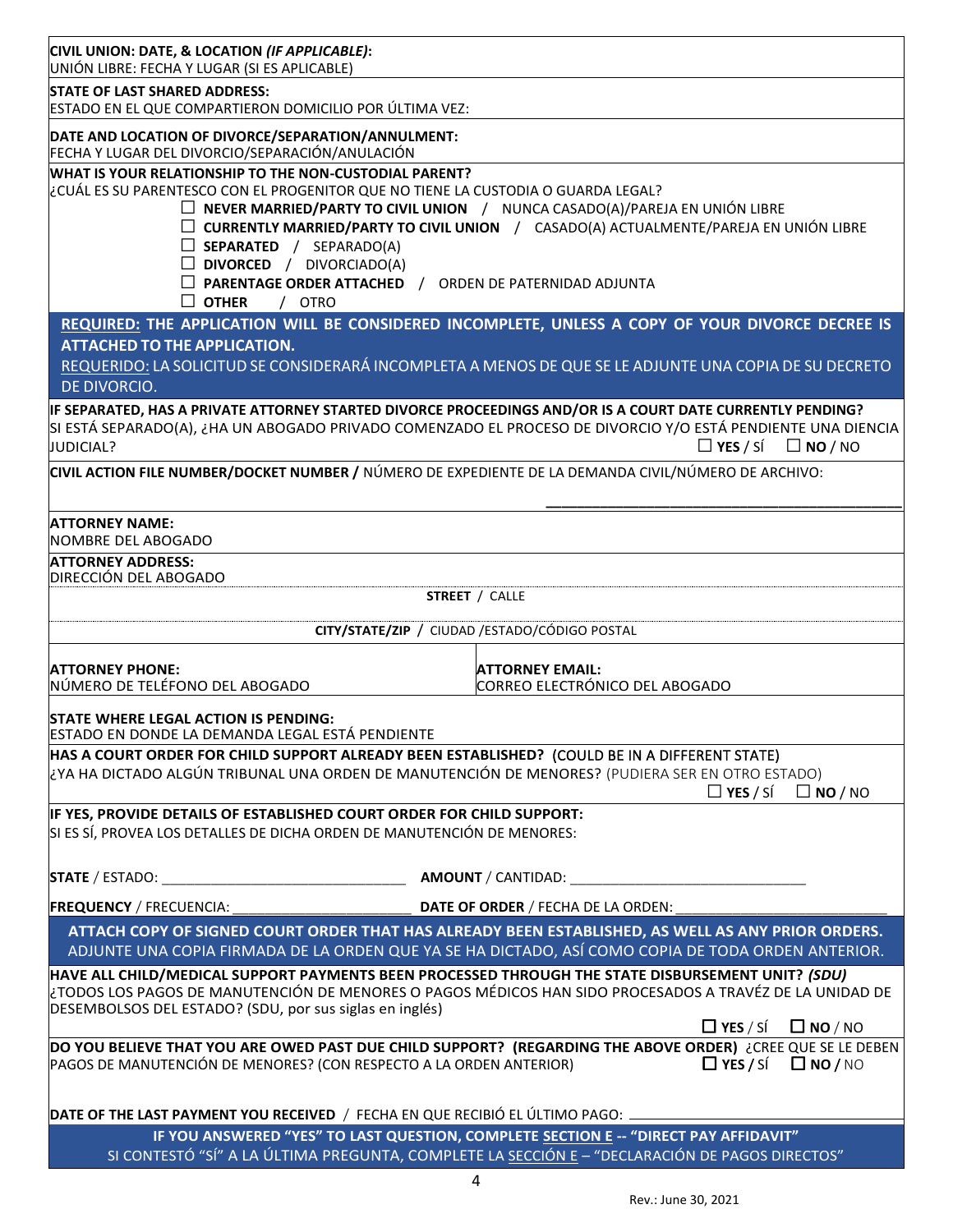| SECCIÓN B - INFORMACIÓN DEL PROGENITOR QUE NO TIENE LA CUSTODIA O GUARDA LEGAL (NCP)                                                                                                                                                                           |                                    | <b>SECTION B - NON CUSTODIAL PARENT (NCP) INFORMATION</b>                                              |                                    |                       |
|----------------------------------------------------------------------------------------------------------------------------------------------------------------------------------------------------------------------------------------------------------------|------------------------------------|--------------------------------------------------------------------------------------------------------|------------------------------------|-----------------------|
| REMEMBER: PLEASE PRINT YOUR RESPONSES CLEARLY. RECUERDE: POR FAVOR ESCRIBA CLARAMENTE EN LETRA DE MOLDE                                                                                                                                                        |                                    |                                                                                                        |                                    |                       |
| * IF ANY INFORMATION IS UNKNOWN, PLEASE PRINT "UNKNOWN" IN THE BOX.                                                                                                                                                                                            |                                    |                                                                                                        |                                    |                       |
| * SI ALGUNA INFORMACIÓN NO SE SABE, POR FAVOR ESCRIBA "NO SE SABE" EN LA CASILLA CORRESPONDIENTE                                                                                                                                                               |                                    |                                                                                                        |                                    |                       |
| <b>NCP NAME:</b>                                                                                                                                                                                                                                               |                                    | <b>NCP SSN#:</b>                                                                                       |                                    | $\Box$ MALE / HOMBRE  |
| <b>NOMBRE DEL NCP</b>                                                                                                                                                                                                                                          |                                    | # DE SEGURO SOCIAL DEL NCP                                                                             |                                    | $\Box$ FEMALE / MUJER |
| <b>NCP ALIAS:</b><br>OTROS NOMBRES DEL NCP:                                                                                                                                                                                                                    |                                    |                                                                                                        | DOB:<br><b>FECHA DE NACIMIENTO</b> |                       |
| <b>BIRTHPLACE:</b>                                                                                                                                                                                                                                             |                                    |                                                                                                        |                                    |                       |
| LUGAR DE NACIMIENTO                                                                                                                                                                                                                                            |                                    |                                                                                                        |                                    |                       |
| WHO DOES THE NCP LIVE WITH? NAME THAT INDIVIDUAL, AND THEIR RELATIONSHIP TO THE NCP. IF NCP LIVES ALONE CHECK<br>BOX. / ¿CON QUIÉN VIVE EL NCP? NOMBRE DE ESA PERSONA Y EL PARENTESCO QUE TIENE CON EL NCP. SI EL NCP VIVE SOLO(A)<br><b>MARQUE LA CASILLA</b> |                                    | $\Box$ NCP LIVES ALONE / EL NCP VIVE SOLO(A) $\Box$ UNKNOWN / NO SE SABE                               |                                    |                       |
| <b>NAME / NOMBRE:</b>                                                                                                                                                                                                                                          |                                    |                                                                                                        |                                    |                       |
| <b>RELATIONSHIP</b> / PARENTESCO:<br><b>NCP ADDRESS:</b>                                                                                                                                                                                                       |                                    |                                                                                                        |                                    |                       |
| DOMICILIO DEL NCP                                                                                                                                                                                                                                              |                                    |                                                                                                        |                                    |                       |
|                                                                                                                                                                                                                                                                |                                    | <b>STREET / CALLE</b>                                                                                  |                                    |                       |
|                                                                                                                                                                                                                                                                |                                    |                                                                                                        |                                    |                       |
|                                                                                                                                                                                                                                                                |                                    | CITY/STATE/ZIP / CIUDAD/ESTADO/CÓDIGO POSTAL                                                           |                                    |                       |
| <b>IS THIS ADDRESS CURRENT?</b><br>LES ESTE EL DOMICILIO ACTUAL?                                                                                                                                                                                               | $\Box$ YES / SÍ $\Box$ NO / NO     | IS THIS A LAST KNOWN ADDRESS? $\Box$ YES / SI $\Box$ NO / NO<br>¿ES ESTE EL ÚLTIMO DOMICILIO CONOCIDO? |                                    |                       |
| MAILING ADDRESS: (IF DIFFERENT THAN ABOVE)<br>DIRECCION POSTAL (SI ES DIFERENTE A LA ANTERIOR)                                                                                                                                                                 |                                    |                                                                                                        |                                    |                       |
| <b>HOME PHONE:</b>                                                                                                                                                                                                                                             |                                    | <b>CELL PHONE:</b>                                                                                     |                                    |                       |
| TELÉFONO EN EL HOGAR                                                                                                                                                                                                                                           |                                    | <b>TELÉFONO CELULAR</b>                                                                                |                                    |                       |
| <b>NCP CURRENT MARITAL STATUS:</b><br><b>ESTADO MARITAL ACTUAL DEL NCP</b>                                                                                                                                                                                     |                                    | <b>NAME OF SPOUSE:</b><br>NOMBRE DEL CÓNYUGE                                                           |                                    |                       |
| <b>EMAIL:</b>                                                                                                                                                                                                                                                  |                                    |                                                                                                        |                                    |                       |
| CORREO ELECTRÓNICO                                                                                                                                                                                                                                             |                                    |                                                                                                        |                                    |                       |
| <b>HAIR COLOR:</b><br><b>COLOR DEL CABELLO</b>                                                                                                                                                                                                                 | <b>EYE COLOR:</b><br>COLOR DE OJOS | <b>HEIGHT:</b><br><b>ALTURA:</b>                                                                       | <b>WEIGHT:</b><br>PFSO:            |                       |
| <b>NCP ETHNICITY:</b>                                                                                                                                                                                                                                          |                                    | <b>PRIMARY LANGUAGE:</b>                                                                               |                                    |                       |
| ÉTNIA DEL NCP                                                                                                                                                                                                                                                  |                                    | <b>IDIOMA NATAL:</b>                                                                                   |                                    |                       |
| <b>PHYSICAL MARKINGS:</b>                                                                                                                                                                                                                                      |                                    |                                                                                                        |                                    |                       |
| <b>SEÑALES FÍSICAS</b>                                                                                                                                                                                                                                         |                                    |                                                                                                        |                                    |                       |
| <b>DRIVER'S LICENSE STATE:</b>                                                                                                                                                                                                                                 |                                    | <b>LICENSE#</b>                                                                                        |                                    |                       |
| ESTADO QUE EMITIÓ LA LICENCIA DE CONDUCIR                                                                                                                                                                                                                      |                                    | # DE LICENCIA:                                                                                         |                                    |                       |
| VEHICLE INFORMATION: (MAKE, MODEL, COLOR/YEAR)<br>INFORMACIÓN DEL VEHÍCULO (MARCA, MODELO, COLOR/AÑO)                                                                                                                                                          |                                    |                                                                                                        |                                    |                       |
| <b>VEHICLE REGISTRATION STATE:</b>                                                                                                                                                                                                                             |                                    | <b>VEHICLE REGISTRATION #</b>                                                                          |                                    |                       |
| ESTADO EN DONDE ESTÁ MATRICULADO EL VEHÍCULO                                                                                                                                                                                                                   |                                    | NÚMERO DE MATRÍCULA DEL VEHÍCULO                                                                       |                                    |                       |
| <b>NCP EMPLOYER:</b>                                                                                                                                                                                                                                           |                                    | <b>EMPLOYER PHONE:</b>                                                                                 |                                    |                       |
| PATRONO DEL NCP                                                                                                                                                                                                                                                |                                    | NÚMERO DE TELÉFONO DEL PATRONO                                                                         |                                    |                       |
| <b>EMPLOYER ADDRESS:</b><br>DIRECCIÓN DEL PATRONO                                                                                                                                                                                                              |                                    |                                                                                                        |                                    |                       |
| IS THIS EMPLOYER CURRENT, OR IS IT PREVIOUS EMPLOYMENT?<br>$\Box$ CURRENT EMPLOYMENT / PATRONO ACTUAL<br>$\Box$<br>PRIOR EMPLOYMENT / PATRONO ANTERIOR                                                                                                         |                                    |                                                                                                        |                                    |                       |
| ((DATE(S) OF EMPLOYMENT: / ¿ES ESTE EL PATRONO ACTUAL O EL ANTERIOR?                                                                                                                                                                                           |                                    |                                                                                                        |                                    |                       |
| ¿ESTE NCP CUMPLE O A CUMPLIDO SERVICIO MILITAR?<br>DOES THE NCP HAVE CURRENT OR PRIOR MILITARY SERVICE?<br>$\Box$ CURRENT / ACTUAL $\Box$ PRIOR MILITARY / SERVICIO MILITAR ANTERIOR                                                                           |                                    |                                                                                                        |                                    |                       |
| IF YES, WHICH BRANCH? / SI ES SÍ, ¿EN QUÉ PARTE DE LAS FUERZAS ARMADAS?                                                                                                                                                                                        |                                    |                                                                                                        |                                    |                       |
| □ NAVY / MARINA □ ARMY / EJÉRCITO □ AIRFORCE / FUERZA AÉREA<br>$\square$ MARINES / INFANTE DE MARINA<br><b>COAST GUARD</b> / GUARDIA COSTERA                                                                                                                   |                                    |                                                                                                        |                                    |                       |
| DATE OF SERVICE / FECHA DE SERVICIO:                                                                                                                                                                                                                           |                                    |                                                                                                        |                                    |                       |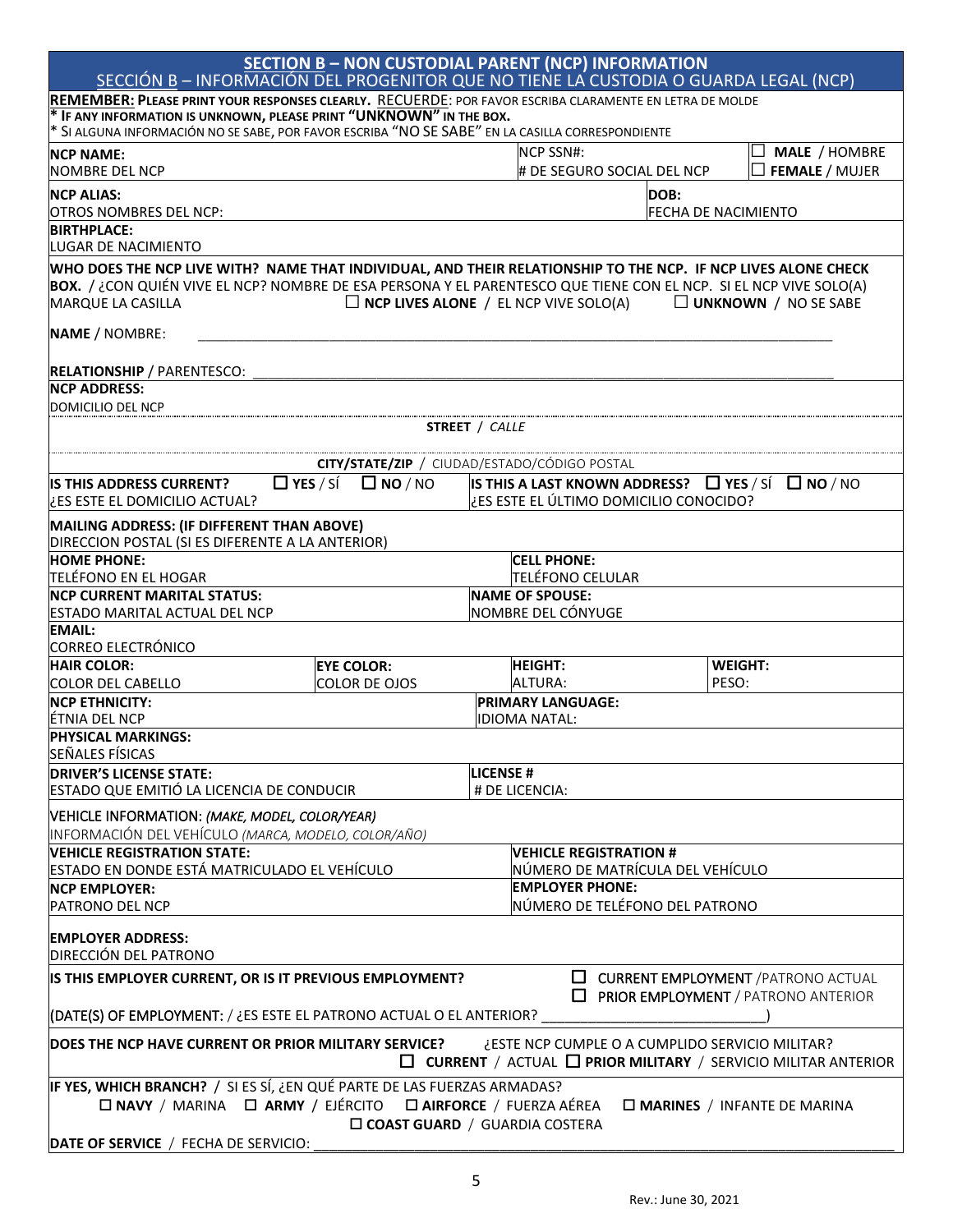|                                                                                                                                                                                           |                       | $\Box$ YES / SÍ<br>$\Box$ NO $/$ NO        |
|-------------------------------------------------------------------------------------------------------------------------------------------------------------------------------------------|-----------------------|--------------------------------------------|
| HAS NCP EVER BEEN INCARCERATED? / ¿HA ESTADO EL NCP ENCARCELADO ALGUNA VEZ?<br>IF YES, LIST THE DATE(S) OF INCARCERATION. / SI ES SÍ, INDIQUE LA(S) FECHA(S) EN QUE HA ESTADO ENCARCELADO |                       |                                            |
| PRISON NAME/LOCATION: / NOMBRE Y LUGAR DE LA PRISIÓN                                                                                                                                      |                       |                                            |
|                                                                                                                                                                                           |                       |                                            |
|                                                                                                                                                                                           |                       |                                            |
| DOES THE NCP RECEIVE A PENSION?                                                                                                                                                           | <b>SOURCE/FUENTE:</b> | <b>AMOUNT:</b>                             |
| ¿RECIBE EL NCP UNA PENSIÓN?                                                                                                                                                               |                       | <b>CANTIDAD</b>                            |
| $\Box$ YES / SÍ $\Box$ NO / NO                                                                                                                                                            |                       | <b>FREQUENCY:</b>                          |
|                                                                                                                                                                                           |                       | <b>FRECUENCIA</b>                          |
| DOES THE NCP RECEIVE DISABILITY BENEFITS?                                                                                                                                                 | <b>SOURCE/FUENTE:</b> | <b>AMOUNT:</b>                             |
| ERECIBE EL NCP BENEFICIOS POR INCAPACIDAD?                                                                                                                                                |                       | <b>CANTIDAD</b>                            |
| $\Box$ YES / SÍ $\Box$ NO / NO                                                                                                                                                            |                       | <b>FREQUENCY:</b>                          |
|                                                                                                                                                                                           |                       | <b>FRECUENCIA</b>                          |
| DOES THE NCP RECEIVE A SOCIAL SECURITY BENEFITS?                                                                                                                                          | <b>SOURCE/FUENTE:</b> | AMOUNT:                                    |
| FRECIBE EL NCP BENEFICIOS DE SEGURO SOCIAL?                                                                                                                                               |                       | <b>CANTIDAD</b>                            |
| $\Box$ YES / SÍ $\Box$ NO / NO                                                                                                                                                            |                       | <b>FREQUENCY:</b>                          |
|                                                                                                                                                                                           |                       | <b>FRECUENCIA</b>                          |
| DOES THE NCP RECEIVE ANY OTHER SOURCES OF INCOME/ BENEFITS?                                                                                                                               | <b>SOURCE/FUENTE:</b> | <b>AMOUNT:</b>                             |
| ¿TIENE EL NCP ALGUNA OTRA FUENTE DE INGRESO/BENEFICIO?                                                                                                                                    |                       | <b>CANTIDAD</b>                            |
| $\Box$ YES / SÍ $\Box$ NO / NO                                                                                                                                                            |                       | <b>FREQUENCY:</b>                          |
|                                                                                                                                                                                           |                       | <b>FRECUENCIA</b>                          |
| DOES THE NCP PROVIDE HEALTH INSURANCE FOR THE CHILD/CHILDREN?                                                                                                                             |                       |                                            |
| ¿PROVEE EL NCP SEGURO MÉDICO PARA EL/LOS NIÑO(S)?                                                                                                                                         | $\Box$ YES / SÍ       | $\Box$ NO / NO $\Box$ UNKNOWN / NO SE SABE |
| REMEMBER TO COMPLETE SECTION D - "MEDICAL INSURANCE INFORMATION"                                                                                                                          |                       |                                            |
| RECUERDE COMPLETAR LA SECCIÓN D - "INFORMACIÓN DE SEGURO MÉDICO"                                                                                                                          |                       |                                            |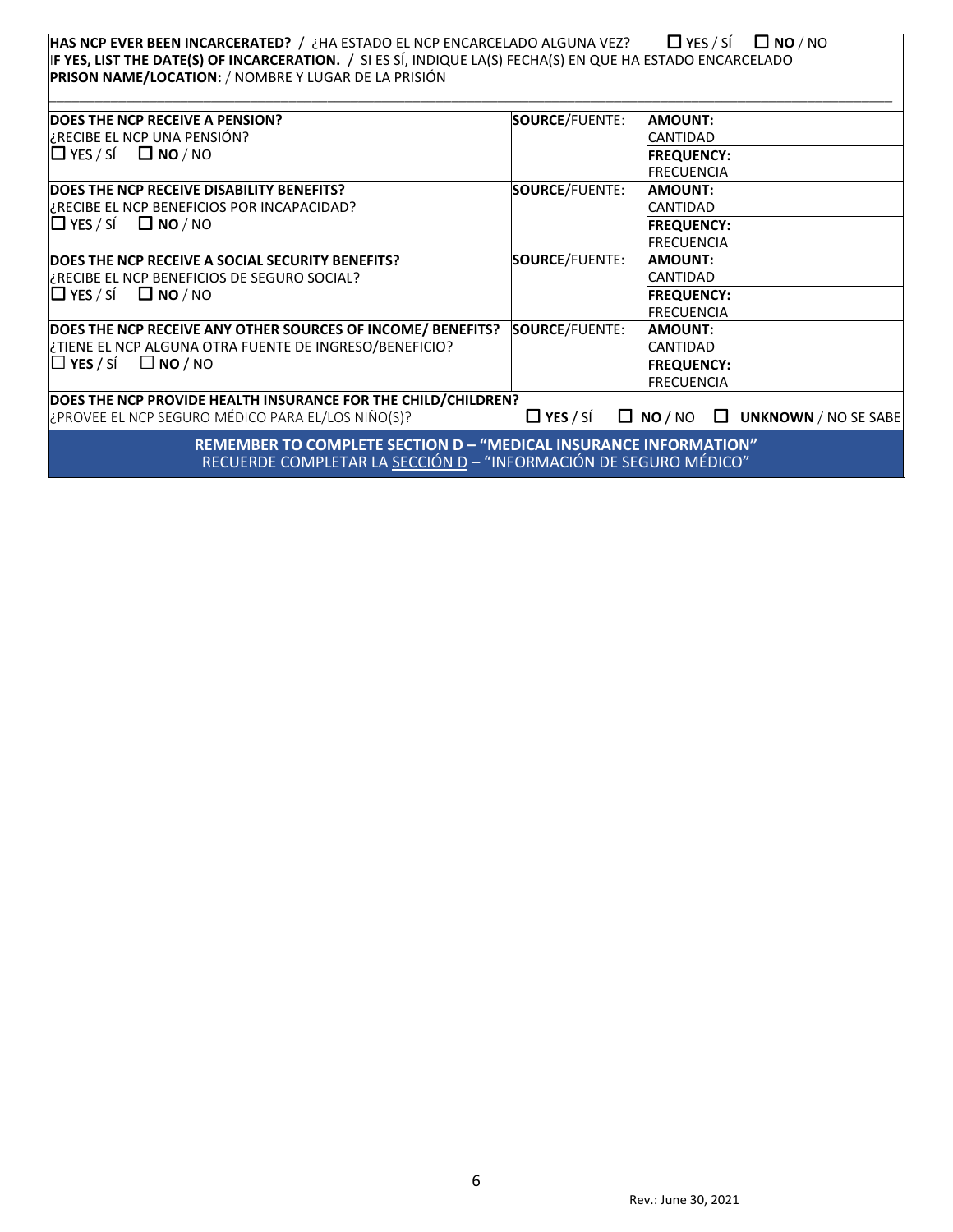

#### **STATE OF RHODE ISLAND DEPARTMENT OF HUMAN SERVICES OFFICE OF CHILD SUPPORT SERVICES APPLICATION FOR CHILD SUPPORT SERVICES**

SOLICITUD DE MANUTENCIÓN DE MENORES

| SECTION C - CHILD/CHILDREN INFORMATION / SECCIÓN C - INFORMACIÓN DEL NIÑO/LOS NIÑOS                                                                                                          |                                                                                                              |                    |                                        |  |  |
|----------------------------------------------------------------------------------------------------------------------------------------------------------------------------------------------|--------------------------------------------------------------------------------------------------------------|--------------------|----------------------------------------|--|--|
| REMEMBER: PLEASE PRINT YOUR RESPONSES CLEARLY. RECUERDE: POR FAVOR ESCRIBA CLARAMENTE EN LETRA DE MOLDE                                                                                      |                                                                                                              |                    |                                        |  |  |
| * IF ANY INFORMATION IS UNKNOWN, PLEASE PRINT UNKNOWN IN THE BOX.                                                                                                                            |                                                                                                              |                    |                                        |  |  |
| * SI ALGUNA INFORMACIÓN NO SE SABE, POR FAVOR ESCRIBA NO SE SABE EN LA CASILLA CORRESPONDIENTE                                                                                               |                                                                                                              |                    |                                        |  |  |
| CHILD 1 NAME / NOMBRE DEL PRIMER NIÑO:                                                                                                                                                       |                                                                                                              |                    |                                        |  |  |
|                                                                                                                                                                                              | first/middle/last/suffix / primer nombre/segundo nombre/apellido/sufijo                                      |                    |                                        |  |  |
| DOB (month/day/year) / FECHA DE NACIMIENTO (mes/día/año:)                                                                                                                                    |                                                                                                              |                    |                                        |  |  |
|                                                                                                                                                                                              |                                                                                                              | $\Box$ MALE / NIÑO |                                        |  |  |
| PLACE OF BIRTH / LUGAR DE NACIMIENTO:                                                                                                                                                        |                                                                                                              |                    | $\Box$ FEMALE / NIÑA SOCIAL SECURITY # |  |  |
|                                                                                                                                                                                              |                                                                                                              |                    | # DE SEGURO SOCIAL                     |  |  |
|                                                                                                                                                                                              | WAS THIS CHILD BORN WHILE THE PARENTS WERE MARRIED TO EACH OTHER/OR IN A CIVIL                               |                    |                                        |  |  |
|                                                                                                                                                                                              | UNION AT THE TIME OF THE CHILD'S BIRTH?                                                                      |                    |                                        |  |  |
| YOUR RELATIONSHIP TO THIS CHILD:                                                                                                                                                             | ن NACIÓ ESTE(A) NIÑO(A) CUANDO LOS PROGENITORES ESTABAN CASADOS ENTRE ELLOS U                                |                    |                                        |  |  |
| SU PARENTESCO CON ESTE(A) NIÑO(A)                                                                                                                                                            | NACIÓ CUANDO LOS PROGENITORES VIVIAN EN UNIÓN LIBRE? $\Box$ YES / SÍ                                         |                    | $\Box$ NO / NO                         |  |  |
|                                                                                                                                                                                              |                                                                                                              |                    |                                        |  |  |
| <b>IDENTIFY THE PARENTS:</b>                                                                                                                                                                 |                                                                                                              |                    |                                        |  |  |
| <b>IDENTIFIQUE A LOS PROGENITORES</b>                                                                                                                                                        |                                                                                                              |                    |                                        |  |  |
| RHODE ISLAND STATE LAW PRESUMES THAT THE HUSBAND/FORMER HUSBAND SPOUSE IS THE LEGAL FATHER OF PARENT THAT                                                                                    | IF A CHILD IS BORN DURING THE TIME A WOMAN IS MARRIED OR WITHIN 300 DAYS OF THE TERMINATION OF THE MARRIAGE, |                    |                                        |  |  |
| CHILD.                                                                                                                                                                                       |                                                                                                              |                    |                                        |  |  |
| SI UN NIÑO NACE DURANTE EL TIEMPO QUE UNA MUJER ESTÁ CASADA O DENTRO DE LOS 300 DÍAS DE LA TERMINACIÓN DEL                                                                                   |                                                                                                              |                    |                                        |  |  |
| MATRIMONIO, LA LEY DEL ESTADO DE RHODE ISLAND PRESUME QUE EL ESPOSO / EX CÓNYUGE ES EL PADRE LEGAL DEL PADRE                                                                                 |                                                                                                              |                    |                                        |  |  |
| DE ESE NIÑO.                                                                                                                                                                                 |                                                                                                              |                    |                                        |  |  |
| WAS THE MOTHER OF THIS CHILD MARRIED TO ANYONE AT THE TIME OF THE CHILD'S BIRTH, OR WAS THE CHILD BORN WITHIN 300<br>DAYS OF THE TERMINATION OF THE MARRIAGE BY DEATH, ANNULMENT OR DIVORCE? |                                                                                                              |                    |                                        |  |  |
| ¿ESTABA LA MADRE DE ESTE NIÑO CASADA CON ALGUIEN EN EL MOMENTO DEL NACIMIENTO DEL NIÑO, O NACIÓ EL NIÑO DENTRO DE                                                                            |                                                                                                              |                    |                                        |  |  |
| LOS 300 DÍAS POSTERIORES A LA TERMINACIÓN DEL MATRIMONIO POR MUERTE, ANULACIÓN O DIVORCIO?                                                                                                   |                                                                                                              |                    |                                        |  |  |
|                                                                                                                                                                                              |                                                                                                              | $\Box$ YES / SÍ    | $\Box$ NO / NO                         |  |  |
| ONLY, IF YOU ANSWERED YES TO THE ABOVE QUESTION, PROVIDE THE NAME OF THE OTHER PARENT:                                                                                                       |                                                                                                              |                    |                                        |  |  |
| SOLO, SI RESPONDIÓ SÍ A LA PREGUNTA ANTERIOR, PROPORCIONE EL NOMBRE DEL OTRO PADRE:                                                                                                          |                                                                                                              |                    |                                        |  |  |
|                                                                                                                                                                                              |                                                                                                              |                    |                                        |  |  |
| DATE & LOCATION OF MARRIAGE AND/OR CIVIL UNION:                                                                                                                                              |                                                                                                              |                    |                                        |  |  |
| FECHA Y LUGAR DEL MATRIMONIO Y/O UNIÓN LIBRE                                                                                                                                                 |                                                                                                              |                    |                                        |  |  |
| WAS A SPOUSE/FORMER SPOUSE EXCLUDED - BY A COURT ORDER - AS THE FATHER OF THIS CHILD?                                                                                                        |                                                                                                              |                    |                                        |  |  |
| ¿FUE EL ESPOSO/EXESPOSO EXCLUIDO - POR MEDIO DE UNA ORDEN JUDICIAL - COMO PADRE DE ESTE(A) NIÑO(A)?                                                                                          | $\Box$ YES / SÍ $\Box$ NO / NO                                                                               |                    |                                        |  |  |
| IF YES, NAME THE STATE/LOCATION COURT ORDER WAS ESTABLISHED /                                                                                                                                |                                                                                                              |                    |                                        |  |  |
| SI ES SÍ, DIGA EL ESTADO/LUGAR EN DONDE SE DICTÓ LA ORDEN JUDICIAL:                                                                                                                          |                                                                                                              |                    |                                        |  |  |
| IF THE PARENTS WERE NOT MARRIED WHEN THE CHILD WAS BORN PROVIDE THE NAME OF THE ALLEGED PARENT:                                                                                              |                                                                                                              |                    |                                        |  |  |
| SI LOS PADRES NO ESTABAN CASADOS EN EL MOMENTO EN QUE NACIÓ EL NIÑO, PROPORCIONE EL NOMBRE DEL SUPUESTO PADRE:                                                                               |                                                                                                              |                    |                                        |  |  |
|                                                                                                                                                                                              |                                                                                                              |                    |                                        |  |  |
| $\Box$ YES / SÍ<br>$\Box$ NO / NO<br>HAS PARENTAGE BEEN ESTABLISHED FOR THIS CHILD BY A COURT ORDER? (PROVIDE A COPY OF THE ORDER)                                                           |                                                                                                              |                    |                                        |  |  |
| ¿SE HA ESTABLECIDO LA PATERNIDAD DE ESTE NIÑO POR UNA ORDEN JUDICIAL? (PROPORCIONAR UNA COPIA DE LA ORDEN)<br>ATTACH A COPY OF THE COURT ORDER / ADJUNTE UNA COPIA DE LA ORDEN JUDICIAL      |                                                                                                              |                    |                                        |  |  |
|                                                                                                                                                                                              |                                                                                                              |                    |                                        |  |  |
| WAS A "VOLUNTARY ACKNOWLEDGEMENT OF PARENTAGE" SIGNED AT THE HOSPITAL OR CENTER FOR VITAL RECORDS?                                                                                           |                                                                                                              |                    |                                        |  |  |
| ¿FUE UN "RECONOCIMIENTO VOLUNTARIO DE PATERNIDAD" FIRMADO EN EL HOSPITAL O CENTRO DE REGISTROS VITALES?                                                                                      |                                                                                                              |                    |                                        |  |  |
| $\Box$ YES / SÍ<br>$\square$ NO / NO<br>IF PATERNITY HAS NOT BEEN ESTABLISHED, DURING THE FIRST TWO YEARS OF THE CHILDS LIFE, DID ANY PERSON CONTINUOUSLY                                    |                                                                                                              |                    |                                        |  |  |
| LIVE WITH THE CHILD, AND REPRESENT THE CHILD AS HIS/HER OWN?                                                                                                                                 |                                                                                                              |                    |                                        |  |  |
| SI NO SE HA ESTABLECIDO LA PATERNIDAD, DURANTE LOS DOS PRIMEROS AÑOS DE VIDA DE LOS NIÑOS, ¿ALGUNA PERSONA VIVIÓ                                                                             |                                                                                                              |                    |                                        |  |  |
| CONTINUAMENTE CON EL NIÑO Y LO REPRESENTÓ COMO PROPIO?<br>$\Box$ YES / SÍ<br>$\Box$ NO / NO                                                                                                  |                                                                                                              |                    |                                        |  |  |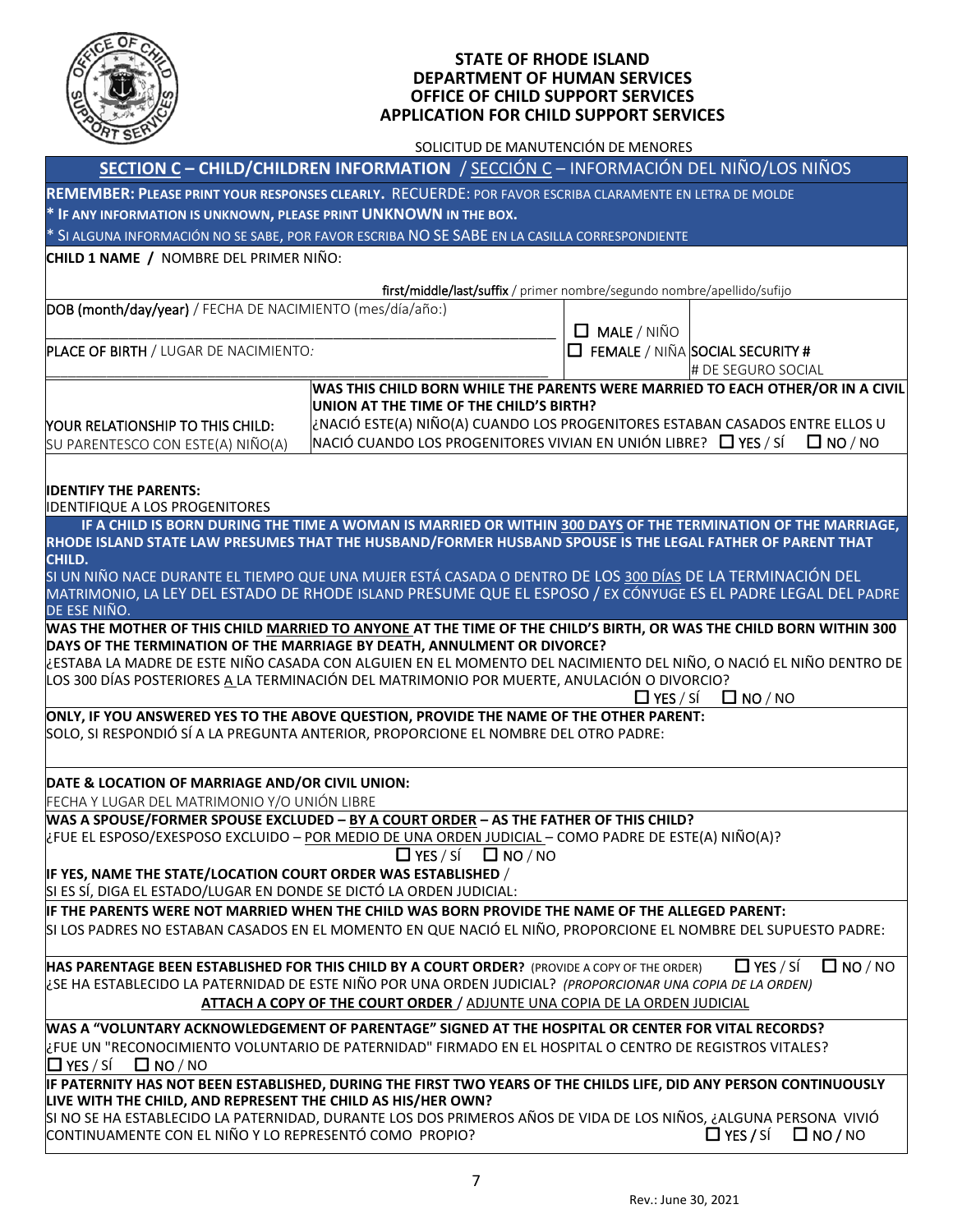| IS THERE AN EXISTING CHILD SUPPORT ORDER FOR THIS CHILD?                                                                                                                                                                      | $\Box$ YES / SÍ $\Box$ NO / NO                                                                                                                                                                                    |                    |                                                                         |  |  |
|-------------------------------------------------------------------------------------------------------------------------------------------------------------------------------------------------------------------------------|-------------------------------------------------------------------------------------------------------------------------------------------------------------------------------------------------------------------|--------------------|-------------------------------------------------------------------------|--|--|
| ¿HAY UNA ORDEN ACTUAL DE MANUTENCIÓN DE MENORES PARA ESTE(A) NIÑO(A)?                                                                                                                                                         |                                                                                                                                                                                                                   |                    |                                                                         |  |  |
|                                                                                                                                                                                                                               |                                                                                                                                                                                                                   |                    |                                                                         |  |  |
| <b>EFFECTIVE DATE / A PARTIR DE:</b>                                                                                                                                                                                          |                                                                                                                                                                                                                   |                    |                                                                         |  |  |
| IS THERE AN EXISTING MEDICAL SUPPORT ORDER FOR THIS CHILD? (REFER TO SECTION D - MEDICAL SUPPORT INFORMATION)<br>¿HAY UNA ORDEN ACTUAL DE SEGURO MÉDICO PARA ESTE(A) NIÑO(A)? (REMÍTASE A LA SECCIÓN D - INFORMACIÓN DE AYUDA |                                                                                                                                                                                                                   |                    |                                                                         |  |  |
| MÉDICA)                                                                                                                                                                                                                       |                                                                                                                                                                                                                   |                    | $\Box$ YES / SÍ<br>$\square$ NO / NO                                    |  |  |
|                                                                                                                                                                                                                               |                                                                                                                                                                                                                   |                    |                                                                         |  |  |
|                                                                                                                                                                                                                               |                                                                                                                                                                                                                   |                    |                                                                         |  |  |
| <b>EFFECTIVE DATE / A PARTIR DE:</b>                                                                                                                                                                                          |                                                                                                                                                                                                                   |                    |                                                                         |  |  |
| CHILD 2 NAME / NOMBRE DEL SEGUNDO NIÑO:                                                                                                                                                                                       |                                                                                                                                                                                                                   |                    |                                                                         |  |  |
|                                                                                                                                                                                                                               |                                                                                                                                                                                                                   |                    | first/middle/last/suffix / primer nombre/segundo nombre/apellido/sufijo |  |  |
| DOB (month/day/year) / FECHA DE NACIMIENTO (mes/día/año:)                                                                                                                                                                     |                                                                                                                                                                                                                   |                    |                                                                         |  |  |
|                                                                                                                                                                                                                               |                                                                                                                                                                                                                   | $\Box$ MALE / NIÑO |                                                                         |  |  |
| PLACE OF BIRTH / LUGAR DE NACIMIENTO:                                                                                                                                                                                         |                                                                                                                                                                                                                   |                    | $\Box$ FEMALE / NIÑA SOCIAL SECURITY #                                  |  |  |
|                                                                                                                                                                                                                               |                                                                                                                                                                                                                   |                    | # DE SEGURO SOCIAL                                                      |  |  |
|                                                                                                                                                                                                                               | WAS THIS CHILD BORN WHILE THE PARENTS WERE MARRIED TO EACH OTHER/OR IN A CIVIL                                                                                                                                    |                    |                                                                         |  |  |
|                                                                                                                                                                                                                               | UNION AT THE TIME OF THE CHILD'S BIRTH?                                                                                                                                                                           |                    |                                                                         |  |  |
| YOUR RELATIONSHIP TO THIS CHILD:                                                                                                                                                                                              | ¿NACIÓ ESTE(A) NIÑO(A) CUANDO LOS PROGENITORES ESTABAN CASADOS ENTRE ELLOS U                                                                                                                                      |                    |                                                                         |  |  |
| SU PARENTESCO CON ESTE(A) NIÑO(A)                                                                                                                                                                                             | NACIÓ CUANDO LOS PROGENITORES VIVIAN EN UNIÓN LIBRE? $\Box$ YES / SÍ $\Box$ NO / NO                                                                                                                               |                    |                                                                         |  |  |
|                                                                                                                                                                                                                               |                                                                                                                                                                                                                   |                    |                                                                         |  |  |
| <b>IDENTIFY THE PARENTS:</b>                                                                                                                                                                                                  |                                                                                                                                                                                                                   |                    |                                                                         |  |  |
| <b>IDENTIFIQUE A LOS PROGENITORES</b>                                                                                                                                                                                         | IF A CHILD IS BORN DURING THE TIME A WOMAN IS MARRIED OR WITHIN 300 DAYS OF THE TERMINATION OF THE MARRIAGE,                                                                                                      |                    |                                                                         |  |  |
| RHODE ISLAND STATE LAW PRESUMES THAT THE HUSBAND/FORMER HUSBAND SPOUSE IS THE LEGAL FATHER OF PARENT THAT                                                                                                                     |                                                                                                                                                                                                                   |                    |                                                                         |  |  |
| CHILD.                                                                                                                                                                                                                        |                                                                                                                                                                                                                   |                    |                                                                         |  |  |
| SI UN NIÑO NACE DURANTE EL TIEMPO QUE UNA MUJER ESTÁ CASADA O DENTRO DE LOS 300 DÍAS DE LA TERMINACIÓN DEL                                                                                                                    |                                                                                                                                                                                                                   |                    |                                                                         |  |  |
| MATRIMONIO, LA LEY DEL ESTADO DE RHODE ISLAND PRESUME QUE EL ESPOSO / EX CÓNYUGE ES EL PADRE LEGAL DEL PADRE DE ESE                                                                                                           |                                                                                                                                                                                                                   |                    |                                                                         |  |  |
| NIÑO.<br>WAS THE MOTHER OF THIS CHILD <u>MARRIED TO ANYONE</u> AT THE TIME OF THE CHILD'S BIRTH, OR WAS THE CHILD BORN WITHIN 300                                                                                             |                                                                                                                                                                                                                   |                    |                                                                         |  |  |
| DAYS OF THE TERMINATION OF THE MARRIAGE BY DEATH, ANNULMENT OR DIVORCE?                                                                                                                                                       |                                                                                                                                                                                                                   |                    |                                                                         |  |  |
| ¿ESTABA LA MADRE DE ESTE NIÑO CASADA CON ALGUIEN EN EL MOMENTO DEL NACIMIENTO DEL NIÑO, O NACIÓ EL NIÑO DENTRO DE                                                                                                             |                                                                                                                                                                                                                   |                    |                                                                         |  |  |
|                                                                                                                                                                                                                               | LOS 300 DÍAS POSTERIORES A LA TERMINACIÓN DEL MATRIMONIO POR MUERTE, ANULACIÓN O DIVORCIO?                                                                                                                        |                    |                                                                         |  |  |
| $\Box$ NO / NO<br>$\Box$ YES / SÍ<br>ONLY, IF YOU ANSWERED YES TO THE ABOVE QUESTION, PROVIDE THE NAME OF THE OTHER PARENT:                                                                                                   |                                                                                                                                                                                                                   |                    |                                                                         |  |  |
| SOLO, SI RESPONDIÓ SÍ A LA PREGUNTA ANTERIOR, PROPORCIONE EL NOMBRE DEL OTRO PADRE:                                                                                                                                           |                                                                                                                                                                                                                   |                    |                                                                         |  |  |
|                                                                                                                                                                                                                               |                                                                                                                                                                                                                   |                    |                                                                         |  |  |
|                                                                                                                                                                                                                               |                                                                                                                                                                                                                   |                    |                                                                         |  |  |
|                                                                                                                                                                                                                               |                                                                                                                                                                                                                   |                    |                                                                         |  |  |
| DATE & LOCATION OF MARRIAGE AND/OR CIVIL UNION:                                                                                                                                                                               |                                                                                                                                                                                                                   |                    |                                                                         |  |  |
| FECHA Y LUGAR DEL MATRIMONIO Y/O UNIÓN LIBRE<br>WAS A SPOUSE/FORMER SPOUSE EXCLUDED - BY A COURT ORDER - AS THE FATHER OF THIS CHILD?                                                                                         |                                                                                                                                                                                                                   |                    |                                                                         |  |  |
| LEUE EL ESPOSO/EXESPOSO EXCLUIDO - <u>POR MEDIO DE UNA ORDEN JUDICIAL</u> - COMO PADRE DE ESTE(A) NIÑO(A)?                                                                                                                    |                                                                                                                                                                                                                   |                    |                                                                         |  |  |
|                                                                                                                                                                                                                               |                                                                                                                                                                                                                   |                    |                                                                         |  |  |
|                                                                                                                                                                                                                               | $\Box$ YES / SÍ $\Box$ NO / NO                                                                                                                                                                                    |                    |                                                                         |  |  |
|                                                                                                                                                                                                                               |                                                                                                                                                                                                                   |                    |                                                                         |  |  |
| IF YES, NAME THE STATE/LOCATION COURT ORDER WAS ESTABLISHED /                                                                                                                                                                 |                                                                                                                                                                                                                   |                    |                                                                         |  |  |
| SI ES SÍ, DIGA EL ESTADO/LUGAR EN DONDE SE DICTÓ LA ORDEN JUDICIAL:                                                                                                                                                           |                                                                                                                                                                                                                   |                    |                                                                         |  |  |
|                                                                                                                                                                                                                               | IF THE PARENTS WERE NOT MARRIED WHEN THE CHILD WAS BORN PROVIDE THE NAME OF THE ALLEGED PARENT:<br>SI LOS PADRES NO ESTABAN CASADOS EN EL MOMENTO EN QUE NACIÓ EL NIÑO, PROPORCIONE EL NOMBRE DEL SUPUESTO PADRE: |                    |                                                                         |  |  |
|                                                                                                                                                                                                                               |                                                                                                                                                                                                                   |                    |                                                                         |  |  |
|                                                                                                                                                                                                                               |                                                                                                                                                                                                                   |                    |                                                                         |  |  |
| HAS PARENTAGE BEEN ESTABLISHED FOR THIS CHILD BY A COURT ORDER? (PROVIDE A COPY OF THE ORDER)<br>¿SE HA ESTABLECIDO LA PATERNIDAD DE ESTE NIÑO POR UNA ORDEN JUDICIAL? (PROPORCIONAR UNA COPIA DE LA ORDEN)                   |                                                                                                                                                                                                                   |                    | $\Box$ NO / NO<br>$\Box$ YES / SÍ                                       |  |  |
|                                                                                                                                                                                                                               | <b>ATTACH A COPY OF THE COURT ORDER / ADJUNTE UNA COPIA DE LA ORDEN JUDICIAL</b>                                                                                                                                  |                    |                                                                         |  |  |
| WAS A "VOLUNTARY ACKNOWLEDGEMENT OF PARENTAGE" SIGNED AT THE HOSPITAL OR CENTER FOR VITAL RECORDS?                                                                                                                            |                                                                                                                                                                                                                   |                    |                                                                         |  |  |
| EFUE UN "RECONOCIMIENTO VOLUNTARIO DE PATERNIDAD" FIRMADO EN EL HOSPITAL O CENTRO DE REGISTROS VITALES?                                                                                                                       |                                                                                                                                                                                                                   |                    |                                                                         |  |  |
| $\Box$ YES / SÍ<br>$\square$ NO / NO                                                                                                                                                                                          |                                                                                                                                                                                                                   |                    |                                                                         |  |  |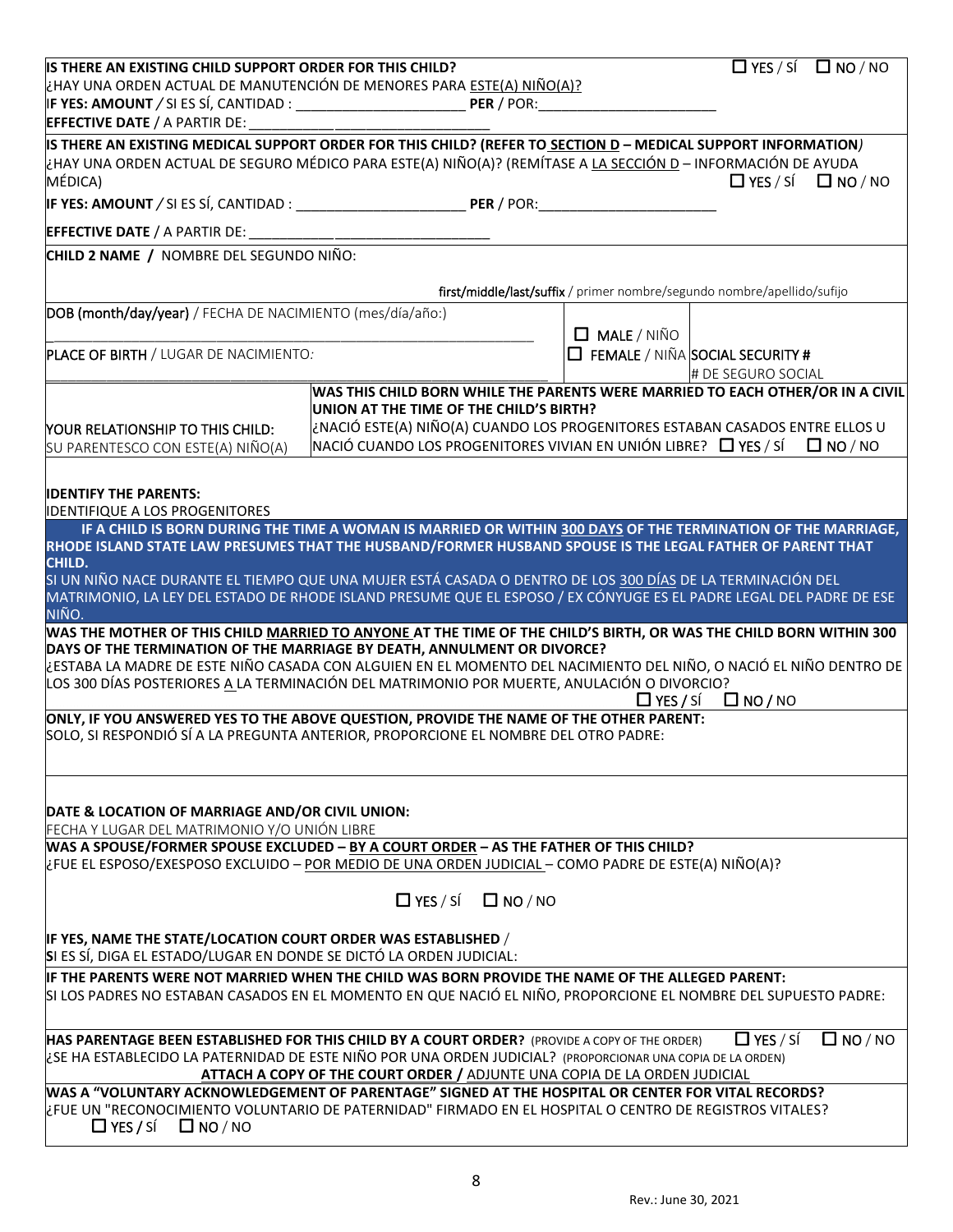| IF PATERNITY HAS NOT BEEN ESTABLISHED, DURING THE FIRST TWO YEARS OF THE CHILDS LIFE, DID ANY PERSON CONTINUOUSLY                                                                                               |                                                                           |                                                                         |                                                                                                      |
|-----------------------------------------------------------------------------------------------------------------------------------------------------------------------------------------------------------------|---------------------------------------------------------------------------|-------------------------------------------------------------------------|------------------------------------------------------------------------------------------------------|
| LIVE WITH THE CHILD, AND REPRESENT THE CHILD AS HIS/HER OWN?<br>SI NO SE HA ESTABLECIDO LA PATERNIDAD, DURANTE LOS DOS PRIMEROS AÑOS DE VIDA DE LOS NIÑOS, ¿ALGUNA PERSONA VIVIÓ                                |                                                                           |                                                                         |                                                                                                      |
| CONTINUAMENTE CON EL NIÑO Y LO REPRESENTÓ COMO PROPIO?                                                                                                                                                          |                                                                           |                                                                         | $\Box$ YES / SÍ $\Box$ NO / NO                                                                       |
|                                                                                                                                                                                                                 |                                                                           |                                                                         |                                                                                                      |
| IS THERE AN EXISTING CHILD SUPPORT ORDER FOR THIS CHILD?<br>¿HAY UNA ORDEN ACTUAL DE MANUTENCIÓN DE MENORES PARA ESTE(A) NIÑO(A)?                                                                               |                                                                           |                                                                         | $\Box$ YES / SÍ<br>$\square$ NO / NO                                                                 |
|                                                                                                                                                                                                                 |                                                                           |                                                                         |                                                                                                      |
|                                                                                                                                                                                                                 |                                                                           |                                                                         |                                                                                                      |
| EFFECTIVE DATE / A PARTIR DE:                                                                                                                                                                                   |                                                                           |                                                                         |                                                                                                      |
| IS THERE AN EXISTING MEDICAL SUPPORT ORDER FOR THIS CHILD? (REFER TO SECTION D - MEDICAL SUPPORT INFORMATION)                                                                                                   |                                                                           |                                                                         |                                                                                                      |
| ¿HAY UNA ORDEN ACTUAL DE SEGURO MÉDICO PARA ESTE(A) NIÑO(A)? (REMÍTASE A <u>LA SECCIÓN D</u> - INFORMACIÓN DE AYUDA<br>MÉDICA)                                                                                  |                                                                           |                                                                         | $\Box$ YES / SÍ $\Box$ NO / NO                                                                       |
|                                                                                                                                                                                                                 |                                                                           |                                                                         |                                                                                                      |
|                                                                                                                                                                                                                 |                                                                           |                                                                         |                                                                                                      |
|                                                                                                                                                                                                                 |                                                                           |                                                                         |                                                                                                      |
| CHILD 3 NAME / NOMBRE DEL TERCER NIÑO:                                                                                                                                                                          |                                                                           |                                                                         |                                                                                                      |
|                                                                                                                                                                                                                 |                                                                           | first/middle/last/suffix / primer nombre/segundo nombre/apellido/sufijo |                                                                                                      |
| DOB (month/day/year) / FECHA DE NACIMIENTO (mes/día/año:)                                                                                                                                                       |                                                                           |                                                                         |                                                                                                      |
|                                                                                                                                                                                                                 |                                                                           | $\Box$ MALE / NIÑO                                                      |                                                                                                      |
| PLACE OF BIRTH / LUGAR DE NACIMIENTO:                                                                                                                                                                           |                                                                           |                                                                         | $\Box$ FEMALE / NIÑA SOCIAL SECURITY #                                                               |
|                                                                                                                                                                                                                 |                                                                           |                                                                         | # DE SEGURO SOCIAL<br>WAS THIS CHILD BORN WHILE THE PARENTS WERE MARRIED TO EACH OTHER/OR IN A CIVIL |
|                                                                                                                                                                                                                 | UNION AT THE TIME OF THE CHILD'S BIRTH?                                   |                                                                         |                                                                                                      |
| YOUR RELATIONSHIP TO THIS CHILD:                                                                                                                                                                                |                                                                           |                                                                         | ن NACIÓ ESTE(A) NIÑO(A) CUANDO LOS PROGENITORES ESTABAN CASADOS ENTRE ELLOS U                        |
| SU PARENTESCO CON ESTE(A) NIÑO(A)                                                                                                                                                                               |                                                                           |                                                                         | NACIÓ CUANDO LOS PROGENITORES VIVIAN EN UNIÓN LIBRE? $\Box$ YES / SÍ $\Box$ NO / NO                  |
|                                                                                                                                                                                                                 |                                                                           |                                                                         |                                                                                                      |
| <b>IDENTIFY THE PARENTS:</b>                                                                                                                                                                                    |                                                                           |                                                                         |                                                                                                      |
| <b>IDENTIFIQUE A LOS PROGENITORES</b><br>IF A CHILD IS BORN DURING THE TIME A WOMAN IS MARRIED OR WITHIN 300 DAYS OF THE TERMINATION OF THE MARRIAGE,                                                           |                                                                           |                                                                         |                                                                                                      |
| RHODE ISLAND STATE LAW PRESUMES THAT THE HUSBAND/FORMER HUSBAND SPOUSE IS THE LEGAL FATHER OF PARENT THAT                                                                                                       |                                                                           |                                                                         |                                                                                                      |
| CHILD.                                                                                                                                                                                                          |                                                                           |                                                                         |                                                                                                      |
| SI UN NIÑO NACE DURANTE EL TIEMPO QUE UNA MUJER ESTÁ CASADA O DENTRO DE LOS 300 DÍAS DE LA TERMINACIÓN DEL                                                                                                      |                                                                           |                                                                         |                                                                                                      |
| MATRIMONIO, LA LEY DEL ESTADO DE RHODE ISLAND PRESUME QUE EL ESPOSO / EX CÓNYUGE ES EL PADRE LEGAL DEL PADRE DE ESE<br>NIÑO.                                                                                    |                                                                           |                                                                         |                                                                                                      |
| WAS THE MOTHER OF THIS CHILD MARRIED TO ANYONE AT THE TIME OF THE CHILD'S BIRTH, OR WAS THE CHILD BORN WITHIN 300                                                                                               |                                                                           |                                                                         |                                                                                                      |
| DAYS OF THE TERMINATION OF THE MARRIAGE BY DEATH, ANNULMENT OR DIVORCE?                                                                                                                                         |                                                                           |                                                                         |                                                                                                      |
| ¿ESTABA LA MADRE DE ESTE NIÑO CASADA CON ALGUIEN EN EL MOMENTO DEL NACIMIENTO DEL NIÑO, O NACIÓ EL NIÑO DENTRO DE<br>LOS 300 DÍAS POSTERIORES A LA TERMINACIÓN DEL MATRIMONIO POR MUERTE, ANULACIÓN O DIVORCIO? |                                                                           |                                                                         |                                                                                                      |
|                                                                                                                                                                                                                 |                                                                           |                                                                         |                                                                                                      |
|                                                                                                                                                                                                                 |                                                                           | $\Box$ YES / SÍ                                                         | $\Box$ NO / NO                                                                                       |
| ONLY, IF YOU ANSWERED YES TO THE ABOVE QUESTION, PROVIDE THE NAME OF THE OTHER PARENT:                                                                                                                          |                                                                           |                                                                         |                                                                                                      |
| SOLO, SI RESPONDIÓ SÍ A LA PREGUNTA ANTERIOR, PROPORCIONE EL NOMBRE DEL OTRO PADRE:                                                                                                                             |                                                                           |                                                                         |                                                                                                      |
|                                                                                                                                                                                                                 |                                                                           |                                                                         |                                                                                                      |
| DATE & LOCATION OF MARRIAGE AND/OR CIVIL UNION:<br>FECHA Y LUGAR DEL MATRIMONIO Y/O UNIÓN LIBRE                                                                                                                 |                                                                           |                                                                         |                                                                                                      |
|                                                                                                                                                                                                                 |                                                                           |                                                                         |                                                                                                      |
| WAS A SPOUSE/FORMER SPOUSE EXCLUDED - BY A COURT ORDER - AS THE FATHER OF THIS CHILD?                                                                                                                           |                                                                           |                                                                         |                                                                                                      |
| ¿FUE EL ESPOSO/EXESPOSO EXCLUIDO - POR MEDIO DE UNA ORDEN JUDICIAL - COMO PADRE DE ESTE(A) NIÑO(A)?                                                                                                             |                                                                           |                                                                         |                                                                                                      |
|                                                                                                                                                                                                                 | $\Box$ YES / SÍ $\Box$ NO / NO                                            |                                                                         |                                                                                                      |
| IF YES, NAME THE STATE/LOCATION COURT ORDER WAS ESTABLISHED /SI ES SÍ, DIGA EL ESTADO/LUGAR EN DONDE SE DICTÓ LA<br><b>ORDEN JUDICIAL:</b>                                                                      |                                                                           |                                                                         |                                                                                                      |
| IF THE PARENTS WERE NOT MARRIED WHEN THE CHILD WAS BORN PROVIDE THE NAME OF THE ALLEGED PARENT:                                                                                                                 |                                                                           |                                                                         |                                                                                                      |
| SI LOS PADRES NO ESTABAN CASADOS EN EL MOMENTO EN QUE NACIÓ EL NIÑO, PROPORCIONE EL NOMBRE DEL SUPUESTO PADRE:                                                                                                  |                                                                           |                                                                         |                                                                                                      |
|                                                                                                                                                                                                                 |                                                                           |                                                                         |                                                                                                      |
| HAS PARENTAGE BEEN ESTABLISHED FOR THIS CHILD BY A COURT ORDER? (PROVIDE A COPY OF THE ORDER)                                                                                                                   |                                                                           |                                                                         | $\Box$ YES / SÍ<br>$\Box$ NO / NO                                                                    |
| ¿SE HA ESTABLECIDO LA PATERNIDAD DE ESTE NIÑO POR UNA ORDEN JUDICIAL? (PROPORCIONAR UNA COPIA DE LA ORDEN)                                                                                                      |                                                                           |                                                                         |                                                                                                      |
|                                                                                                                                                                                                                 | ATTACH A COPY OF THE COURT ORDER / ADJUNTE UNA COPIA DE LA ORDEN JUDICIAL |                                                                         |                                                                                                      |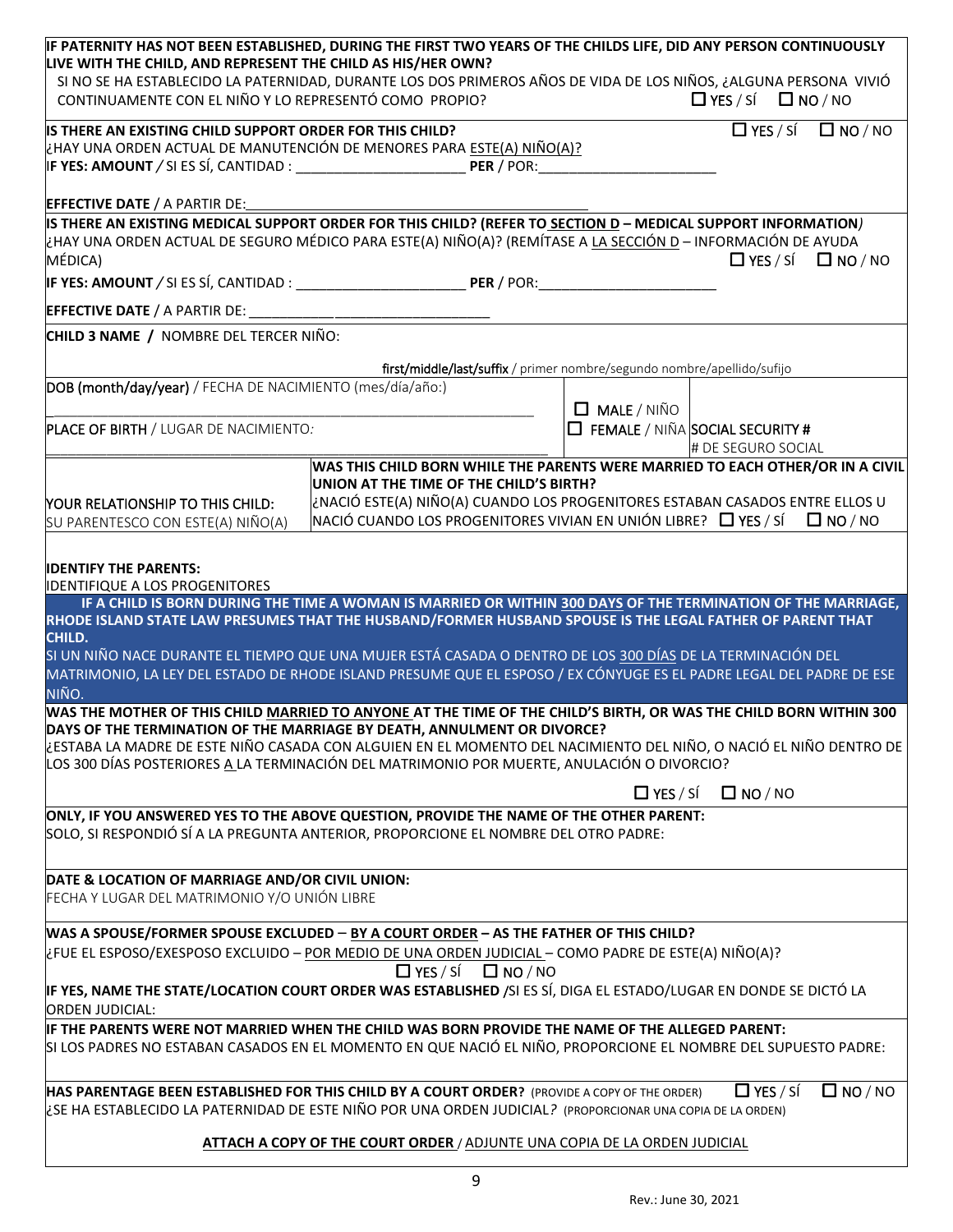| WAS A "VOLUNTARY ACKNOWLEDGEMENT OF PARENTAGE" SIGNED AT THE HOSPITAL OR CENTER FOR VITAL RECORDS?<br>¿FUE UN "RECONOCIMIENTO VOLUNTARIO DE PATERNIDAD" FIRMADO EN EL HOSPITAL O CENTRO DE REGISTROS VITALES?                                                                                                                                                                                                                                                                                                                                 |                                                                                                                                                          |                                                      |                      |  |
|-----------------------------------------------------------------------------------------------------------------------------------------------------------------------------------------------------------------------------------------------------------------------------------------------------------------------------------------------------------------------------------------------------------------------------------------------------------------------------------------------------------------------------------------------|----------------------------------------------------------------------------------------------------------------------------------------------------------|------------------------------------------------------|----------------------|--|
| $\Box$ YES / SÍ<br>$\Box$ NO / NO                                                                                                                                                                                                                                                                                                                                                                                                                                                                                                             |                                                                                                                                                          |                                                      |                      |  |
| IF PATERNITY HAS NOT BEEN ESTABLISHED, DURING THE FIRST TWO YEARS OF THE CHILDS LIFE, DID ANY MAN CONTINUOUSLY LIVE<br>WITH THE CHILD, AND REPRESENT THE CHILD AS HIS OWN?<br>SI NO SE HA ESTABLECIDO LA PATERNIDAD DURANTE LOS PRIMEROS DOS AÑOS DE VIDA DEL NIÑO(A), ¿VIVIÓ UN HOMBRE<br>CONTINUAMENTE CON EL/LA NIÑO(A) Y LE REPRESENTÓ COMO PROPIO?                                                                                                                                                                                       |                                                                                                                                                          | $\Box$ YES / SÍ $\Box$ NO / NO                       |                      |  |
| IS THERE AN EXISTING CHILD SUPPORT ORDER FOR THIS CHILD?<br>¿HAY UNA ORDEN ACTUAL DE MANUTENCIÓN DE MENORES PARA ESTE(A) NIÑO(A)?                                                                                                                                                                                                                                                                                                                                                                                                             |                                                                                                                                                          | $\overline{\Box}$ YES / SÍ $\overline{\Box}$ NO / NO |                      |  |
| <b>EFFECTIVE DATE / A PARTIR DE:</b><br>IS THERE AN EXISTING MEDICAL SUPPORT ORDER FOR THIS CHILD? (REFER TO SECTION D - MEDICAL SUPPORT INFORMATION)                                                                                                                                                                                                                                                                                                                                                                                         |                                                                                                                                                          |                                                      |                      |  |
| ¿HAY UNA ORDEN ACTUAL DE SEGURO MÉDICO PARA ESTE(A) NIÑO(A)? (REMÍTASE A LA SECCIÓN D - INFORMACIÓN DE AYUDA<br>MÉDICA)                                                                                                                                                                                                                                                                                                                                                                                                                       |                                                                                                                                                          | $\Box$ YES / SÍ $\Box$ NO / NO                       |                      |  |
|                                                                                                                                                                                                                                                                                                                                                                                                                                                                                                                                               |                                                                                                                                                          |                                                      |                      |  |
|                                                                                                                                                                                                                                                                                                                                                                                                                                                                                                                                               |                                                                                                                                                          |                                                      |                      |  |
|                                                                                                                                                                                                                                                                                                                                                                                                                                                                                                                                               | <b>SECTION D: MEDICAL SUPPORT / SECCIÓN D: - AYUDA MÉDICA</b>                                                                                            |                                                      |                      |  |
| REMEMBER: PLEASE PRINT YOUR RESPONSES CLEARLY. POR FAVOR ESCRIBA CLARAMENTE EN LETRA DE MOLDE<br>* IF ANY INFORMATION IS UNKNOWN, PLEASE PRINT "UNKNOWN" IN THE BOX.<br>* SI ALGUNA INFORMACIÓN NO SE SABE, POR FAVOR ESCRIBA NO SE SABE EN LA CASILLA CORRESPONDIENTE<br>DO YOU OR YOUR CHILD/CHILDREN CURRENTLY RECEIVE MEDICAID? / ¿ACTUALMENTE RECIBE(N) USTED O SU(S) NIÑO(S) MEDICAID?                                                                                                                                                  | $\Box$ YES / SÍ $\Box$ NO / NO                                                                                                                           |                                                      |                      |  |
| DO YOU HAVE INSURANCE AVAILABLE THAT COVERS THE CHILD/CHILDREN FOR WHOM YOU ARE APPLYING?<br>TIENE SEGURO MÉDICO DISPONIBLE QUE CUBRA AL/LOS NIÑO(S) PARA QUIEN(ES) ESTÁ SOLICITANDO MANUTENCIÓN? إذTIENE<br>$\square$ YES / S/* $\;\;\square\;$ NO / NO $\;\;\;\;$ * IF YES, PROVIDE THE DETAILS BELOW / *SI ES SÍ, PROVEA DETALLES A CONTINUACIÓN                                                                                                                                                                                           |                                                                                                                                                          |                                                      |                      |  |
|                                                                                                                                                                                                                                                                                                                                                                                                                                                                                                                                               | NAME OF PERSON PROVIDING HEALTH INSURANCE COVERAGE FOR CHILD/CHILDREN:<br>NOMBRE DE LA PERSONA QUE PROVEE COBERTURA DE SEGURO MÉDICO PARA EL/LOS NIÑO(S) |                                                      |                      |  |
| RELATIONSHIP OF ABOVE NAMED TO CHILD/CHILDREN:<br>PARENTESCO QUE ESTA PERSONA TIENE CON EL/LOS NIÑO(S)                                                                                                                                                                                                                                                                                                                                                                                                                                        |                                                                                                                                                          |                                                      |                      |  |
| HEALTH INSURANCE COMPANY / COMPAÑÍA DE SEGURO MÉDICO:                                                                                                                                                                                                                                                                                                                                                                                                                                                                                         |                                                                                                                                                          |                                                      |                      |  |
| <b>ADDRESS OF HEALTH INSURANCE COMPANY:</b><br>DIRECCIÓN DE LA COMPAÑÍA DE SEGURO MÉDICO                                                                                                                                                                                                                                                                                                                                                                                                                                                      |                                                                                                                                                          |                                                      |                      |  |
| <b>POLICY # / # DE PÓLIZA:</b>                                                                                                                                                                                                                                                                                                                                                                                                                                                                                                                | <b>HEALTH INSURANCE COST:</b><br>COSTO DEL SEGURO MÉDICO \$                                                                                              |                                                      | /MONTHLY<br>/POR MES |  |
| <b>PERSON(S) COVERED:</b><br>PERSONA(S) A LA(S) QUE CUBRE                                                                                                                                                                                                                                                                                                                                                                                                                                                                                     |                                                                                                                                                          |                                                      |                      |  |
| WHEN A SUPPORT ORDER IS ENTERED OR MODIFIED THE STATE OF RHODE ISLAND OFFICE OF CHILD SUPPORT<br>SERVICES MUST SEEK TO ENSURE THAT ONE, OR BOTH OF THE PARENTS ARE RESPONSIBLE FOR PROVIDING HEALTH<br>INSURANCE (WHETHER OR NOT IT IS CURRENTLY AVAILABLE) FOR THE CHILD(REN). MEDICAL SUPPORT WILL ONLY BE<br>ENFORCED AGAINST THE PARENT RESPONSIBLE FOR THE COVERAGE, IF THE HEALTH INSURANCE IS DETERMINED TO<br>BE AVAILABLE THROUGH THE EMPLOYER AT A REASONABLE COST. * (*DEFINED AS 5% OR LESS OF THE NCP'S GROSS<br><b>INCOME.)</b> |                                                                                                                                                          |                                                      |                      |  |

EN ESTE CASE SE ORDENA O MODIFICA UNA ORDEN DE MANUTENCIÓN, LA OFICINA DE RHODE ISLAND DE SERVICIOS DE MANUTENCIÓN DE MENORES DEBE PROCURAR ASEGURAR QUE UNO O AMBOS PROGENITORES SEA(N) RESPONSABLE(S) DE PROVEER SEGURO MÉDICO (SEA QUE EN FORZARÁ EN CONTRA DEL PROGENITOR RESPONSABLE DE LA COBERTURA, SI SE DETERMINA QUE EL SEGURO MÉDICO ESTA DISPONIBLE POR MEDICO DE PATRONO A UN COSTO RAZONABLE\* (\*QUIERE DECIR SI CONSTITUYE EL 5% MENOS DEL INGRESO BRUTO DEL NCP.)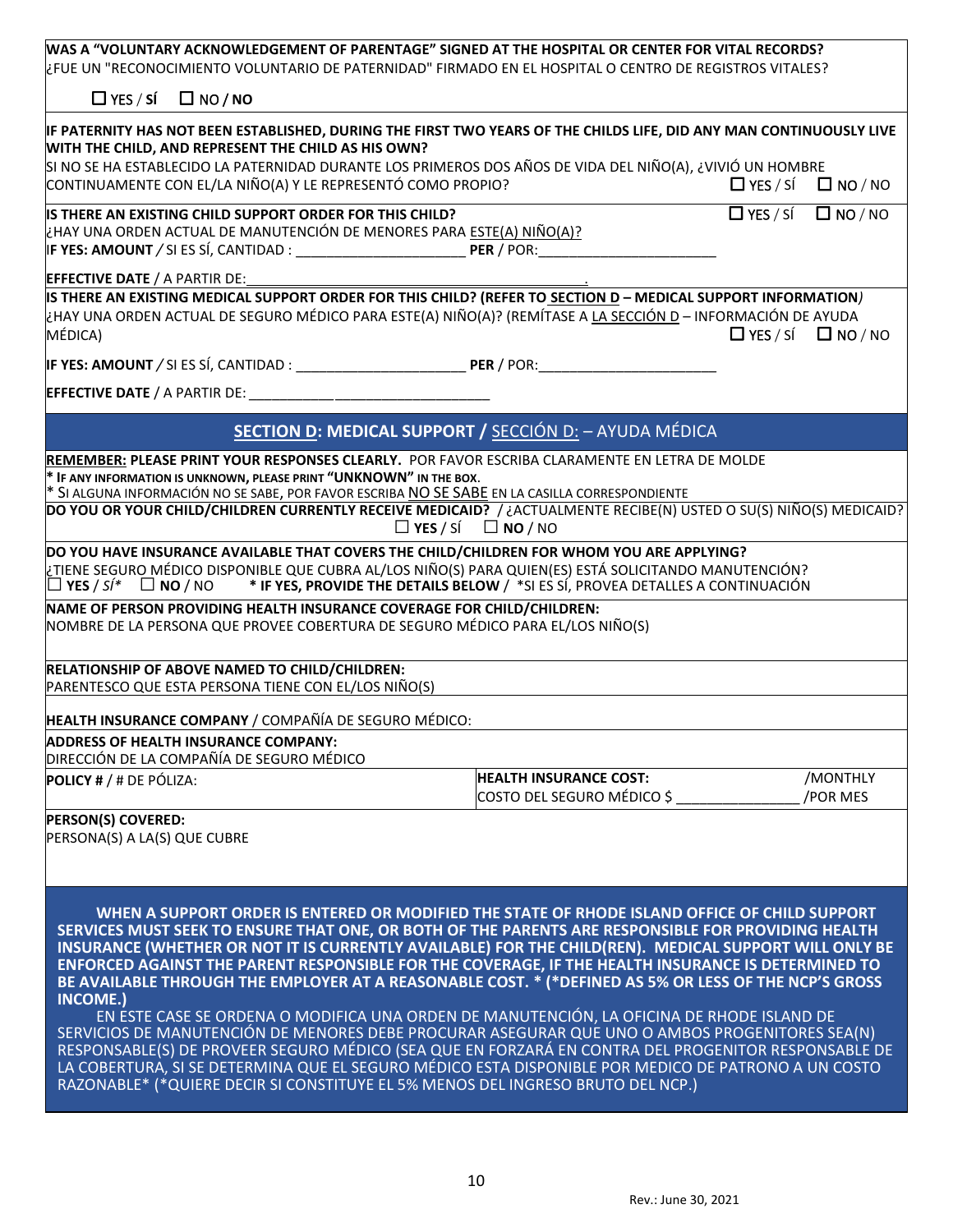

### **STATE OF RHODE ISLAND DEPARTMENT OF HUMAN SERVICES OFFICE OF CHILD SUPPORT SERVICES APPLICATION FOR CHILD SUPPORT SERVICES**

## **SECTION E: DIRECT PAY AFFIDAVIT**

|                            |                          | IF ALL OF YOUR CHILD SUPPORT PAYMENTS HAVE COME FROM THE SDU - DO NOT COMPLETE THIS FORM                                                                                                                                                                                         |               |                            |
|----------------------------|--------------------------|----------------------------------------------------------------------------------------------------------------------------------------------------------------------------------------------------------------------------------------------------------------------------------|---------------|----------------------------|
|                            |                          | (ONLY COMPLETE THIS SECTION IF YOU CURRENTLY HAVE A CHILD SUPPORT ORDER, & YOU HAVE RECEIVED DIRECT PAYMENTS FROM THE                                                                                                                                                            |               |                            |
|                            |                          | NCP.) A DIRECT PAYMENT IS DEFINED AS ANY MONEY YOU HAVE RECEIVED DIRECTLY AND WAS NOT PROCESSED THROUGH THE STATE                                                                                                                                                                |               |                            |
|                            |                          | DISBURSEMENT UNIT (SDU)/FAMILY COURT, OR FOR WHICH THE NCP HAS NOT BEEN GIVEN CREDIT.                                                                                                                                                                                            |               |                            |
|                            |                          | ** ALSO, IT IS REQUIRED YOU PROVIDE A CURRENT COPY OF YOUR COURT ORDER, AS WELL AS COPIES OF ANY PREVIOUS COURT ORDERS                                                                                                                                                           |               |                            |
| FOR SUPPORT.               |                          |                                                                                                                                                                                                                                                                                  |               |                            |
| <b>CP NAME:</b>            |                          |                                                                                                                                                                                                                                                                                  |               |                            |
| <b>NCP NAME:</b>           |                          |                                                                                                                                                                                                                                                                                  |               |                            |
|                            |                          | LIST ANY AGENCY THAT HAS COLLECTED CHILD SUPPORT PAYMENTS ON BEHALF OF YOUR CHILD/CHILDREN:                                                                                                                                                                                      |               |                            |
| ADDRESS:                   |                          |                                                                                                                                                                                                                                                                                  |               |                            |
|                            |                          | <b>STREET</b>                                                                                                                                                                                                                                                                    |               |                            |
|                            |                          |                                                                                                                                                                                                                                                                                  |               |                            |
| PHONE #:                   |                          | CITY / STATE / ZIP                                                                                                                                                                                                                                                               |               |                            |
|                            |                          |                                                                                                                                                                                                                                                                                  |               |                            |
| YOU.                       |                          | <b>IMPORTANT: HAS THE NCP EVER MADE A SUPPORT PAYMENT DIRECTLY TO YOU PER A COURT ORDER?</b><br>IF YES. LIST ONLY THOSE PAYMENTS MADE DIRECTLY TO YOU FROM THE NCP.<br>DO NOT, LIST PAYMENTS RECEIVED BY THE STATE DISBURSEMENT UNIT AND/OR AN AGENCY THAT FORWARDED PAYMENTS TO |               | $\Box$ YES<br>$\square$ NO |
|                            |                          | THE INFORMATION BELOW IS FOR THE YEAR:                                                                                                                                                                                                                                           |               |                            |
|                            |                          |                                                                                                                                                                                                                                                                                  |               |                            |
|                            | <b>AMOUNT OWED</b>       | <b>AMOUNT PAID TO ME DIRECTLY</b>                                                                                                                                                                                                                                                |               | <b>BALANCE</b>             |
| JAN                        |                          | <b>JAN</b>                                                                                                                                                                                                                                                                       | <b>JAN</b>    |                            |
| FEB                        |                          | FEB                                                                                                                                                                                                                                                                              | <b>FEB</b>    |                            |
| <b>MAR</b>                 |                          | <b>MAR</b>                                                                                                                                                                                                                                                                       | <b>MAR</b>    |                            |
| <b>APR</b>                 |                          | <b>APR</b>                                                                                                                                                                                                                                                                       | <b>APR</b>    |                            |
| <b>MAY</b>                 |                          | MAY                                                                                                                                                                                                                                                                              | <b>MAY</b>    |                            |
| <b>JUN</b>                 |                          | <b>JUN</b>                                                                                                                                                                                                                                                                       | <b>JUN</b>    |                            |
| JUL                        |                          | <b>JUL</b>                                                                                                                                                                                                                                                                       | JUL           |                            |
| AUG                        |                          | AUG                                                                                                                                                                                                                                                                              | AUG           |                            |
| <b>SEP</b>                 |                          | <b>SEP</b>                                                                                                                                                                                                                                                                       | <b>SEP</b>    |                            |
| OCT                        |                          | <b>OCT</b>                                                                                                                                                                                                                                                                       | <b>OCT</b>    |                            |
| <b>NOV</b>                 |                          | <b>NOV</b>                                                                                                                                                                                                                                                                       | <b>NOV</b>    |                            |
| <b>DEC</b>                 |                          | <b>DEC</b>                                                                                                                                                                                                                                                                       | <b>DEC</b>    |                            |
| <b>TOTAL:</b>              |                          | <b>TOTAL:</b>                                                                                                                                                                                                                                                                    | <b>TOTAL:</b> |                            |
|                            |                          | IF PAST DUE SUPPORT IS OWED FOR PRIOR YEARS, PLEASE LOCATE ADDITIONAL "DIRECT PAY AFFIDAVIT" FORMS ON OCSS.RI.GOV.<br>ATTACH THOSE FORMS WITH THIS APPLICATION.                                                                                                                  |               |                            |
|                            |                          | <b>CERTIFICATION OF DIRECT PAYMENT:</b>                                                                                                                                                                                                                                          |               |                            |
| OR EMPLOYER.<br>SIGNATURE: |                          | I HEREBY CERTIFY THAT THE STATEMENTS I HAVE GIVEN IN THIS DOCUMENT ARE TRUE AND CORRECT. I FURTHER AGREE TO NOTIFY RHODE<br>ISLAND OFFICE OF CHILD SUPPORT SERVICES IMMEDIATELY OF ANY CHANGES IN MY ADDRESS, TELEPHONE NUMBER, INCOME, EXPENSES                                 |               |                            |
|                            |                          |                                                                                                                                                                                                                                                                                  |               |                            |
|                            | NOTARY PUBLIC SIGNATURE: |                                                                                                                                                                                                                                                                                  | DATE:         | <b>CERTIFICATE #:</b>      |
|                            |                          | <b>FOR OFFICE USE ONLY</b>                                                                                                                                                                                                                                                       |               |                            |
| <b>CASE ID/DOCKET #</b>    |                          |                                                                                                                                                                                                                                                                                  | DATE:         |                            |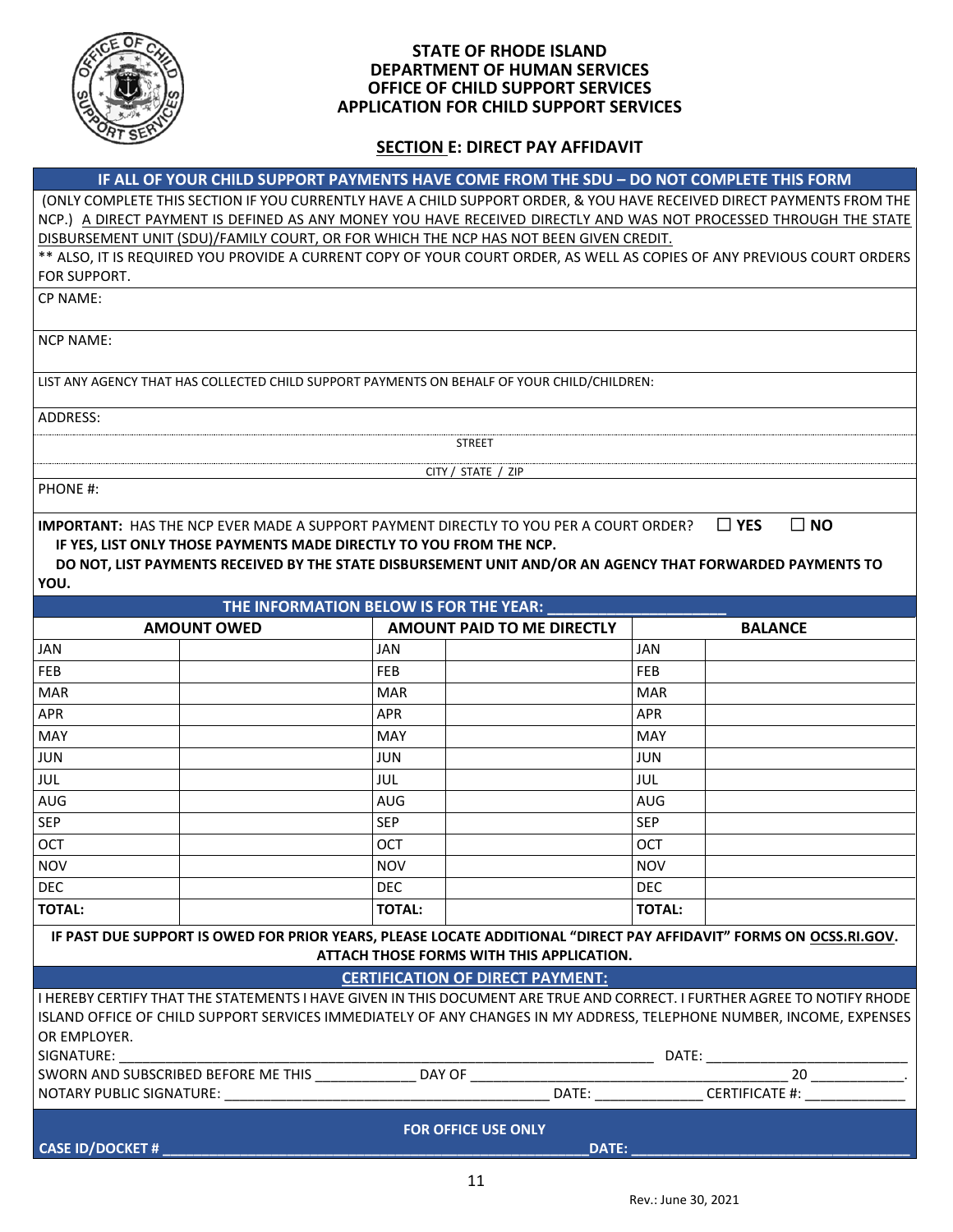

### **STATE OF RHODE ISLAND DEPARTMENT OF HUMAN SERVICES OFFICE OF CHILD SUPPORT SERVICES SOLICITUD DE MANUTENCIÓN DE MENORES SECCIÓN E: DECLARACIÓN DE PAGOS DIRECTOS**

**SI TODOS SUS PAGOS DE MANUTENCIÓN DE MENORES VIENEN DE SDU – NO COMPLETE ESTE FORMULARIO**

 (SOLAMENTE COMPLETE ESTA SECCIÓN SI ACTUALMENTE TIENE UNA ORDEN DE MANUTENCIÓN DE MENORES Y SI HA RECIBIDO PAGOS DIRECTOS DEL NCP.) UN PAGO DIRECTO SE DEFINE COMO TODO DINERO QUE HAYA RECIBIDO DIRECTAMENTE Y QUE NO HA SIDO PROCESADO POR MEDIO DE LA UNIDAD DE DESEMBOLSOS DEL ESTADO (SDU, POR SUS SIGLAS EN INGLÉS)/POR EL TRIBUNAL DE FAMILIA O POR EL CUAL NO SE LE HA DADO CRÉDITO AL NCP. \*\* TAMBIÉN, ES REQUISITO QUE USTED PROPORCIONE UNA COPIA ACTUAL DE SU ORDEN JUDICIAL, ASÍ COMO COPIA DE TODAS LAS

ÓRDENES JUDICIALES DE MANUTENCIÓN ANTERIORES.

NOMBRE DEL CP:

NOMBRE DEL NCP:

INDIQUE TODAS LAS AGENCIAS QUE HAN RECIBIDO PAGOS DE MANUTENCIÓN DE MENORES A NOMBRE DE SU(S) HIJO(S):

DIRECCIÓN:

CALLE

# DE TELÉFONO:

**IMPORTANTE:** ¿ALGUNA VEZ EL NCP LE HA HECHO UN PAGO DE MANUTENCIÓN DIRECTAMENTE A CAUSA DE UNA ORDEN JUDICIAL?  $\square$  SÍ  $\square$  NO

CIUDAD ESTADO CÓDIGO POSTAL

SI ES SÍ, INDIQUE SOLAMENTE LOS PAGOS QUE EL NCP LE HIZO DIRECTAMENTE A USTED.

NO INDIQUE LOS PAGOS QUE HAYA RECIBIDO YA SEA LA UNIDAD DE DESEMBOLSOS DEL ESTADO Y/O LOS HECHOS A UNA AGENCIA QUE LE HAYA ENVIADO DICHOS PAGOS A USTED.

|                                      |                             |               | LA INFORMACIÓN QUE SIGUE A CONTINUACIÓN ES DEL AÑO QUE SE INDICA:                                                                                                                                                                                                                                                                                                |               |              |
|--------------------------------------|-----------------------------|---------------|------------------------------------------------------------------------------------------------------------------------------------------------------------------------------------------------------------------------------------------------------------------------------------------------------------------------------------------------------------------|---------------|--------------|
|                                      | <b>CANTIDAD QUE SE DEBE</b> |               | CANTIDAD QUE SE ME PAGÓ DIRECTAMENTE                                                                                                                                                                                                                                                                                                                             |               | <b>SALDO</b> |
| <b>ENE</b>                           |                             | <b>ENE</b>    |                                                                                                                                                                                                                                                                                                                                                                  | <b>ENE</b>    |              |
| <b>FEB</b>                           |                             | <b>FEB</b>    |                                                                                                                                                                                                                                                                                                                                                                  | FEB           |              |
| <b>MAR</b>                           |                             | <b>MAR</b>    |                                                                                                                                                                                                                                                                                                                                                                  | <b>MAR</b>    |              |
| ABR                                  |                             | <b>ABR</b>    |                                                                                                                                                                                                                                                                                                                                                                  | <b>ABR</b>    |              |
| <b>MAYO</b>                          |                             | <b>MAYO</b>   |                                                                                                                                                                                                                                                                                                                                                                  | <b>MAYO</b>   |              |
| <b>JUN</b>                           |                             | <b>JUN</b>    |                                                                                                                                                                                                                                                                                                                                                                  | <b>JUN</b>    |              |
| <b>JUL</b>                           |                             | JUL           |                                                                                                                                                                                                                                                                                                                                                                  | JUL           |              |
| <b>AUGO</b>                          |                             | <b>AUGO</b>   |                                                                                                                                                                                                                                                                                                                                                                  | <b>AUGO</b>   |              |
| <b>SEPT</b>                          |                             | <b>SEPT</b>   |                                                                                                                                                                                                                                                                                                                                                                  | <b>SEPT</b>   |              |
| <b>OCT</b>                           |                             | <b>OCT</b>    |                                                                                                                                                                                                                                                                                                                                                                  | OCT           |              |
| <b>NOV</b>                           |                             | <b>NOV</b>    |                                                                                                                                                                                                                                                                                                                                                                  | <b>NOV</b>    |              |
| <b>DIC</b>                           |                             | DIC.          |                                                                                                                                                                                                                                                                                                                                                                  | DIC.          |              |
| <b>TOTAL:</b>                        |                             | <b>TOTAL:</b> |                                                                                                                                                                                                                                                                                                                                                                  | <b>TOTAL:</b> |              |
|                                      |                             |               | SI SE LE DEBEN PAGOS DE MANUTENCIÓN DE MENORES POR AÑOS ANTERIORES, POR FAVOR BUSQUE OTROS FORMULARIOS DE<br>"DECLARACIÓN DE PAGOS DIRECTOS" EN OCSS.RI.GOV ADJÚNTELOS A ESTA SOLICITUD.                                                                                                                                                                         |               |              |
|                                      |                             |               | <b>CERTIFICACIÓN DE PAGO DIRECTO:</b>                                                                                                                                                                                                                                                                                                                            |               |              |
| FIRMA:                               |                             |               | POR MEDIO DE LA PRESENTE CERTIFICO QUE LAS DECLARACIONES QUE HE HECHO EN ESTE DOCUMENTO SON VERDADERAS Y CORRECTAS.<br>ADEMÁS, ESTOY DE ACUERDO DE NOTIFICAR INMEDIATAMENTE A LA OFICINA DE RHODE ISLAND DE SERVICIOS DE MANUTENCIÓN DE<br>MENORES DE CUALQUIER CAMBIO YA SEA DE DOMICILIO, DE NÚMERO DE TELÉFONO, DE INGRESO, DE GASTOS O DE CAMBIO DE PATRONO. | FECHA:        |              |
| JURADO Y SUSCRITO DELANTE DE MÍ ESTE |                             |               | DÍA DE                                                                                                                                                                                                                                                                                                                                                           | 20            |              |

JURADO Y SUSCRITO DELANTE DE MÍ ESTE \_\_\_\_\_\_\_\_\_\_\_\_\_\_\_\_\_\_\_\_ DÍA DE \_\_\_\_\_\_\_\_\_\_\_\_\_\_\_\_\_\_\_\_\_\_\_\_\_\_\_\_\_\_ 20 \_\_\_\_\_\_\_\_\_\_\_\_\_\_\_\_\_\_. FIRMA DEL FEDATARIO: \_\_\_\_\_\_\_\_\_\_\_\_\_\_\_\_\_\_\_\_\_\_\_\_\_\_\_\_\_\_\_\_\_\_\_\_\_\_\_\_\_\_\_ FECHA: \_\_\_\_\_\_\_\_\_\_\_\_\_# DE CERTIFICADO: \_\_\_\_\_\_\_\_\_\_\_\_\_\_\_ **SOLAMENTE PARA USO OFICIAL: CASE ID/DOCKET #: \_\_\_\_\_\_\_\_\_\_\_\_\_\_\_\_\_\_\_\_\_\_\_\_\_\_\_\_\_\_\_\_\_\_\_\_\_\_\_\_\_\_\_\_\_\_\_\_\_\_\_\_\_\_\_\_\_\_\_\_\_\_\_\_\_\_\_\_\_\_\_\_\_\_\_\_\_ DATE:\_\_\_\_\_\_\_\_\_\_\_\_\_\_\_\_\_\_\_\_\_\_\_\_\_\_\_\_\_\_\_\_\_\_\_\_\_\_\_\_\_**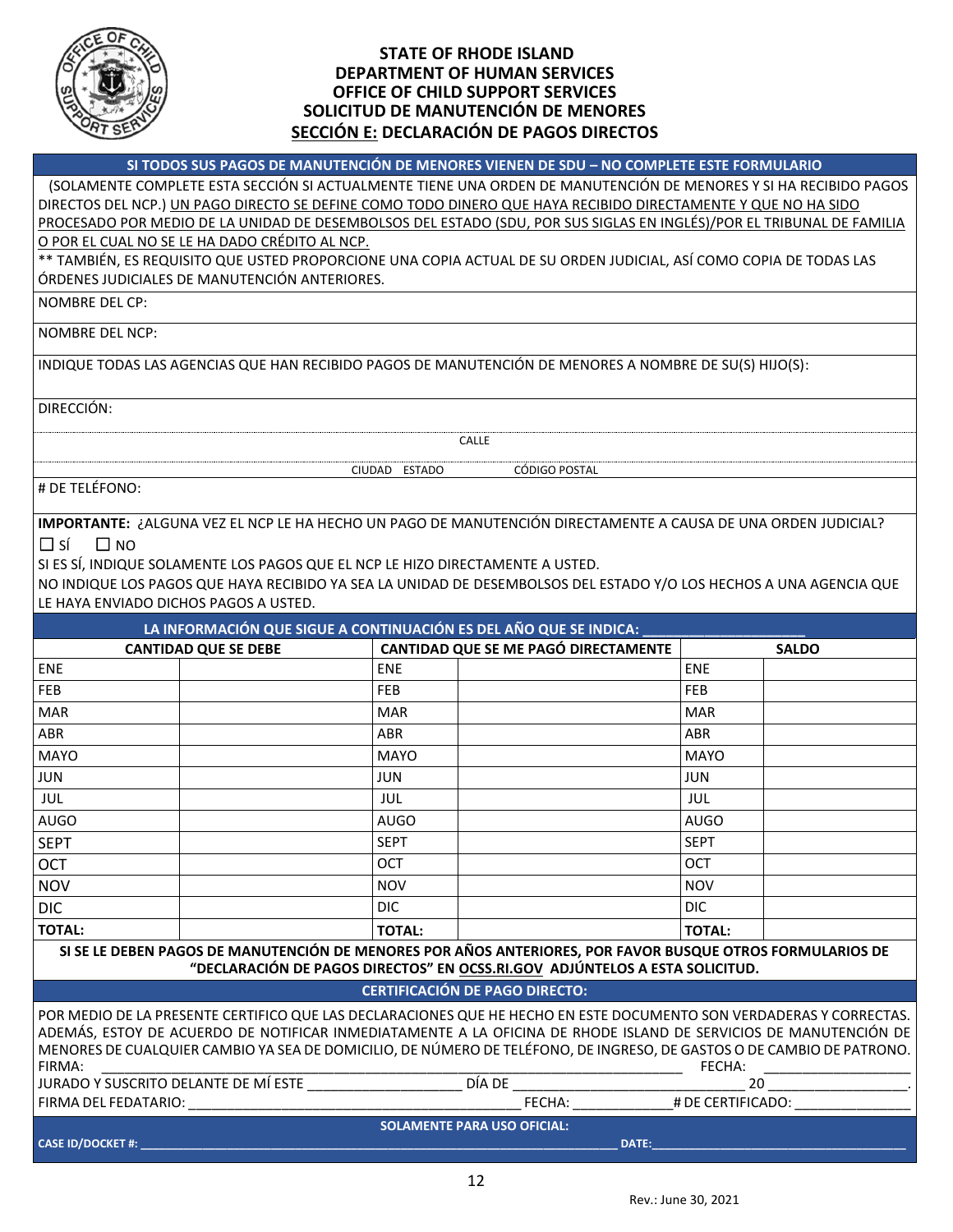

### **STATE OF RHODE ISLAND DEPARTMENT OF HUMAN SERVICES OFFICE OF CHILD SUPPORT SERVICES APPLICATION FOR CHILD SUPPORT SERVICES**

## **SECTION F: CERTIFICATION OF CUSTODIAL PARENT**

# **BY SIGNING THIS DOCUMENT, I AGREE TO THE FOLLOWING:**

1. I WILL APPEAR AT ALL PROCEEDINGS/HEARINGS HELD AT THE GARRAHY JUDICIAL COMPLEX, RHODE ISLAND FAMILY COURT, 4TH FLOOR, ONE DORRANCE PLAZA, PROVIDENCE, RI, 02903, OR ANY OF THE OTHER FAMILY COURT LOCATIONS. I UNDERSTAND THAT FAILURE TO APPEAR IN FAMILY COURT FOR SCHEDULED HEARINGS MAY RESULT IN THE DISMISSAL OF THE MOTION/PETITION AND/OR CAUSE SANCTIONS TO BE IMPOSED THAT MAY AFFECT THE RECEIPT OF STATE ASSISTANCE.

2. I AGREE TO ATTEND ALL APPOINTMENTS AT THE OFFICE OF CHILD SUPPORT SERVICES.

3. I WILL COOPERATE WITH OCSS BY PROVIDING REQUIRED/REQUESTED DOCUMENTATION.

4. I UNDERSTAND THAT ALL CHILD SUPPORT PAYMENTS MUST PASS THROUGH THE RHODE ISLAND STATE DISBURSEMENT UNIT (SDU) FOR PROPER ACCOUNTING. I UNDERSTAND THAT THE NON-CUSTODIAL PARENT MAY NOT RECEIVE CREDIT FOR PAYMENTS DELIVERED TO ME DIRECTLY AND I WILL REPORT ANY DIRECT PAYMENTS I RECEIVED TO AN OCSS WORKER AND COMPLETE AN AFFIDAVIT OF DIRECT PAY.

5. I UNDERSTAND THAT OCSS WILL UTILIZE ALL AVAILABLE RESOURCES TO RECOUP OR RECOVER PAYMENTS SENT TO ME IN ERROR, INCLUDING BUT NOT LIMITED TO, WITHHOLDING FUTURE CHILD SUPPORT PAYMENTS IN THE AMOUNT OF 25 PERCENT (25%) OF CHILD SUPPORT PER WEEK, UNTIL IT IS PAID IN FULL.

6. I UNDERSTAND THAT I AM REQUIRED TO NOTIFY OCSS IN WRITING WITHIN TEN (10) DAYS OF ANY OF THE FOLLOWING EVENTS:

- IF I MOVE OR CHANGE MY ADDRESS.
- IF THE CUSTODY OF THE CHILD/CHILDREN CHANGES AND I AM NO LONGER THE PRIMARY CUSTODIAL PARENT

7. I AGREE TO HAVE OCSS ACT ON MY BEHALF TO ENTER INTO NEGOTIATIONS WITH THE NON-CUSTODIAL PARENT OR HIS/HER ATTORNEY TO SETTLE ANY CHILD SUPPORT CLAIMS I MAY HAVE. I FURTHER REQUEST OCSS TO FILE ANY NECESSARY LEGAL DOCUMENTS AGAINST THE NON-CUSTODIAL PARENT. ACCORDING THE RHODE ISLAND GENERAL LAWS, A STATE LEGAL COUNSEL THAT HANDLES MY CASE IS DEEMED TO REPRESENT THE STATE AGENCY, (OFFICE OF CHILD SUPPORT SERVICES) AND NOT ME INDIVIDUALLY.

8. IF A PRIVATE ATTORNEY IS RETAINED TO REPRESENT ME AT HEARINGS/LEGAL PROCEEDINGS, IT IS CRITICAL THAT THE CSS-1 FORM IS COMPLETED BY RETAINED COUNSEL OR BY ME TO ENTER THE ORDER.

9. I WILL COMPLY WITH OCSS REQUIREMENTS AND ADMINISTRATIVE ENFORCEMENTS TO EFFECTIVELY PROCESS MY CASE, SUCH AS THE FOLLOWING ACTIONS:

- LOCATION AND ENFORCEMENT OF THE PARENT(S) RESPONSIBLE FOR PROVIDING SUPPORT
- ESTABLISHMENT OF PATERNITY ESTABLISHMENT OF MEDICAL ORDER
	-
- ENFORCEMENT OF SUPPORT ORDER ESTABLISHMENT OF CHILD SUPPORT ORDER
- MODIFICATION OF AN EXISTING ORDER

10. SERVICES WILL BE IMPLEMENTED IN ACCORDANCE WITH MY CASE STATUS. I UNDERSTAND THAT IF FULL SERVICE SERVICES ARE NO LONGER NECESSARY, A WRITTEN REQUEST IS REQUIRED. ANY ACTIVE COURT ORDER CAN ONLY BE STOPPED BY A HEARING BEFORE THE RI FAMILY COURT. ENFORCEMENT ACTION CANNOT BE DECLINED IF I AM RECEIVING RI WORKS, MEDICAID BENEFITS OR IF THERE ARE CHILD SUPPORT ARREARS OWED TO THE STATE.

11. I UNDERSTAND I WILL BE NOTIFIED THAT MY CHILD SUPPORT ORDER ENDS ON THE SYSTEM WHEN MY YOUNGEST CHILD IS EMANCIPATED UNLESS I NOTIFY OCSS OF A LEGAL REASON IT SHOULD NOT END ON THE SYSTEM.

12. NOTICE REGARDING USE OF SOCIAL SECURITY NUMBERS (SSN): FEDERAL CHILD SUPPORT MANDATES [42 USC §666(A) (13)] REQUIRE THE COLLECTION OF SSNS FOR ALL INDIVIDUALS INVOLVED IN PATERNITY AND CHILD SUPPORT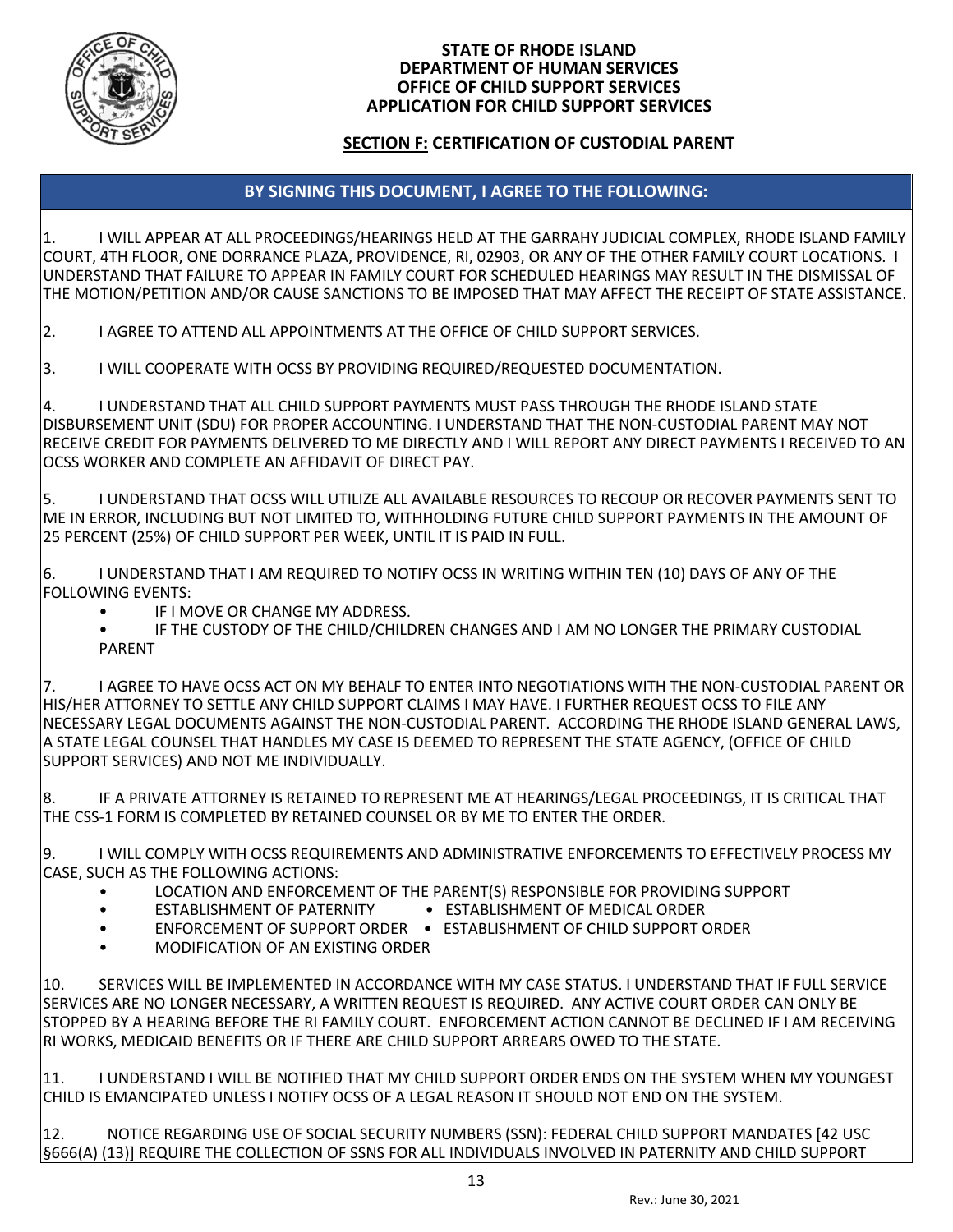ORDERS. SSNS ARE USED UNDER THE STATE'S CHILD SUPPORT ENFORCEMENT PROGRAM TO LOCATE INDIVIDUALS FOR PURPOSES OF ESTABLISHING PATERNITY AND ESTABLISHING MODIFYING OR ENFORCING SUPPORT OBLIGATIONS.

13. FAILURE TO OBEY OR ABIDE BY THE ABOVE OUTLINED GUIDELINES, MAY RESULT IN A DELAY IN PROCESSING YOUR CASE, PAYMENT DISBURSEMENTS OR DELAYED ACTION REGARDING THE PROCESSING OF YOUR CASE.

14. BY SIGNING THIS CERTIFICATION, I AM DECLARING UNDER PENALTY OF PERJURY UNDER THE LAWS OF THE STATE OF RHODE ISLAND THAT ALL THE INFORMATION PROVIDED WITHIN THIS APPLICATION, IS TRUE AND CORRECT.

# **CERTIFICATION BY CUSTODIAL PARENT – DECLARATION**

**PRINTED APPLICANT NAME** SSN:

APPLICANT SIGNATURE **External of the contract of the contract of the contract of the contract of the contract of the contract of the contract of the contract of the contract of the contract of the contract of the contract**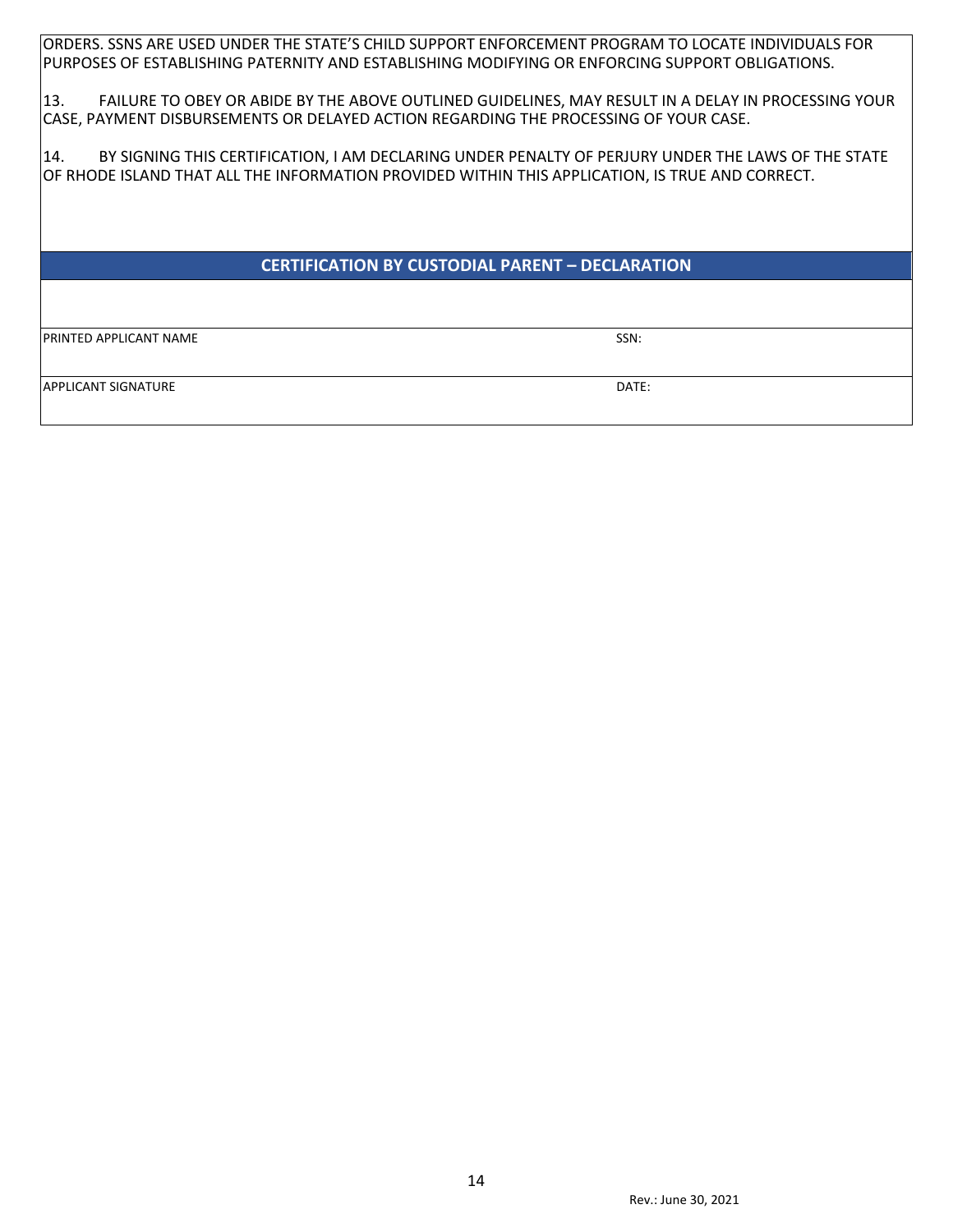

### **STATE OF RHODE ISLAND DEPARTMENT OF HUMAN SERVICES OFFICE OF CHILD SUPPORT SERVICES SOLICITUD DE MANUTENCIÓN DE MENORES**

# **SECCIÓN F: CERTIFICACIÓN DEL PROGENITOR QUE TIENE LA CUSTODIA O GUARDA LEGAL**

# **AL FIRMAR ESTE DOCUMENTO ESTOY DE ACUERDO CON LO SIGUIENTE:**

**1.** COMPARECERÉ A TODOS LOS PROCEDIMIENTOS/AUDIENCIAS QUE SE LLEVEN A CABO EN EL COMPLEJO JUDICIAL GARRAHY, TRIBUNAL DE FAMILIA, 4O PISO, ONE DORRANCE PLAZA, PROVIDENCE, RI, 02903 Ó EN CUALQUIERA DE LOS OTROS TRIBUNALES DE FAMILIA. ENTIENDO DE QUE SI NO ME PRESENTO A UNA AUDIENCIA PROGRAMADA EN EL TRIBUNAL DE FAMILIA, ESTO PUDIERA DAR LUGAR A QUE SE DESESTIME LA SOLICITUD/PETICIÓN Y/O SE PODRÍAN IMPONER SANCIONES QUE PUDIERAN AFECTAR EL RECIBIR AYUDA ESTATAL.

**2.** ESTOY DE ACUERDO DE ASISTIR A TODAS LAS CITAS DE LA OFICINA DE SERVICIOS DE MANUTENCIÓN DE MENORES. COOPERARÉ CON EL OCSS PROVEYÉNDOLE LA DOCUMENTACIÓN REQUERIDA/SOLICITADA.

**3.** ENTIENDO QUE TODOS LOS PAGOS DE MANUTENCIÓN DE MENORES DEBEN PASAR PRIMERO POR LA UNIDAD DE DESEMBOLSOS DEL ESTADO (SDU) PARA SU DEBIDA CONTABILIDAD. ENTIENDO QUE EL PROGENITOR QUE NO TIENE LA CUSTODIA O GUARDA LEGAL PUDIERA NO RECIBIR CRÉDITO POR PAGOS HECHOS DIRECTAMENTE A MÍ Y QUE YO REPORTARÉ A UN EMPLEADO DE LA OCSS TODO PAGO DIRECTO QUE RECIBA Y COMPLETARÉ UNA DECLARACIÓN DE PAGO DIRECTO.

**4.** ENTIENDO QUE LA OCSS UTILIZARÁ TODOS LOS RECURSOS DISPONIBLES PARA RECUPERAR O RECOBRAR LOS PAGOS QUE SE ME HAYAN ENVIADO POR ERROR, INCLUIDO PERO SIN LIMITARSE A, EL RETENER FUTUROS PAGOS DE MANUTENCIÓN DE MENORES EN LA CANTIDAD DE UN 25 POR CIENTO (25%) SEMANAL DE LOS PAGOS DE MANUTENCIÓN DE MENORES, HASTA QUE LA CANTIDAD SE HAYA PAGADO EN SU TOTALIDAD.

**5.** ENTIENDO QUE SE REQUIERE QUE NOTIFIQUE A LA OCSS POR ESCRITO EN UN LAPSO DE DIEZ (10) DÍAS DE OCURRIR CUALQUIERA DE LOS SIGUIENTES EVENTOS:

- SI CAMBIA LA CUSTODIA O GUARDA LEGAL DEL/LOS NIÑO(S) Y YA NO SOY EL PROGENITOR QUE TIENE LA CUSTODIA O GUARDA LEGAL.
- SI ME MUDO O CAMBIO DE DOMICILIO

**6.** ESTOY DE ACUERDO A QUE LA OCSS ACTÚE EN MI REPRESENTACIÓN PARA ESTABLECER NEGOCIACIONES CON EL PROGENITOR QUE NO TIENE LA CUSTODIA O GUARDA LEGAL O CON SU ABOGADO(A) PARA RESOLVER TODA DEMANDA DE MANUTENCIÓN DE MENORES QUE PUDIERA TENER. DE LA MISMA MANERA, SOLICITO QUE LA OCSS PRESENTE TODOS LOS DOCUMENTOS LEGALES NECESARIOS EN CONTRA DEL PROGENITOR QUE NO TIENE LA CUSTODIA O GUARDA LEGAL. DE ACUERDO A LAS LEYES GENERALES DE RHODE ISLAND, SE CONSIDERA QUE EL/LA ABOGADO(A) ESTATAL QUE LLEVA MI CASO REPRESENTA A LA AGENCIA ESTATAL, (LA OFICINA DE SERVICIOS DE MANUTENCIÓN DE MENORES), Y NO A MÍ DE MANERA INDIVIDUAL.

**7.** SI SE CONTRATA A UN(A) ABOGADO(A) PRIVADO(A) PARA QUE ME REPRESENTE EN LAS AUDIENCIAS O PROCEDIMIENTOS LEGALES, ES DE SUMA IMPORTANCIA QUE EL/LA ABOGADO(A) CONTRATADO(A) COMPLETE EL FORMULARIO CSS-1 O QUE YO MISMA LO COMPLETE PARA QUE LA ORDEN SE EMITA.

**8.** CUMPLIRÉ CON TODOS LOS REQUISITOS E IMPOSICIONES ADMINISTRATIVAS DE LA OCSS PARA QUE PROCESE MI CASO EFICAZMENTE, COMO EJEMPLO DE TALES ACCIONES SE INCLUYEN LAS SIGUIENTES:

- ESTABLECER LA PATERNIDAD ESTABLECER LA ORDEN DE MANUTENCIÓN DE MENORES
- 
- ESTABLECER LA ORDEN MÉDICA MODIFICAR TODA ORDEN EXISTENTE
- HACER CUMPLIR LA ORDEN DEMANUTENCIÓN LOCALIZAR Y HACER CUMPLIR AL/LOS PROGENITOR(ES) RESPONSABLE(S) DE PROVEER MANUTENCIÓN

**9.** LOS SERVICIOS SE IMPLEMENTARÁN DE ACUERDO A LA SITUACIÓN DE MI CASO. ENTIENDO QUE SI LOS SERVICIOS COMPLETOS YA NO SON NECESARIOS, SE REQUERIRÁ UNA SOLICITUD POR ESCRITO. TODA ORDEN JUDICIAL ACTIVA SOLAMENTE PUEDE DARSE POR CONCLUIDA POR MEDIO DE UNA AUDIENCIA EN EL TRIBUNAL DE FAMILIA DE RI. NO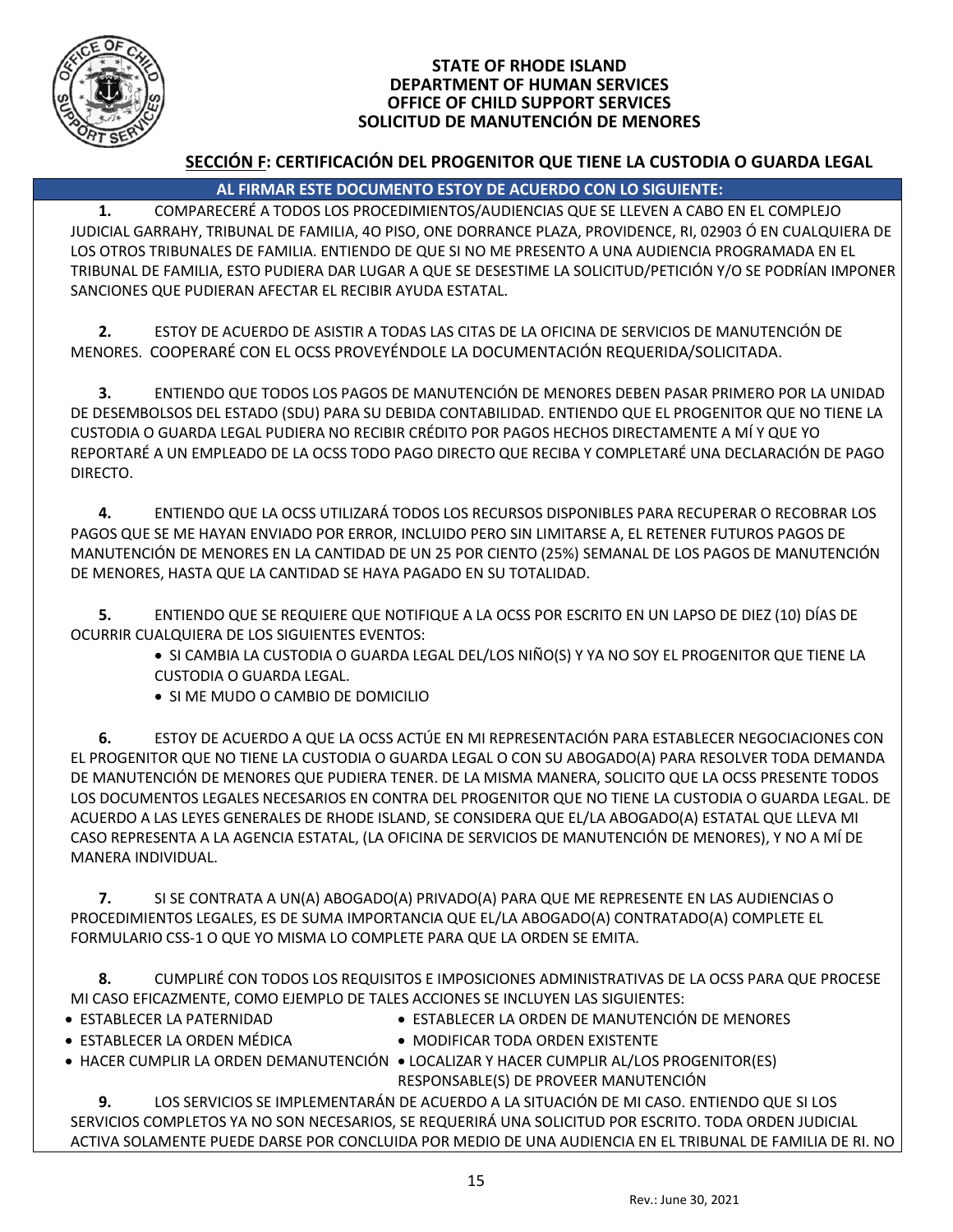SE PUEDE RECHAZAR UNA ACCIÓN DE EJECUCIÓN SI ESTOY RECIBIENDO RI WORKS, BENEFICIOS DE MEDICAID O SI HAY PAGOS PENDIENTES DE MANUTENCIÓN DE MENORES QUE SE LE DEBAN AL ESTADO.

**10.** ENTIENDO QUE SE ME NOTIFICARÁ CUANDO MI ORDEN DE MANUTENCIÓN DE MENORES TERMINE EN EL SISTEMA DEBIDO A QUE MI HIJO(A) MENOR HA ALCANZADO SU MAYORÍA DE EDAD, A MENOS QUE NOTIFIQUE A LA OCSS DE ALGUNA RAZÓN LEGAL POR LA QUE NO DEBA DARSE POR TERMINADA EN EL SISTEMA.

**11.** AVISO CON REFERENCIA AL USO DE NÚMEROS DE SEGURO SOCIAL (NSS): LA ORDEN FEDERAL DE MANUTENCIÓN DE MENORES [42 USC §666(A) (13)] ESTABLECE QUE SE OBTENGAN LOS NÚMEROS DE SEGURO SOCIAL DE TODAS LAS PERSONAS QUE SON PARTE DE UNA ORDEN DE PATERNIDAD O MANUTENCIÓN DE MENORES. LOS NSS SON UTILIZADOS POR EL ESTADO EN SU PROGRAMA DE REFORZAMIENTO DE MANUTENCIÓN DE MENORES PARA LOCALIZAR A LAS PERSONAS CON EL PROPÓSITO DE ESTABLECER PATERNIDAD Y ESTABLECER OBLIGACIONES PARA MODIFICAR O REFORZAR MANUTENCIÓN.

**12.** EL NO OBEDECER O ACATAR LAS GUÍAS ANTERIORES PUDIERA RESULTAR EN UN RETRASO EN EL PROCESO DE SU CASO, RETRASO EN EL DESEMBOLSO DE PAGOS O UN RETRASO EN UNA ACCIÓN CON RESPECTO AL PROCESAMIENTO DE SU CASO.

# **CERTIFICACIÓN DEL PROGENITOR QUE TIENE LA CUSTODIA O GUARDA LEGAL**

NOMBRE DEL SOLICITANTE EN LETRA DEL MOLDE NOMBRE DEL SOLICITANTE EN LETRA DEL MOLDE NOMBRE DEL SOLICITANTE EN LETRA DEL MOLDE NOMBRE DEL SOLICITANTE EN LETRA DEL MOLDE NOMBRE DEL SOLICITANTE EN LETRA DEL MOLDE NOMBRE DEL S

FIRMA DEL SOLICITANTE FECHA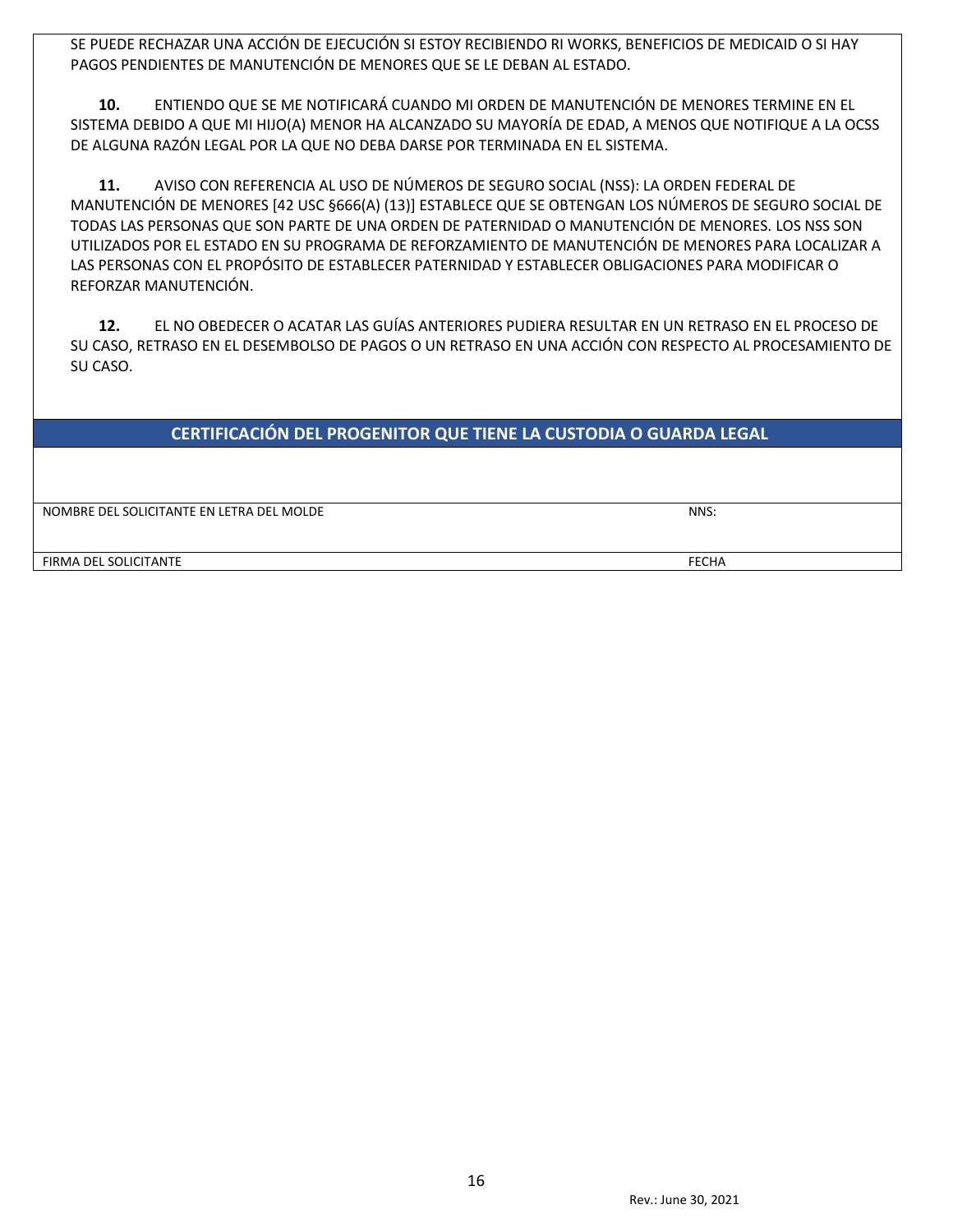

**4.**

#### **STATE OF RHODE ISLAND DEPARTMENT OF HUMAN SERVICES OFFICE OF CHILD SUPPORT SERVICES APPLICATION FOR CHILD SUPPORT SERVICES FAMILY VIOLENCE QUESTIONNAIRE /** *CUESTIONARIO SOBRE VIOLENCIA FAMILIAR (FVI)*

## **SECTION G**: **FAMILY VIOLENCE QUESTIONNAIRE (FVI)** / SECCIÓN G: CUESTIONARIO SOBRE VIOLENCIA FAMILIAR (FVI)

 **THE OFFICE OF CHILD SUPPORT SERVICES (OCSS) HAS STRICT RULES ABOUT WHEN OCSS IS PERMITTED TO SHARE YOUR PERSONAL INFORMATION WITH OTHERS. SHARING INFORMATION CAN HELP OCSS MORE EASILY OBTAIN AND ENFORCE YOUR SUPPORT ORDER. FOR EXAMPLE, SHARING INFORMATION ALLOWS OCSS TO MORE EASILY LOCATE NON-CUSTODIAL PARENTS, OBTAIN NEW EMPLOYMENT INFORMATION THAT ALLOWS US TO ISSUE INCOME WITHHOLDING SUPPORT ORDERS AND COLLECT THE FINANCIAL SUPPORT AND MEDICAL INSURANCE THAT HELPS IMPROVE THE QUALITY OF LIFE FOR CHILDREN. OCSS ALSO HAS RULES THAT LIMIT WHAT INFORMATION IS MADE AVAILABLE TO SOMEONE NOT ASSOCIATED WITH THE FEDERAL AND STATE CHILD SUPPORT AGENCIES.** 

 **OCSS CAN TAKE EXTRA STEPS TO HELP PROTECT YOUR PERSONAL INFORMATION ON THE CHILD SUPPORT COMPUTER SYSTEM IF A CLAIM OF FAMILY VIOLENCE IS MADE. THAT CLAIM MUST BE BASED ON A HISTORY OF DOMESTIC VIOLENCE BY THE OTHER PARENT IN YOUR CHILD SUPPORT CASE AND THAT THE DISCLOSURE OF YOUR ADDRESS OR OTHER INFORMATION IDENTIFYING YOUR LOCATION COULD BE HARMFUL TO YOU OR THE CHILD/(REN) IN YOUR CARE. OCSS CAN PLACE A "FAMILY VIOLENCE INDICATOR"** *(CALLED AN "FVI")* **ON YOUR CHILD SUPPORT COMPUTER FILE WHEN A CLAIM OF FAMILY VIOLENCE IS MADE. THE FVI WILL STILL ALLOW OCSS TO TAKE STEPS TO ESTABLISH PATERNITY, SUPPORT OR MEDICAL INSURANCE ORDERS AND TO TAKE NECESSARY ACTIONS.**

 LA OFICINA DE SERVICIOS DE MANUTENCIÓN DE MENORES (OCSS, por sus siglas en inglés) TIENE REGLAS ESTRICTAS RELACIONADAS A CUÁNDO ES QUE A LA OCSS SE LE PERMITE COMPARTIR SU INFORMACIÓN PERSONAL CON OTROS. EL COMPARTIR INFORMACIÓN PUEDE AYUDAR A QUE LA OCSS OBTENGA Y PONGA EN EFECTO MÁS FÁCILMENTE SU ORDEN DE MANUTENCIÓN. POR EJEMPLO: EL COMPARTIR LA INFORMACIÓN PERMITE QUE LA OCSS PUEDA LOCALIZAR MÁS FÁCILMENTE AL PROGENITOR QUE NO TIENE LA CUSTODIA O GUARDA LEGAL, LE AYUDA TAMBIÉN A OBTENER NUEVA INFORMACIÓN DE EMPLEO QUE NOS PERMITE EMITIR ORDENES PARA RETENER INGRESOS PARA MANUTENCIÓN Y PARA RECOGER AYUDA FINANCIERA Y DE SEGURO MÉDICO QUE AYUDA A MEJORAR LA CALIDAD DE VIDA DE LOS NIÑOS. LA OCSS TAMBIÉN TIENE REGLAS QUE LIMITAN CUÁL INFORMACIÓN SE PONE A LA DISPOSICIÓN DE ALGUIEN QUE NO ESTÉ ASOCIADO A LAS AGENCIAS FEDERALES Y ESTATALES DE MANUTENCIÓN DE MENORES.

 LA OCSS PUEDE TOMAR OTRAS MEDIDAS PARA YUDAR A PROTEGER SU INFORMACIÓN PERSONAL EN EL SISTEMA COMPUTARIZADO DE MANUTENCIÓN DE MENORES SI SE HACE UNA DECLARACIÓN DE VIOLENCIA FAMILIAR. DICHA DECLARACIÓN DEBE ESTAR SUSTENTADA POR UN HISTORIAL DE VIOLENCIA DOMÉSTICA POR PARTE DEL OTRO PROGENITOR MENCIONADO EN SU CASO DE MANUTENCIÓN DE MENORES Y QUE LA DIVULGACIÓN DE SU DIRECCIÓN O CUALQUIER OTRA INFORMACIÓN QUE PUDIERA IDENTIFICAR EL LUGAR EN EL QUE USTED SE ENCUENTRA, PUDIERA SER PERJUDICIAL PARA USTED O PARA EL/LOS NIÑO(S) A SU CUIDADO. LA OCSS PUEDE INCLUIR UN **"INDICADOR DE VIOLENCIA FAMILIAR"** (LLAMADO **"FVI"** en inglés) EN SU EXPEDIENTE COMPUTARIZADO DE MANUTENCIÓN DE MENORES CUANDO SE HACE UNA DECLARACIÓN DE VIOLENCIA FAMILIAR. AUN CON EL FVI, LA OCSS PODRÁ TOMAR LOS PASOS NECESARIOS PARA ESTABLECER PATERNIDAD, SOLICITAR ÓRDENES DE MANUTENCIÓN O SEGURO MÉDICO Y TOMAR ACCIONES QUE SEAN NECESARIAS.

## YOU SHOULD KNOW THE FOLLOWING ABOUT THE FVI / DEBE SABER LO SIGUIENTE CON RESPECTO AL FVI

**1. THE FVI DOES NOT KEEP OCSS FROM TAKING THE NECESSARY ACTIONS TO ESTABLISH PATERNITY, SUPPORT, OR MEDICAL INSURANCE ORDERS.**

EL FVI NO EVITA QUE LA OCSS TOME LAS ACCIONES NECESARIAS PARA ESTABLECER PATERNIDAD O SOLICITAR ÓRDENES DE MANUTENCIÓN O DE SEGURO MÉDICO.

**2. THE FVI DOES NOT KEEP OCSS FROM ENFORCING COURT ORDERS THROUGH COURT OR ADMINISTRATIVE PROCEDURES.**

LA FVI NO EVITA QUE LA OCSS PONGA EN EFECTO LAS ÓRDENES JUDICIALES POR MEDIO DE PROCEDIMIENTOS JUDICIALES O ADMINISTRATIVOS.

**3. THE FVI IS NOT A COURT RESTRAINING ORDER AGAINST THE NON-CUSTODIAL PARENT. THE FVI ONLY PROHIBITS DISCLOSURE OF CERTAIN INFORMATION TO THE NON-CUSTODIAL PARENT THAT IS ON THE OCSS COMPUTER SYSTEM. THE FVI IS NOT A "NO CONTACT" ORDER. IT DOES NOT KEEP ANYONE FROM GETTING INFORMATION ABOUT YOU FROM OTHER SOURCES, INCLUDING RECORDS AT THE FAMILY COURT.**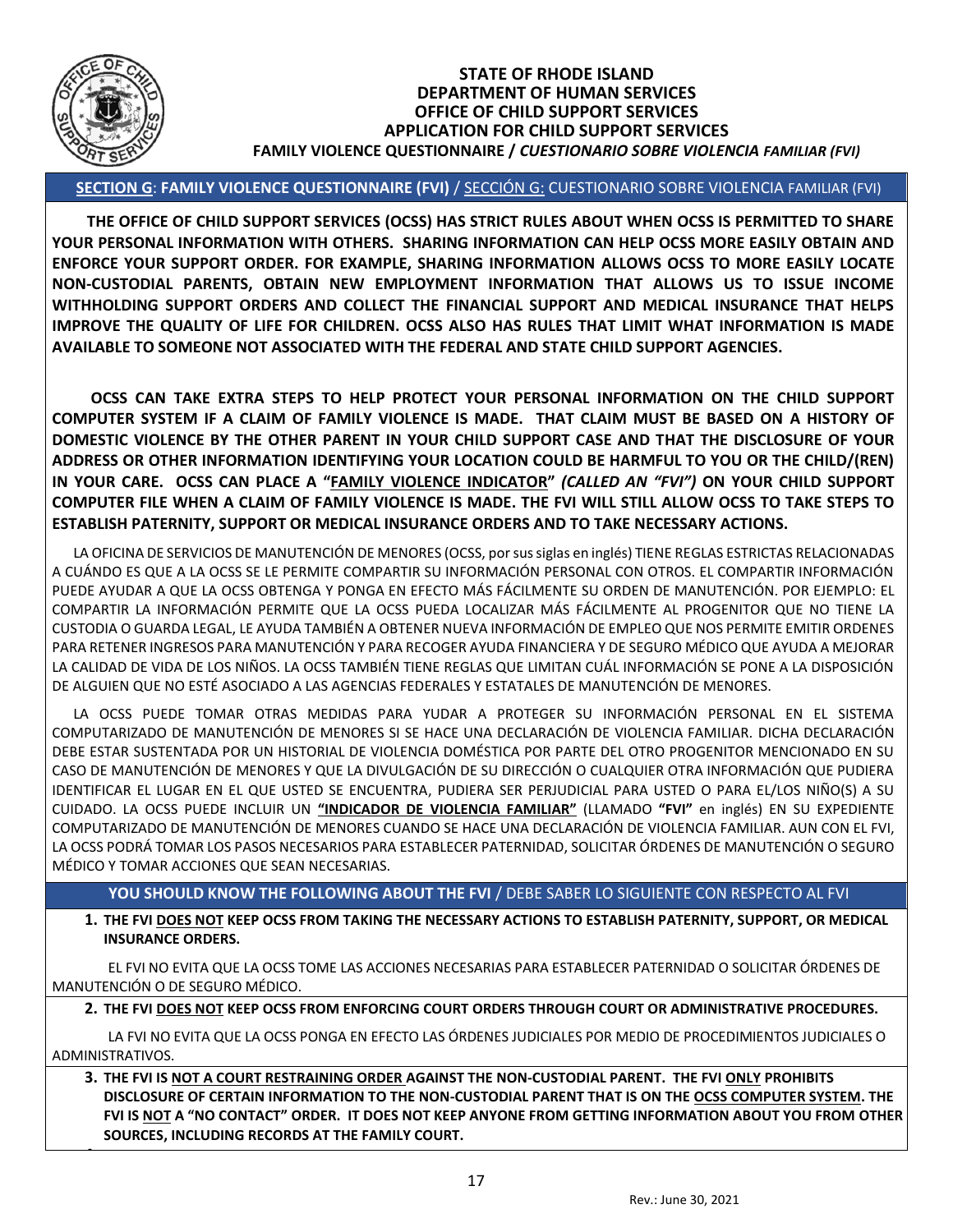UNA FVI NO ES UNA ORDEN DE RESTRICCIÓN DEL TRIBUNAL EN CONTRA DEL PROGENITOR QUE NO TIENE LA CUSTODIA O GUARDA LEGAL. LA FVI SOLAMENTE PROHIBE QUE SE DIVULGUE CIERTA INFORMACIÓN AL PROGENITOR QUE NO TIENE LA CUSTODIA O GUARDA LEGAL Y QUIEN APARECE EN EL SISTEMA COMPUTARIZADO DE LA OCSS. LA FVI NO ES UNA ORDEN DE "NO CONTACTO". NO EVITA QUE ALGUIEN PUEDA OBTENER INFORMACIÓN SUYA POR MEDIO DE OTRAS FUENTES, INCLUYENDO LOS EXPEDIENTES DEL TRIBUNAL DE FAMILIA.

### **4. THE FAMILY COURT RECORDS ARE PUBLIC DOCUMENTS AND DO NOT BELONG TO OCSS; THE FAMILY COURT RECORDS CAN BE SEEN BY THE PUBLIC UNLESS THERE IS A COURT ORDER TO SEAL THE FILE.**

LOS EXPEDIENTES DEL TRIBUNAL DE FAMILIA SON DOCUMENTOS PÚBLICOS Y NO LE PERTENECEN A LA OCSS; LOS EXPEDIENTES DEL TRIBUNAL DE FAMILIA PUEDEN SER VISTOS POR CUALQUIER PERSONA DEL PÚBLICO A MENOS QUE HAYA UNA ORDEN JUDICIAL PARA SELLAR EL EXPEDIENTE.

> **INSTRUCTIONS FOR COMPLETING THE FAMILY VIOLENCE QUESTIONNAIRE** / INSTRUCCIONES PARA COMPLETAR EL CUESTIONARIO SOBRE VIOLENCIA FAMILIAR:

**I. IF THERE IS NO HISTORY OF FAMILY VIOLENCE, COMPLETE SECTION A BY CHECKING THE BOX, SIGNING YOUR NAME AND DATING THE FORM.**

SI NO HAY ANTECEDENTES DE VIOLENCIA FAMILIAR, COMPLETE LA SECCIÓN A, MARQUE LA CASILLA, FIRME SU NOMBRE Y FECHE EL FORMULARIO.

**II. IF THERE IS A HISTORY OF FAMILY VIOLENCE AND THE NON-CUSTODIAL PARENT (NCP) DOES NOT KNOW YOUR CURRENT ADDRESS AND YOU ARE REQUESTING THAT YOUR INFORMATION BE PROTECTED ON THE OCSS COMPUTER SYSTEM, COMPLETE SECTION B BY CHECKING BOTH THE BOX AND AS MANY ITEMS ON THE LIST THAT APPLY, SIGNING YOUR NAME AND DATING THE FORM.**

SI HAY ANTECEDENTES DE VIOLENCIA FAMILIAR Y EL PADRE QUE NO TIENE LA CUSTODIA O GUARDA LEGAL (NCP) NO SABE EL DOMICILIO ACTUAL SUYO Y USTED ESTÁ SOLICITANDO QUE ESA INFORMACIÓN SEA PROTEGIDA EN EL SISTEMA COMPUTARIZADO DE LA OCSS, ENTONCES COMPLETE LA SECCIÓN B, MARQUE TANTO LA CASILLA COMO TODOS LOS PUNTOS QUE APLICAN DE LA LISTA, FIRME SU NOMBRE Y FECHE EL FORMULARIO.

**III. IF THERE IS A HISTORY OF FAMILY VIOLENCE AND THE (NCP) DOES NOT KNOW YOUR CURRENT ADDRESS AND YOU ARE ASKING THAT DOCUMENTS IN THE COURT FILE BE SEALED, YOU MUST COMPLETE SECTION B BY CHECKING BOTH THE BOX AND AS MANY ITEMS ON THE LIST THAT APPLY. COMPLETE THE AFFIDAVIT IN SECTION C, SIGNING YOUR NAME AND DATE THE FORM.**

SI HAY ANTECEDENTES DE VIOLENCIA FAMILIAR Y EL PADRE (NCP) NO SABE EL DOMICILIO ACTUAL SUYO Y USTED ESTÁ SOLICITANDO QUE LOS DOCUMENTOS DEL EXPEDIENTE DEL TRIBUNAL SEAN SELLADOS, ENTONCES COMPLETE LA SECCIÓN B, MARQUE TANTO LA CASILLA COMO TODOS LOS PUNTOS QUE APLICAN DE LA LISTA. COMPLETE LA DECLARACIÓN EN LA SECCIÓN C, FIRME SU NOMBRE Y FECHE EL FORMULARIO.

 **PLEASE COMPLETE THE FAMILY VIOLENCE QUESTIONNAIRE, PRINT YOUR RESPONSES CLEARLY ON THE FOLLOWING PAGE. IF ANY INFORMATION IS UNKNOWN, PLEASE PRINT UNKNOWN IN THE APPROPRIATE BOX.**

 **REMEMBER TO COMPLETE EITHER SECTION A, OR SECTION B OF THE FAMILY VIOLENCE QUESTIONNAIRE. IF BOTH ARE LEFT BLANK, THE APPLICATION WILL BE CONSIDERED INCOMPLETE, AND RETURNED TO YOU.** 

POR FAVOR COMPLETE EL CUESTIONARIO SOBRE VIOLENCIA FAMILIAR, ESCRIBA CLARAMENTE SUS RESPUESTAS EN LA PÁGINA SIGUIENTE. SI ALGUNA INFORMACIÓN ES DESCONOCIDA, POR FAVOR ESCRIBA "NO SE SABE" EN LA CASILLA APROPIADA.

RECUERDE COMPLETAR YA SEA LA SECCIÓN A O LA SECCIÓN B DEL CUESTIONARIO SOBRE VIOLENCIA FAMILIAR. SI AMBOS SE DEJAN EN BLANCO, SE CONSIDERARÁ QUE LA SOLICITUD ESTÁ INCOMPLETA Y LE SERÁ DEVUELTA.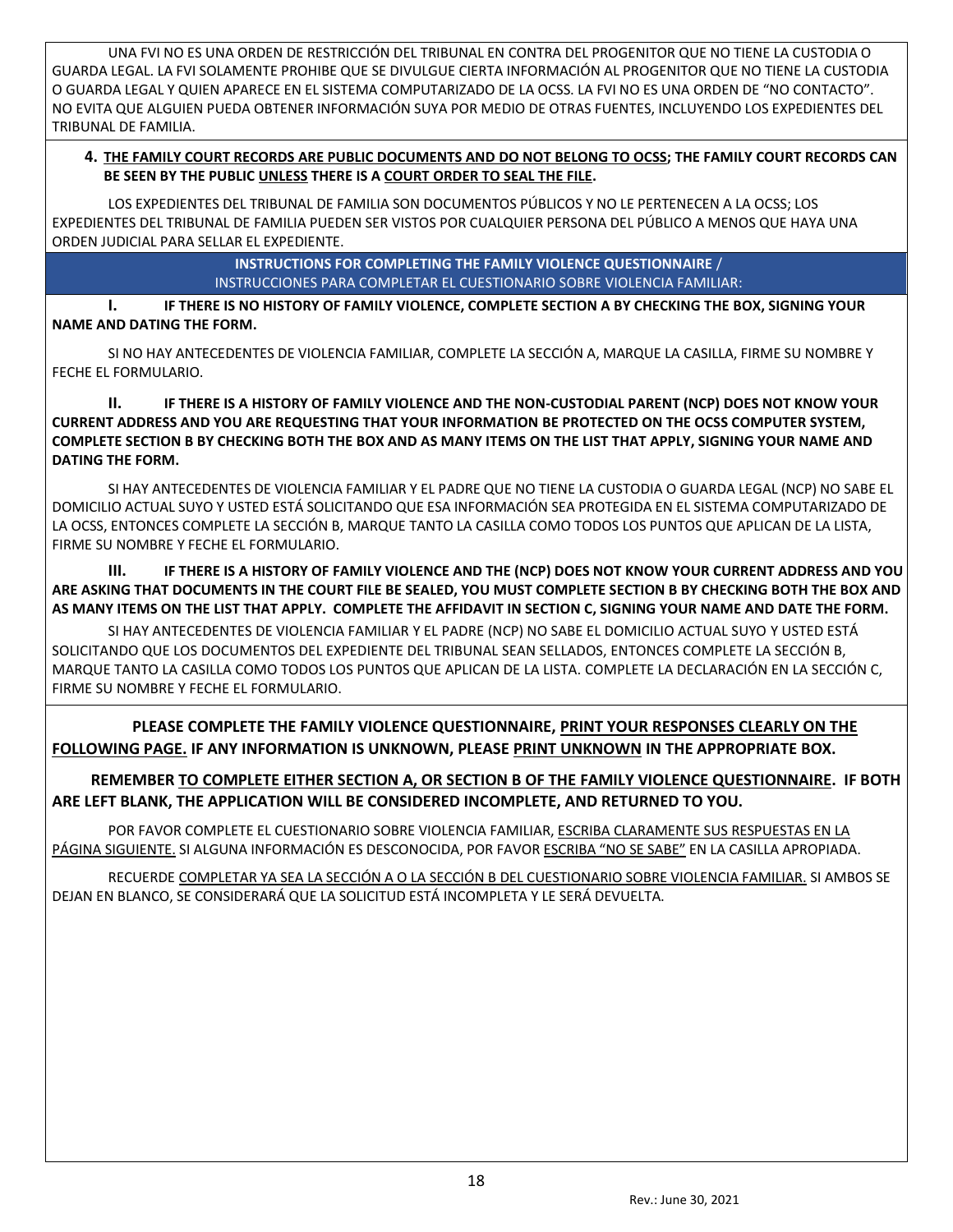

# **STATE OF RHODE ISLAND DEPARTMENT OF HUMAN SERVICES OFFICE OF CHILD SUPPORT SERVICES APPLICATION FOR CHILD SUPPORT SERVICES**

## **SECTION G: FAMILY VIOLENCE QUESTIONNAIRE** */*  SECCIÓN G: CUESTIONARIO SOBRE VIOLENCIA FAMILIAR – (CONTINUACIÓN)

| (OFFICE USE ONLY)              | CASE#      |
|--------------------------------|------------|
| <b>YOUR NAME:</b>              | SSN:       |
| l su nombre                    | <b>NSS</b> |
| OTHER PARTY NAME:              | SSN:       |
| l EL NOMBRE DE LA OTRA PERSONA | <b>NSS</b> |

**SECTION A: TO BE COMPLETED WHEN THERE IS NO HISTORY OF FAMILY VIOLENCE** SECCIÓN A: DEBE COMPLETARSE CUANDO NO HAY ANTECEDENTES DE VIOLENCIA FAMILIAR

**[ ] THE DISCLOSURE OF MY ADDRESS OR OTHER INFORMATION IDENTIFYING MY LOCATION IS NOT HARMFUL TO ME OR THE CHILD/ (REN) IN MY CARE. I UNDERSTAND THIS INFORMATION WILL BE MADE AVAILABLE TO THE FEDERAL GOVERNMENT, COURTS, CHILD SUPPORT AGENCIES AND SOMETIMES TO THE OTHER PARENT OF THE CHILD/ (REN) WHEN PERMITTED UNDER FEDERAL AND STATE REGULATIONS.**

LA DIVULGACIÓN DE MI DOMICILIO U OTRA INFORMACIÓN QUE IDENTIFICA DÓNDE ME ENCUENTRO NO ES PERJUDICIAL PARA MÍ O PARA EL/LOS NIÑO(S) QUE SE ENCUENTRA(N) BAJO MI CUIDADO. ENTIENDO QIE ESTA INFORMACIÓN SE PONDRÁ A LA DISPOSICIÓN DEL GOBIERNO FEDERAL, LOS TRIBUNALES, LAS AGENCIAS A CARGO DE CASOS DE MANUTENCIÓN DE MENORES Y ALGUNAS VECES, AL OTRO PROGENITOR DEL/LOS NIÑO(S) CUANDO LAS REGULACIONES FEDERALES Y ESTATALES LO PERMITAN.

#### \_\_\_\_\_\_\_\_\_\_\_\_\_\_\_\_\_\_\_\_\_\_\_\_\_\_\_\_\_\_\_\_\_\_\_\_\_\_\_\_\_\_\_\_\_\_\_\_\_\_\_\_\_\_\_\_\_\_\_\_\_\_\_\_\_\_\_\_\_\_\_\_\_\_\_\_\_\_\_\_\_ **NAME/SIGNATURE** / NOMBRE/FIRMA

\_\_\_\_\_\_\_\_\_\_\_\_\_\_\_\_\_\_\_\_\_\_\_ **DATE** / FECHA

**SECTION B: TO BE COMPLETED WHEN THERE IS A CLAIM OF FAMILY VIOLENCE AND YOU ARE ASKING OCSS TO PLACE AN FVI ON YOUR OCSS COMPUTER FILE - TO BLOCK YOUR ADDRESS.**

SECCIÓN B: DEBE COMPLETARSE CUANDO HAY UNA DECLARACIÓN DE VIOLENCIA FAMILIAR Y USTED ESTÁ SOLICITANDO QUE LA OCSS INCLUYA UN FVI EN EL EXPEDIENTE COMPUTARIZADO DE LA OCSS – PARA BLOQUEAR SU DOMICILIO.

**[ ] I HAVE BEEN SUBJECTED TO A HISTORY OF DOMESTIC VIOLENCE BY THE PLAINTIFF / DEFENDANT AND THE DISCLOSURE OF MY ADDRESS OR OTHER INFORMATION IDENTIFYING MY LOCATION COULD BE HARMFUL TO ME OR THE CHILD/ (REN) IN MY CARE. SPECIFICALLY, I HAVE BEEN SUBJECTED TO THE FOLLOWING BY THE PLAINTIFF / DEFENDANT:**

ANTERIORMENTE HE SIDO EL SUJETO DE VIOLENCIA DOMÉSTICA POR PARTE DEL DEMANDANTE/DEMANDADO Y EL DIVULGAR MI DOMICILIO U OTRA INFORMACIÓN QUE IDENTIFICA DÓNDE ME ENCUENTRO PUDIERA SER PERJUDICIAL PARA MÍ O PARA EL/LOS NIÑO(S) BAJO MI CUIDADO. DE MANERA ESPECÍFICA, HE SIDO OBJETO DE LO SIGUIENTE POR PARTE DEL DEMANDANTE/DEMANDADO:

**PHYSICAL ACTS THAT RESULTED IN OR THREATENED TO RESULT IN PHYSICAL INJURY TO ME** ACTOS FÍSICOS QUE RESULTARON O QUE AMENAZARON CON RESULTAR EN LESIONES FÍSICAS HACIA MÍ

**SEXUAL ABUSE** / ABUSO SEXUAL

**SEXUAL ACTIVITY INVOLVING A DEPENDENT CHILD** / ACTIVIDAD SEXUAL INVOLUCRANDO A UN MENOR DEPENDIENTE

**BEING FORCED AS A CARETAKER RELATIVE OF A DEPENDENT CHILD TO ENGAGE IN NON-CONSENSUAL SEXUAL ACTS OR ACTIVITIES** / SER OBLIGADA EN MI PAPEL DE PARIENTE QUE BRINDA CUIDADOS A UN MENOR DEPENDIENTE A PARTICIPAR EN ACTOS O ACTIVIDADES SEXUALES NO CONSENSUADAS

**THREATS OF OR ATTEMPTS AT, PHYSICAL OR SEXUAL ABUSE** / AMENAZAS DE O ATENTADO DE ABUSO FÍSICO O SEXUAL

**MENTAL ABUSE** / ABUSO MENTAL

**NEGLECT OR DEPRIVATION OF MEDICAL CARE** / NEGLIGENCIA O QUE SE ME DEPRIVE DE RECIBIR CUIDADOS MÉDICOS

 **I AM ASKING MY OCSS COMPUTER FILE TO BE MARKED WITH A FAMILY VIOLENCE INDICATOR (FVI) TO BLOCK MY ADDRESS.** ESTOY SOLICITANDO QUE MI EXPEDIENTE COMPUTARIZADO DE LA OCSS SEA MARCADO CON UN INDICADOR DE VIOLENCIA FAMILIAR (FVI) PARA BLOQUEAR MI DOMICILIO.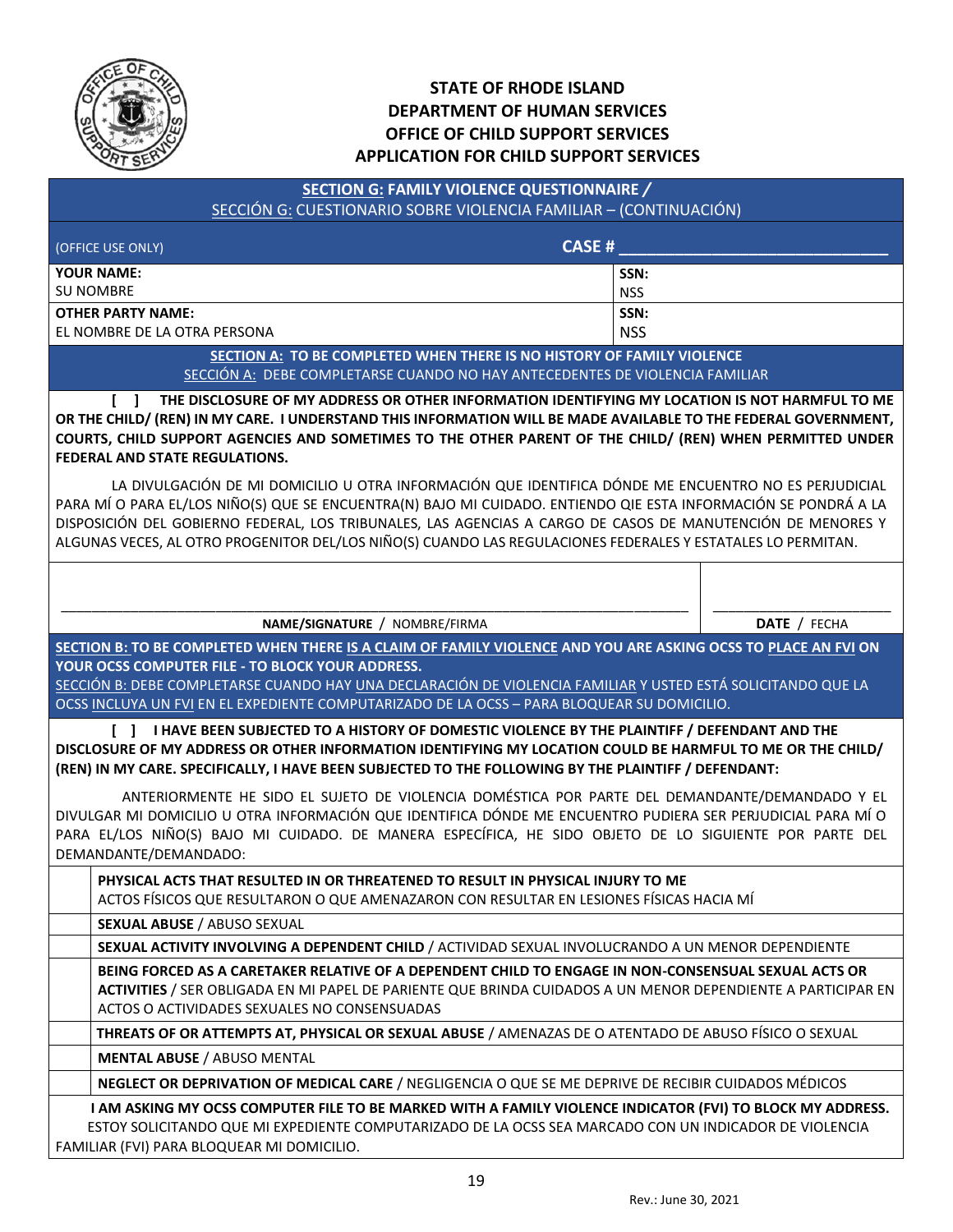**I UNDERSTAND THAT AN FVI IS NOT A RESTRAINING ORDER AND DOES NOT PREVENT ACCESS TO MY INFORMATION THROUGH THE FAMILY COURT FILE. IF I WISH CERTAIN DOCUMENTS IN THE FAMILY COURT FILE BE SEALED I MUST COMPLETE BOTH SECTION B AND SECTION C OF THIS FORM.**

 **THIS REQUEST FOR NON-DISCLOSURE MAY BE REVIEWED FROM TIME TO TIME BY OCSS AND I MAY BE REQUIRED TO RENEW MY REQUEST. THE REQUEST FOR NON-DISCLOSURE CAN BE REMOVED IF I NOTIFY THE LOCAL CHILD SUPPORT AGENCY TO DO SO IN WRITING AND THE OFFICE THAT MANAGES MY CASE ACKNOWLEDGES IT HAS RECEIVED MY REQUEST. I UNDERSTAND THAT UNDER FEDERAL LAW, AN AUTHORIZED PERSON MAY SUBMIT A WRITTEN REQUEST TO THE COURT THAT HAS JURISDICTION TO MAKE OR ENFORCE CHILD CUSTODY OR VISITATION DETERMINATIONS TO OBTAIN MY INFORMATION. I WILL BE NOTIFIED IN WRITING BY THE CHILD SUPPORT AGENCY IF THE COURT ORDERS THE RELEASE OF INFORMATION ON MY CASE.** 

ENTIENDO QUE UN **FVI** NO ES UNA ORDEN DE RESTRICCIÓN Y NO EVITARÁ EL ACCESO A MI INFORMACIÓN POR MEDIO DEL EXPEDIENTE DEL TRIBUNAL FAMILIAR. SI DESEO QUE CIERTOS DOCUMENTOS EN EL EXPEDIENTE DEL TRIBUNAL FAMILIAR SEAN SELLADOS, ENTONCES DEBO COMPLETAR **TANTO LA SECCIÓN B COMO LA SECCIÓN C** DE ESTE FORMULARIO.

LA OCSS PUEDE REVISAR ESTA SOLICITUD DE NO DIVULGACIÓN DE CUANDO EN CUANDO Y SE ME PUDIERA PEDIR QUE RENUEVE MI SOLICITUD. LA SOLICITUD DE NO DIVULGACIÓN PUEDE ELIMINARSE SI ASÍLO NOTIFICO POR ESCRITO A LA AGENCIA LOCAL DE MANUTENCIÓN DE MENORES Y SI DICHA OFICINA A CARGO DE MI CASO RECONOCE HABER RECIBIDO MI SOLICITUD. ENTIENDO QUE, DE ACUERDO A LA LEY FEDERAL, UNA PERSONA AUTORIZADA PUDIERA PRESENTAR UNA SOLICITUD ESCRITA PARA OBTENER MI INFORMACIÓN AL TRIBUNAL QUE TIENE JURISDICCIÓN PARA HACER O REFORZAR LA CUSTODIA DE UN MENOR O PARA DETERMINAR VISITAS. LA AGENCIA DE MANUTENCIÓN DE MENORES ME NOTIFICARÁ POR ESCRITO SI EL TRIBUNAL ORDENA LA DIVULGACIÓN DE INFORMACIÓN DE MI CASO.

\_\_\_\_\_\_\_\_\_\_\_\_\_\_\_\_\_\_\_\_\_\_\_\_\_\_\_\_\_\_\_\_\_\_\_\_\_\_\_\_\_\_\_\_\_\_\_\_\_\_\_\_\_\_\_\_\_\_\_\_\_\_\_\_\_\_\_\_\_\_\_\_\_\_\_\_\_\_\_\_\_\_\_\_\_\_\_\_\_\_\_\_\_\_\_\_\_\_\_\_\_\_\_\_\_\_\_\_

\_\_\_\_\_\_\_\_\_\_\_\_\_\_\_\_\_\_\_\_\_\_\_\_\_\_\_\_\_\_\_\_\_\_\_\_\_\_\_\_\_\_\_\_\_\_\_\_\_\_\_\_\_\_\_\_\_\_\_\_\_\_\_\_\_\_\_\_\_\_\_\_\_\_\_\_\_\_\_\_\_\_\_\_\_\_\_\_\_\_\_\_\_\_\_\_\_\_\_\_\_\_\_\_\_\_\_\_

**PRINTED NAME** / NOMBRE **DATE** / FECHA

**SIGNATURE** / FIRMA **DATE** / FECHA

**SECTION C: AFFIDAVIT REQUESTING THE COURT TO SEAL DOCUMENTS IN THE COURT FILE** SECCIÓN C: DECLARACIÓN PARA SOLICITAR QUE EL TRIBUNAL SELLE LOS DOCUMENTOS DEL EXPEDIENTE DEL TRIBUNAL

**IF YOU ARE ASKING THE COURT TO SEAL CERTAIN DOCUMENTS IN THE COURT FILE, YOU MUST COMPLETE BOTH SECTION B ABOVE AND COMPLETE THE AFFIDAVIT IN SECTION C BELOW.** OCSS WILL THEN FILE A MOTION TO SEAL DOCUMENTS IN THE COURT FILE. IF SEALED BY THE COURT, YOUR FILE MAY BE ACCESSED BY THE OTHER PARTY IF THE COURT GRANTS PERMISSION.

SI USTED ESTÁ SOLICITANDO QUE EL TRIBUNAL SELLE CIERTOS DOCUMENTOS EN SU EXPEDIENTE DEL TRIBUNAL, COMPLETE TANTO LA SECCIÓN B ANTERIOR Y COMPLETE LA DECLARACIÓN DE LA SECCIÓN C QUE SE ENCUENTRA A CONTINUACIÓN. LA OCSS ENTONCES PRESENTARÁ UNA SOLICITUD PARA SELLAR DOCUMENTOS EN EL EXPEDIENTE DEL TRIBUNAL. SI ÉSTE ES SELLADO POR EL TRIBUNAL, SU EXPEDIENTE ESTARÁ DISPONIBLE A LA OTRA PARTE SI EL TRIBUNAL LE OTORGA PERMISO.

#### **NOTE: A MOTION TO SEAL DOCUMENTS IN THE COURT FILE CANNOT BE FILED UNLESS YOU COMPLETE THE FOLLOWING AFFIDAVIT.** /

NOTA: NO SE PUEDE PRESENTAR UNA SOLICITUD PARA SELLAR DOCUMENTOS EN EL EXPEDIENTE DEL TRIBUNAL A MENOS QUE PRESENTE LA DECLARACIÓN QUE SE ENCUENTRA A CONTINUACIÓN.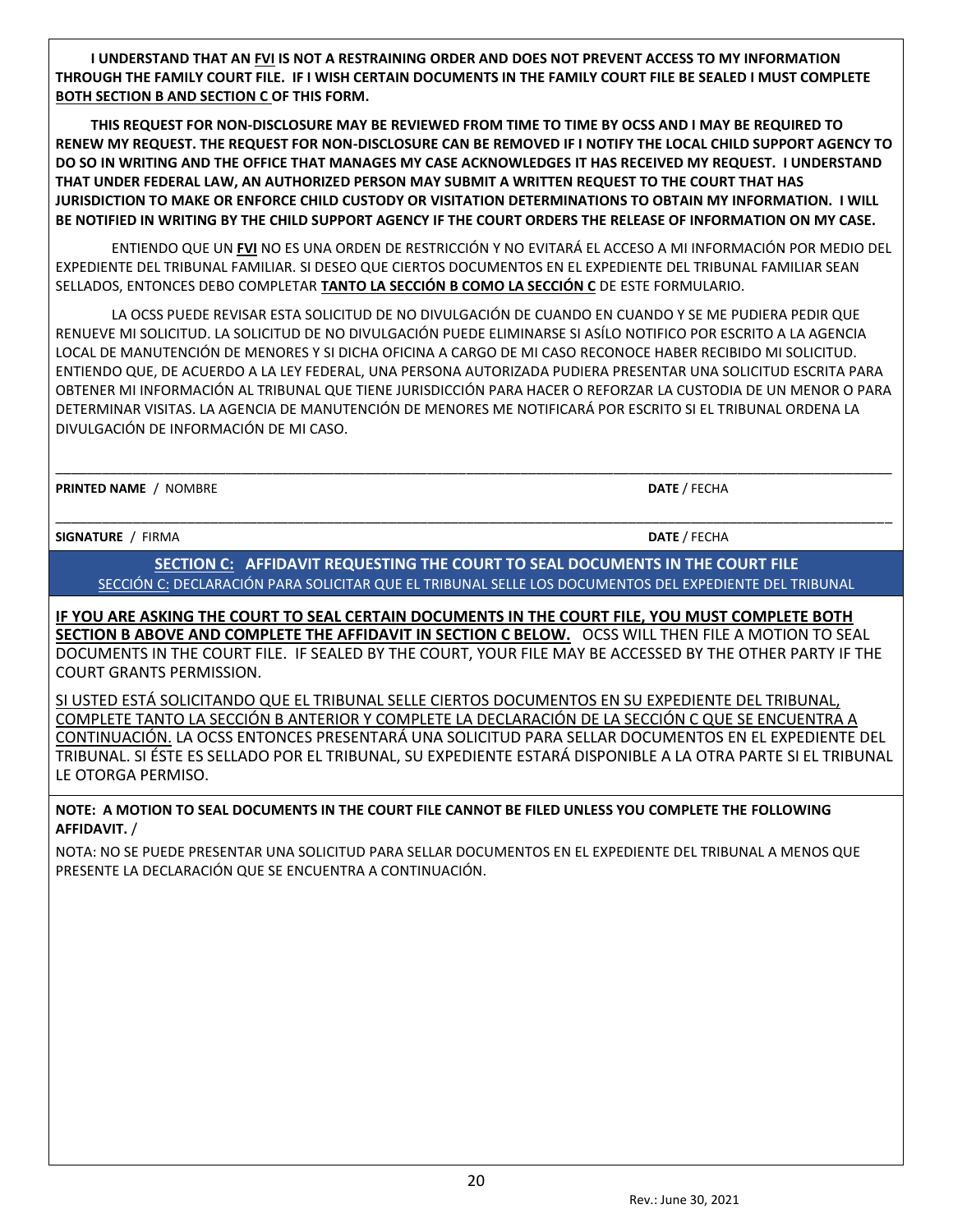| AFFIDAVIT TO REQUEST SEALING OF DOCUMENTS IN THE COURT FILES                        |
|-------------------------------------------------------------------------------------|
| DECLARACION PARA SOLICITAR QUE SE SELLEN LOS DOCUMENTOS DEL EXPEDIENTE DEL TRIBUNAL |

\_\_\_\_\_\_\_\_\_\_\_\_\_\_\_\_\_\_\_\_\_\_\_\_\_\_\_\_\_\_\_\_\_\_\_\_\_\_\_\_\_\_\_\_\_\_\_\_\_\_\_\_\_\_\_\_\_\_\_\_\_\_\_\_\_\_\_\_\_\_\_\_\_\_\_\_\_\_\_\_\_\_\_\_\_\_

\_\_\_\_\_\_\_\_\_\_\_\_\_\_\_\_\_\_\_\_\_\_\_\_\_\_\_\_\_\_\_\_\_\_\_\_\_\_\_\_\_\_\_\_\_\_\_\_\_\_\_\_\_\_\_\_\_\_\_\_\_\_\_\_\_\_\_\_\_\_\_\_\_\_\_\_\_\_\_\_\_\_\_\_\_\_

\_\_\_\_\_\_\_\_\_\_\_\_\_\_\_\_\_\_\_\_\_\_\_\_\_\_\_\_\_\_\_\_\_\_\_\_\_\_\_\_\_\_\_\_\_\_\_\_\_\_\_\_\_\_\_\_\_\_\_\_\_\_\_\_\_\_\_\_\_\_\_\_\_\_\_\_\_\_\_\_\_\_\_\_\_\_

\_\_\_\_\_\_\_\_\_\_\_\_\_\_\_\_\_\_\_\_\_\_\_\_\_\_\_\_\_\_\_\_\_\_\_\_\_\_\_\_\_\_\_\_\_\_\_\_\_\_\_\_\_\_\_\_\_\_\_\_\_\_\_\_\_\_\_\_\_\_\_\_\_\_\_\_\_\_\_\_\_\_\_\_\_\_

\_\_\_\_\_\_\_\_\_\_\_\_\_\_\_\_\_\_\_\_\_\_\_\_\_\_\_\_\_\_\_\_\_\_\_\_\_\_\_\_\_\_\_\_\_\_\_\_\_\_\_\_\_\_\_\_\_\_\_\_\_\_\_\_\_\_\_\_\_\_\_\_\_\_\_\_\_\_\_\_\_\_\_\_\_\_

\_\_\_\_\_\_\_\_\_\_\_\_\_\_\_\_\_\_\_\_\_\_\_\_\_\_\_\_\_\_\_\_\_\_\_\_\_\_\_\_\_\_\_\_\_\_\_\_\_\_\_\_\_\_\_\_\_\_\_\_\_\_\_\_\_\_\_\_\_\_\_\_\_\_\_\_\_\_\_\_\_\_\_\_\_\_

\_\_\_\_\_\_\_\_\_\_\_\_\_\_\_\_\_\_\_\_\_\_\_\_\_\_\_\_\_\_\_\_\_\_\_\_\_\_\_\_\_\_\_\_\_\_\_\_\_\_\_\_\_\_\_\_\_\_\_\_\_\_\_\_\_\_\_\_\_\_\_\_\_\_\_\_\_\_\_\_\_\_\_\_\_\_

\_\_\_\_\_\_\_\_\_\_\_\_\_\_\_\_\_\_\_\_\_\_\_\_\_\_\_\_\_\_\_\_\_\_\_\_\_\_\_\_\_\_\_\_\_\_\_\_\_\_\_\_\_\_\_\_\_\_\_\_\_\_\_\_\_\_\_\_\_\_\_\_\_\_\_\_\_\_\_\_\_\_\_\_\_\_

\_\_\_\_\_\_\_\_\_\_\_\_\_\_\_\_\_\_\_\_\_\_\_\_\_\_\_\_\_\_\_\_\_\_\_\_\_\_\_\_\_\_\_\_\_\_\_\_\_\_\_\_\_\_\_\_\_\_\_\_\_\_\_\_\_\_\_\_\_\_\_\_\_\_\_\_\_\_\_\_\_\_\_\_\_\_

\_\_\_\_\_\_\_\_\_\_\_\_\_\_\_\_\_\_\_\_\_\_\_\_\_\_\_\_\_\_\_\_\_\_\_\_\_\_\_\_\_\_\_\_\_\_\_\_\_\_\_\_\_\_\_\_\_\_\_\_\_\_\_\_\_\_\_\_\_\_\_\_\_\_\_\_\_\_\_\_\_\_\_\_\_\_

\_\_\_\_\_\_\_\_\_\_\_\_\_\_\_\_\_\_\_\_\_\_\_\_\_\_\_\_\_\_\_\_\_\_\_\_\_\_\_\_\_\_\_\_\_\_\_\_\_\_\_\_\_\_\_\_\_\_\_\_\_\_\_\_\_\_\_\_\_\_\_\_\_\_\_\_\_\_\_\_\_\_\_\_\_\_

\_\_\_\_\_\_\_\_\_\_\_\_\_\_\_\_\_\_\_\_\_\_\_\_\_\_\_\_\_\_\_\_\_\_\_\_\_\_\_\_\_\_\_\_\_\_\_\_\_\_\_\_\_\_\_\_\_\_\_\_\_\_\_\_\_\_\_\_\_\_\_\_\_\_\_\_\_\_\_\_\_\_\_\_\_\_

\_\_\_\_\_\_\_\_\_\_\_\_\_\_\_\_\_\_\_\_\_\_\_\_\_\_\_\_\_\_\_\_\_\_\_\_\_\_\_\_\_\_\_\_\_\_\_\_\_\_\_\_\_\_\_\_\_\_\_\_\_\_\_\_\_\_\_\_\_\_\_\_\_\_\_\_\_\_\_\_\_\_\_\_\_\_

\_\_\_\_\_\_\_\_\_\_\_\_\_\_\_\_\_\_\_\_\_\_\_\_\_\_\_\_\_\_\_\_\_\_\_\_\_\_\_\_\_\_\_\_\_\_\_\_\_\_\_\_\_\_\_\_\_\_\_\_\_\_\_\_\_\_\_\_\_\_\_\_\_\_\_\_\_\_\_\_\_\_\_\_\_\_

\_\_\_\_\_\_\_\_\_\_\_\_\_\_\_\_\_\_\_\_\_\_\_\_\_\_\_\_\_\_\_\_\_\_\_\_\_\_\_\_\_\_\_\_\_\_\_\_\_\_\_\_\_\_\_\_\_\_\_\_\_\_\_\_\_\_\_\_\_\_\_\_\_\_\_\_\_\_\_\_\_\_\_\_\_\_

\_\_\_\_\_\_\_\_\_\_\_\_\_\_\_\_\_\_\_\_\_\_\_\_\_\_\_\_\_\_\_\_\_\_\_\_\_\_\_\_\_\_\_\_\_\_\_\_\_\_\_\_\_\_\_\_\_\_\_\_\_\_\_\_\_\_\_\_\_\_\_\_\_\_\_\_\_\_\_\_\_\_\_\_\_\_

| PROVIDE DETAILED DOMESTIC VIOLENCE INFORMATION INCLUDING DATES, TIMES, PLACES AND |  |
|-----------------------------------------------------------------------------------|--|
| WITNESSES (ATTACH ADDITIONAL PAGES OR COURT ORDERS IF NEEDED.)                    |  |

PROVEA INFORMACIÓN DETALLADA DE LA VIOLENCIA DOMÉSTICA, INCLUYA FECHAS, HORAS, LUGARES Y TESTIGOS (SI ES NECEARIO, ADJUNTE MÁS PÁGINAS U ÓRDENES JUDICIALES)

**I DECLARE UNDER PENALTY OF PERJURY UNDER THE LAWS OF THE STATE OF RHODE ISLAND THAT THE ABOVE STATEMENT IS TRUE AND CORRECT.**

DECLARO BAJO PENA DE PERJURIO, DE ACUERDO A LAS LEYES DEL ESTADO DE RHODE ISLAND, QUE LA DECLARACIÓN ANTERIOR ES CIERTA Y CORRECTA.

**NAME/SIGNATURE** / NOMBRE/FIRMA **DATE** / FECHA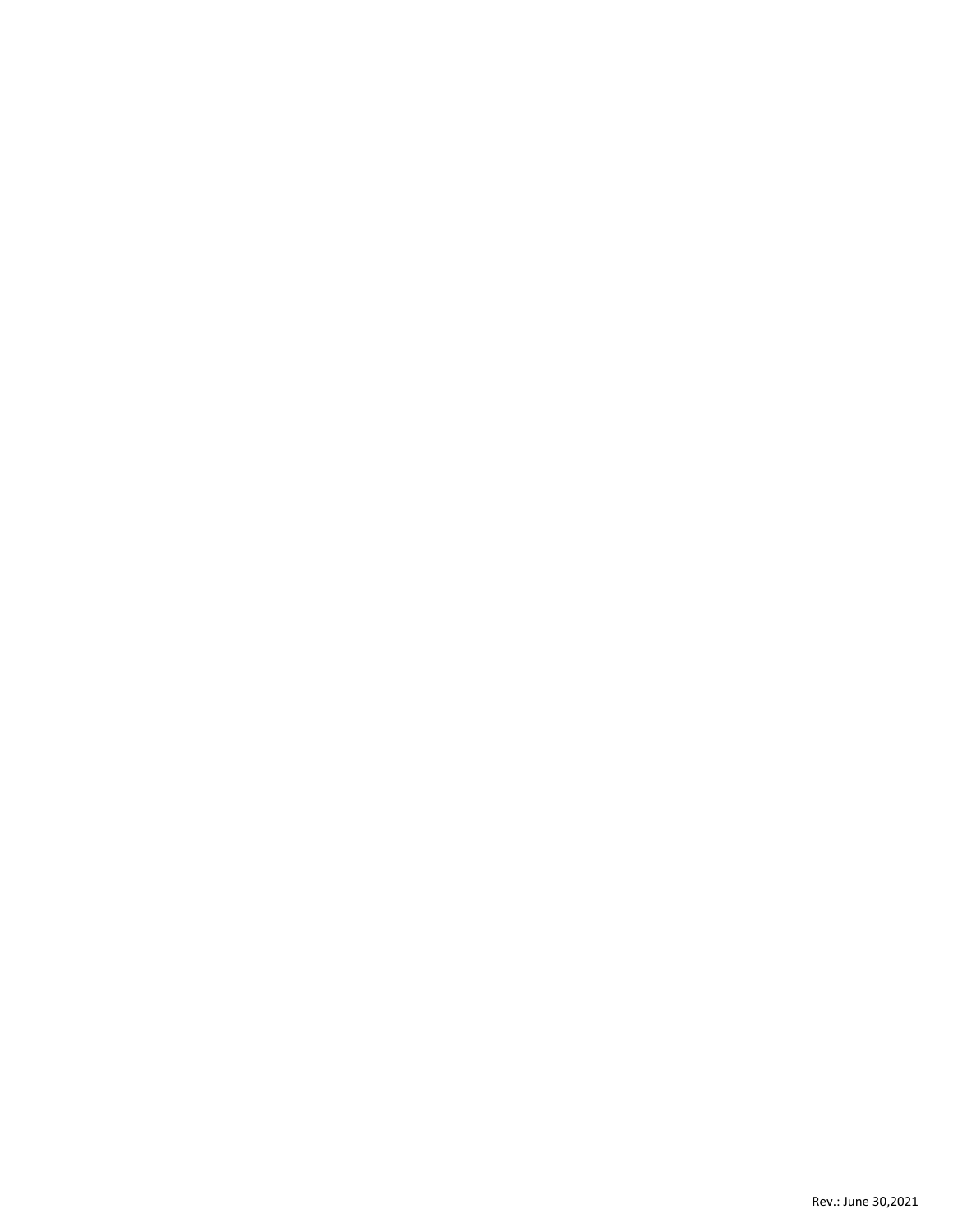# **AUTHORIZATION FOR DIRECT DEPOSIT**

For your Child Support payments to be deposited directly in your checking or savings account, please complete the required information and follow the directions provided. We will not be able to set up your direct deposit until this signed authorization form is received by our office.

If you do not return an authorization for direct deposit form, this office will automatically enroll you in the KIDS Card debit card program.

Please note: Your direct deposit will not become active until your account information is entered into our system and it is verified by your bank. This process may take one payment cycle plus 14 days to become finalized.

I understand that by completing this form, I am authorizing The Department of Human Services, Office of Child Support Services, to initiate direct deposit of Child Support to my checking/savings account at the financial institution named below.

CUSTODIAL PARENT NAME: \_\_\_\_\_\_\_\_\_\_\_\_\_\_\_\_\_\_\_\_\_\_\_\_\_\_\_\_\_\_\_\_\_\_\_\_\_\_\_\_\_\_\_\_\_\_\_\_\_\_

FINANCIAL INSTITUTION NAME: \_\_\_\_\_\_\_\_\_\_\_\_\_\_\_\_\_\_\_\_\_\_\_\_\_\_\_\_\_\_\_\_\_\_\_\_\_\_\_\_\_\_\_\_\_\_\_\_

FINANCIAL INSTITUTION ADDRESS:

ACCOUNT NUMBER: \_\_\_\_\_\_\_\_\_\_\_\_\_\_\_\_\_\_\_\_\_\_\_\_\_\_\_\_\_\_\_\_\_\_\_\_\_\_\_\_\_\_\_\_\_\_\_\_\_\_\_\_\_\_\_\_\_\_

ACCOUNT TYPE (MARK ONE) **[ ]** CHECKING ACCOUNT

- 
- **[ ]** SAVINGS ACCOUNT
- Remember to include a **VOIDED BLANK CHECK** for the account the where the direct deposit is made

OR II.

| A LETTER FROM YOUR FINANCIAL INSTITUTION that includes your name, address, bank      |
|--------------------------------------------------------------------------------------|
| routing number, and account number. The letter MUST BE ON BANK LETTERHEAD and        |
| signed by a bank representative. Your name must appear on the account. Please do not |
| send a deposit slip.                                                                 |

Mail the signed authorization form to our office: **RI Office of Child Support Services, Accounting Office, 77 Dorrance Street, Providence RI 02903.**

**Please be advised:** If a payment is incorrectly deposited into your account, the Department of Human Services - Office of Child Support Services will immediately correct the mistake and notify you of the removal of the mis-posted funds from your account.

This authority remains in effect until the Office of Child Support Services has written notification from you of its termination in such time and manner as to give the Office of Child Support Services a reasonable opportunity to act on it.

| Signed: | Dated. |
|---------|--------|
|         |        |
| SSN:    | Phone: |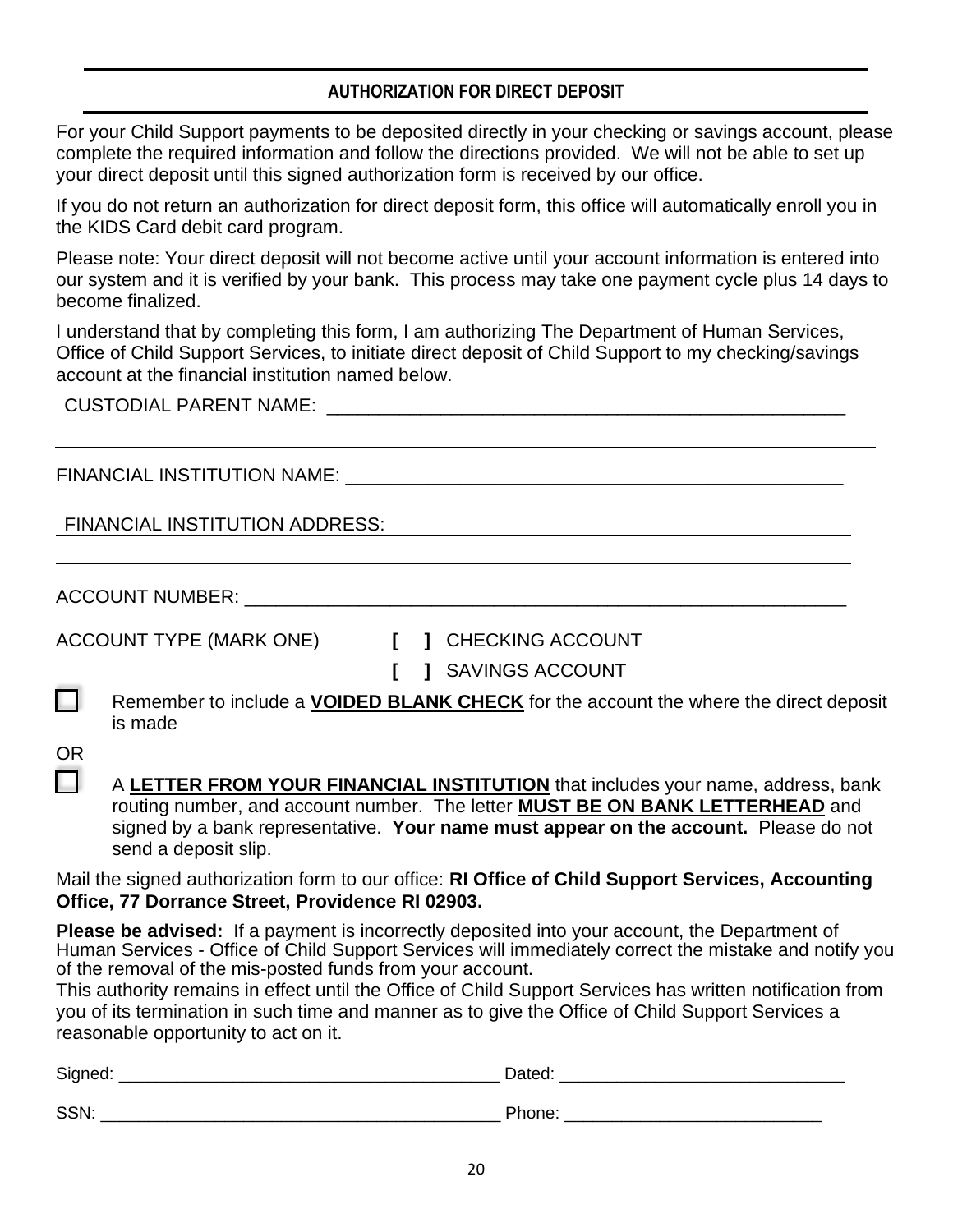# **AUTORIZACIÒN DE DEPÒSITO DIRECTO**

Para que sus pagos de manutención de menores se depositen directamente en su cuenta corriente o de ahorros, complete la información requerida y siga las instrucciones proporcionadas. No podremos configurar su depósito directo hasta que nuestra autorización firmada sea recibida por nuestra oficina.

Si no devuelve un formulario de autorización para depósito directo, esta oficina lo inscribirá automáticamente en el programa de tarjeta de débito KIDS CARD.

Tenga en cuenta que es posible que su depósito directo no se active hasta que la información de su cuenta se ingrese en nuestro sistema y sea verificada por su banco. Este proceso puede demorar un ciclo de pago más 14 días para finalizar.

Entiendo que al completar este formulario, estoy autorizando al Departamento de Servicios Humanos, Oficina de Servicios de Manutención de los Hijos, a iniciar el depósito directo de la manutención de los hijos en mi cuenta corriente / de ahorros en la institución financiera que se menciona a continuación.

NOMBRE DE LA INSTITUCIÒN FINANCIERA: \_\_\_\_\_\_\_\_\_\_\_\_\_\_\_\_\_\_\_\_\_\_\_\_\_\_\_\_\_\_\_\_\_\_\_\_\_\_\_\_\_

# DIRECCIÒN DE LA INSTITUCIÒN FINANCIERA:

NÙMERO DE CUENTA:

TIPO DE CUENTA (MARCAR UNO) **[ ]** CUENTA DE CHEQUES

**[ ]** CUENTA DE AHORROS

Recuerde adjuntar un **cheque en blanco anulado** para la cuenta en el momento en que se realizará el depósito

O

Una **carta de su institución financiera** con su nombre, dirección, número de ruta bancaria y número de cuenta. La carta debe estar en papel membretado del banco y firmada por un representante del banco. **Tu nombre debe aparecer en la cuenta**. Por favor, no envíe un comprobante de depósito.

Envíe por correo el formulario de autorización firmado a nuestra oficina: **Oficina de Servicios de Manutención de Menores de RI, Oficina de Contabilidad, 77 Dorrance Street, Providence, RI 02903.**

**Tenga en cuenta que**: si un pago se deposita incorrectamente en su cuenta, el Departamento de Servicios Humanos-Oficina de Servicios de Manutención de Niños corregirá el error de inmediato y le notificará la eliminación de los fondos mal informados de su cuenta.

Esta autoridad permanecerá en vigencia hasta que la Oficina de Servicios de Manutención de Menores reciba una notificación por escrito de su terminación en el momento y los modales para darle a la Oficina de Servicios de Manutención de Menores una oportunidad razonable para actuar en consecuencia.

| $-$              | ᠁      |
|------------------|--------|
| $N^{\mathsf{c}}$ | .<br>◡ |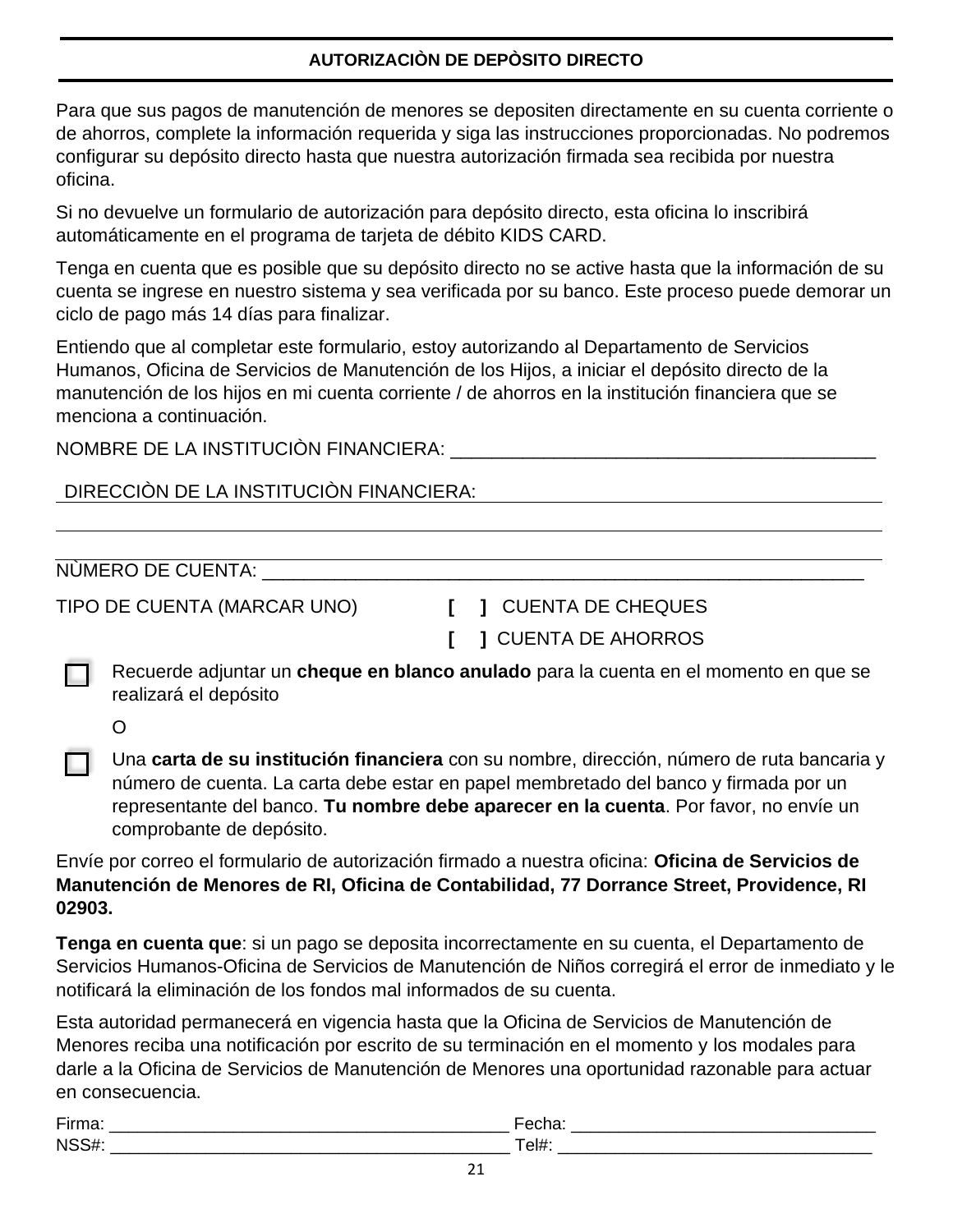# **RHODE ISLAND KIDS CARD OFFICE OF CHILD SUPPORT SERVICES ELECTRONIC DISTRIBUTION ENROLLMENT/AUTHORIZATION FORM**

Send completed authorization to **RI Office of Child Support Services, Accounting Office, 77 Dorrance Street, Providence RI 02903,** OR Fax to (401) 458-4409.

\* Required Fields. Incomplete Authorizations may be returned to you causing a delay in your request.

## **PLEASE PRINT CLEARLY IN BLACK OR BLUE INK.**

# **PERSONAL INFORMATION**

| Case Number(s) (Include all active child support case numbers. (Attach additional paperwork if necessary.)                              |       |        |     |  |
|-----------------------------------------------------------------------------------------------------------------------------------------|-------|--------|-----|--|
| understand that by signing this authorization all my child support payments will be directed to the electronic<br>Kids Card debit card. |       |        |     |  |
| *Name: (The name that's currently on your child support checks)                                                                         | LAST. | FIRST, | M I |  |
| *Date of Birth (mm/dd/yyyy):______  /_______/__________ *Social Security Number:__________________________                              |       |        |     |  |
| *Current Address Street Address (P.O. Box # / Apt #,) City, State, Zip Code, Country: _________________________                         |       |        |     |  |
|                                                                                                                                         |       |        |     |  |
| Check this box to give the OCSS permission to leave a detailed message about this application if needed: [ ]                            |       |        |     |  |

**AUTHORIZATION:** I certify I am entitled to the payments for the cases listed above. I authorize the Rhode Island Office of Child Support Services (OCSS) to initiate credit entries of my child support payments, and if necessary, debit entries for transactions made in error, into the account above. I understand my payments will continue to be deposited in this account and this authorization will remain in full force and effect, until the OCSS receives written notification from me of termination or change of account or financial institution, at such time and in a manner to provide a reasonable opportunity to act on it. To change financial institutions or accounts, I will complete and submit a new Authorization form. By signing this form, I authorize the named financial institution to assist the OCSS in validating the account information provided by me as related to the requirements of this application.

# **INTERNATIONAL TRANSACTION CERTIFICATION**

I certify that the entire amount of my direct deposit payment IS NOT deposited to a financial institution outside the U.S. (NOTE: If your entire net payment IS directed outside the U.S. contact the Rhode Island Office of Child Support Services).

Signed: \_\_\_\_\_\_\_\_\_\_\_\_\_\_\_\_\_\_\_\_\_\_\_\_\_\_\_\_\_\_\_\_\_\_\_\_\_\_\_\_\_\_\_\_\_\_\_\_\_\_\_Dated: \_\_\_\_\_\_\_\_\_\_\_\_\_\_\_\_\_\_\_

Information about fees associated with KeyBank is included in this mailing. You may also view the OCSS website at **[ocss.ri.gov](http://www.cse.ri.gov/)** for more information.

If you have any questions about this form, please contact 1-401-458-4400 or visit the State of Rhode Island Department of Human Services - Office of Child Support Services website at: **[OCSS.RI.GOV.](http://www.cse.ri.gov/)**

Page 1 of 1 KIDS Card Enrollment/Authorization Form New: 3/15/2019